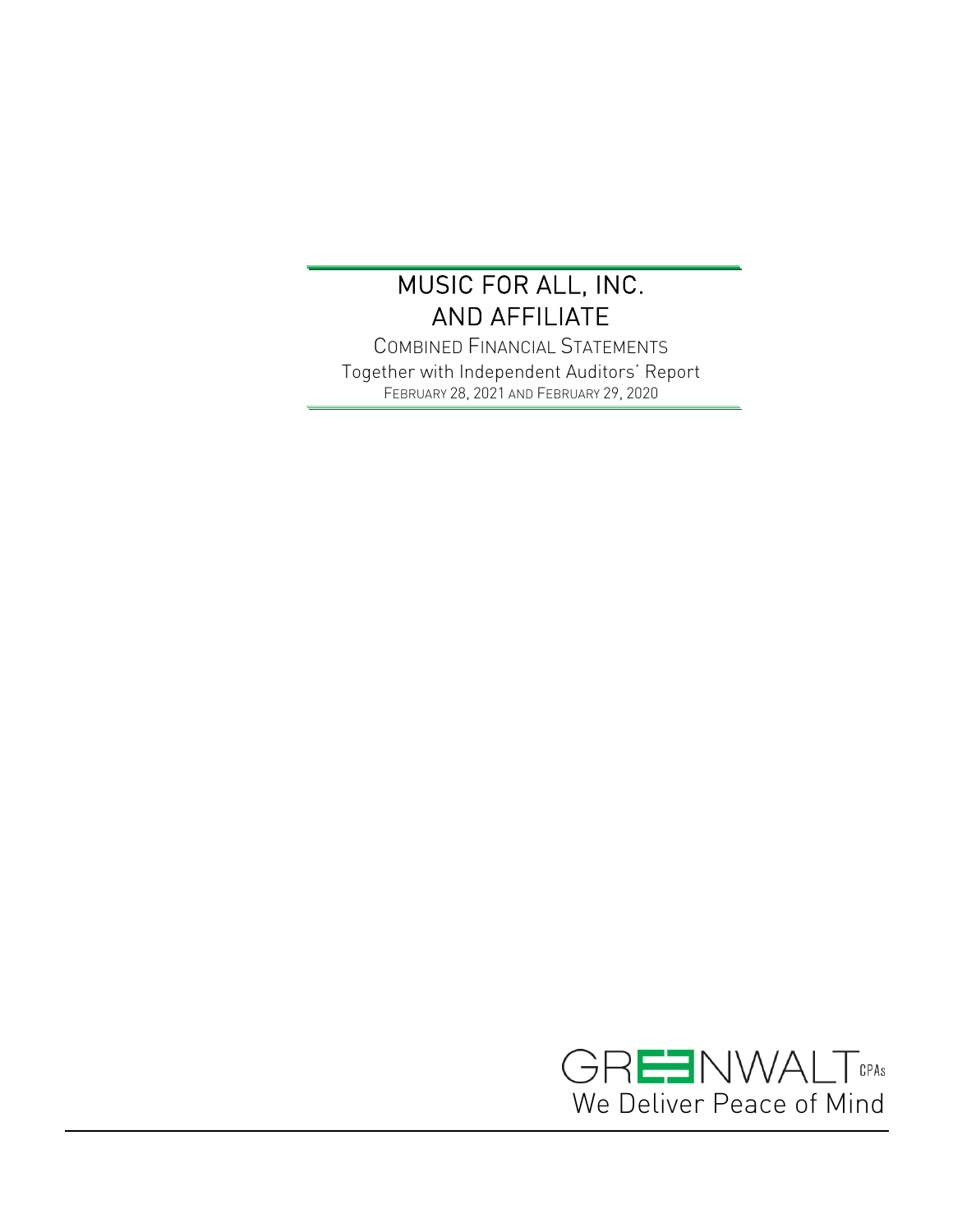



INDEPENDENT AUDITORS' REPORT

To the Boards of Directors of Music for All, Inc. and Affiliate:

We have audited the accompanying combined financial statements of Music for All, Inc. and Affiliate, which comprise the combined statements of financial position as of February 28, 2021 and February 29, 2020, and the related combined statements of activities, functional expenses, and cash flows for the years then ended, and the related notes to the combined financial statements.

#### Management's Responsibility for the Financial Statements

Management is responsible for the preparation and fair presentation of these combined financial statements in accordance with accounting principles generally accepted in the United States of America; this includes the design, implementation, and maintenance of internal control relevant to the preparation and fair presentation of financial statements that are free from material misstatement, whether due to fraud or error.

#### Auditors' Responsibility

Our responsibility is to express an opinion on these combined financial statements based on our audit. We conducted our audit in accordance with auditing standards generally accepted in the United States of America. Those standards require that we plan and perform the audit to obtain reasonable assurance about whether the combined financial statements are free of material misstatement.

An audit involves performing procedures to obtain audit evidence about the amounts and disclosures in the combined financial statements. The procedures selected depend on the auditors' judgment, including the assessment of the risks of material misstatement of the combined financial statements, whether due to fraud or error. In making those risk assessments, the auditor considers internal control relevant to the entity's preparation and fair presentation of the combined financial statements in order to design audit procedures that are appropriate in the circumstances, but not for the purpose of expressing an opinion on the effectiveness of the entity's internal control. Accordingly, we express no such opinion. An audit also includes evaluating the appropriateness of accounting policies used and the reasonableness of significant accounting estimates made by management, as well as evaluating the overall presentation of the combined financial statements.

We believe that the audit evidence we have obtained is sufficient and appropriate to provide a basis for our audit opinion.

#### Opinion

In our opinion, the combined financial statements referred to above present fairly, in all material respects, the financial position of Music for All, Inc. and Affiliate as of February 28, 2021 and February 29, 2020, and the changes in their net assets and their cash flows for the years then ended in accordance with accounting principles generally accepted in the United States of America.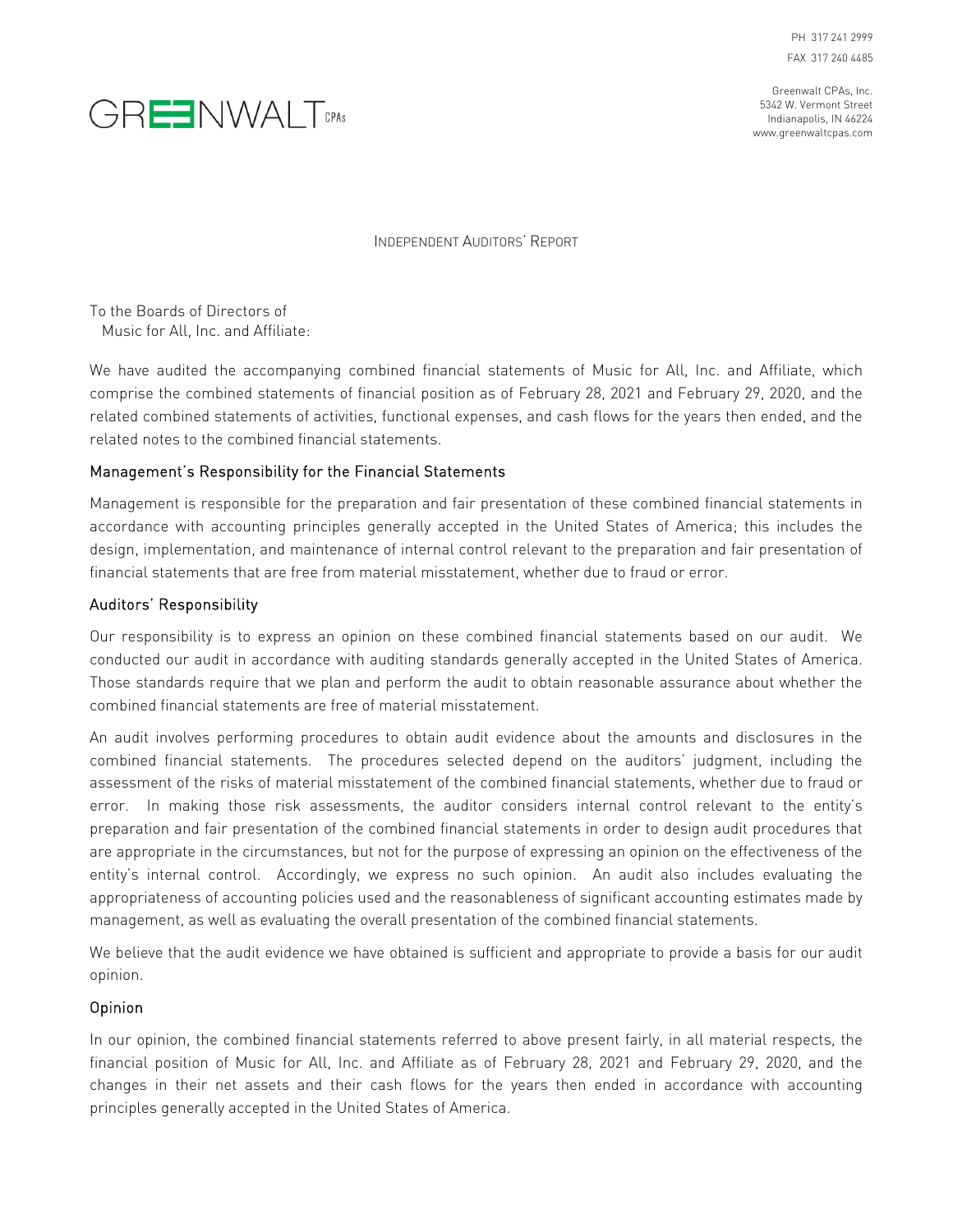#### Restatement

As discussed in Note 17 to the combined financial statements, the 2019 net assets have been restated to correct a misstatement resulting from the lack of a paid-time-off accrual. Our opinion is not modified with respect to this matter.

Scenwalt CPAs, Ine.

August 12, 2021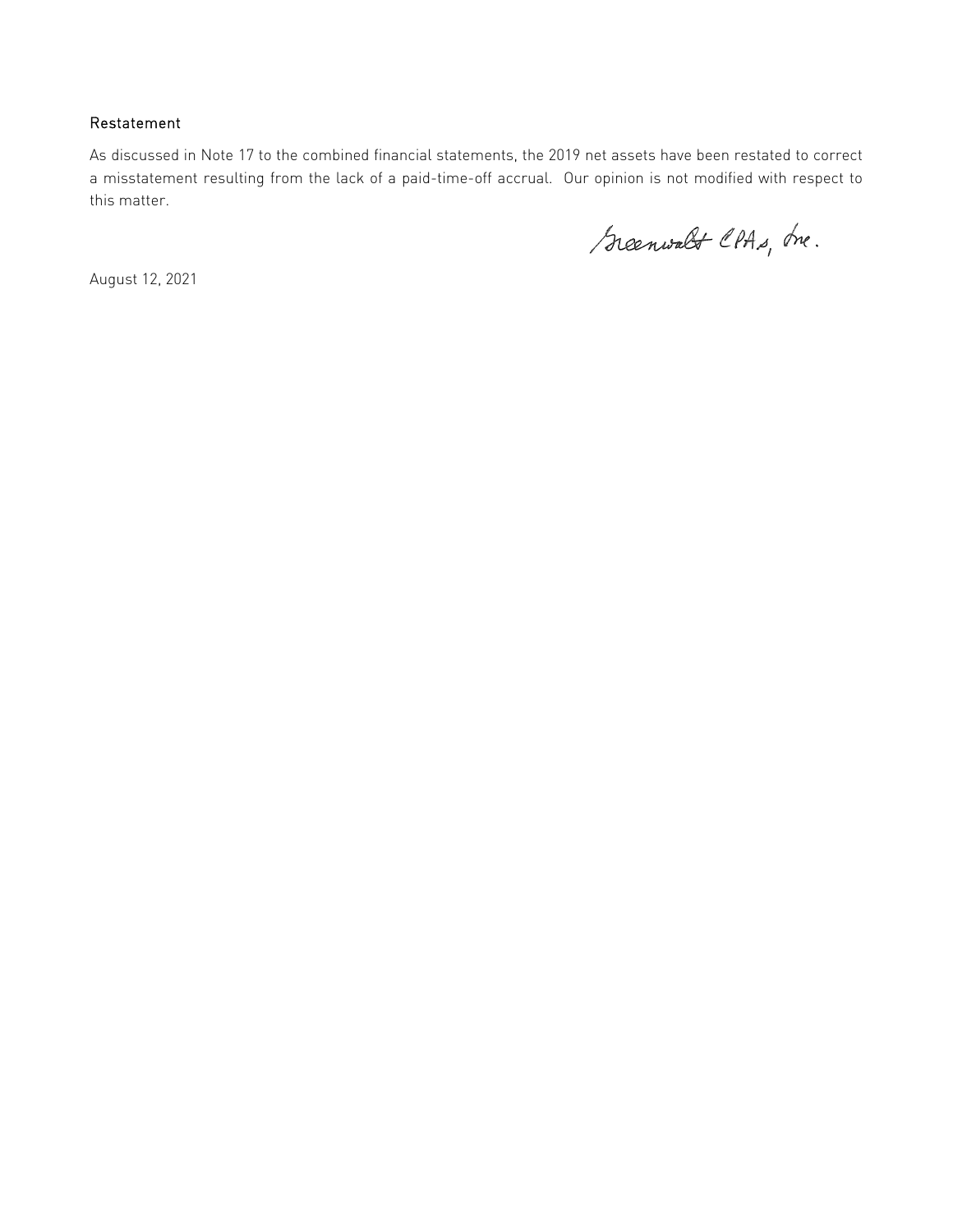COMBINED STATEMENTS OF FINANCIAL POSITION

FEBRUARY 28, 2021 AND FEBRUARY 29, 2020

|                                           | 2021            | 2020            |                                      | 2021         | 2020                      |
|-------------------------------------------|-----------------|-----------------|--------------------------------------|--------------|---------------------------|
| <b>CURRENT ASSETS</b>                     |                 |                 | <b>CURRENT LIABILITIES</b>           |              |                           |
| Cash and cash equivalents                 | 1,382,431<br>\$ | 2,492,067<br>\$ | Accounts payable                     | 47,333<br>\$ | 35,391<br>\$              |
| Certificates of deposit                   | 49,991          | 1,774,585       | Accrued expenses                     | 435,372      | 487,244                   |
| Accounts receivable, net                  | 842,341         | 1,016,350       | Prepaid event income                 | 1,553,977    | 4,414,025                 |
| Grants receivable                         | 8,424           | 8,775           |                                      |              |                           |
| Prepaid expenses                          | 170,548         | 449,083         | Total current liabilities            | 2,036,682    | 4,936,660                 |
| Pledges receivable - short-term           | 25,950          | 5,000           |                                      |              |                           |
|                                           |                 |                 | <b>LONG-TERM LIABILITIES</b>         |              |                           |
| Total current assets                      | 2,479,685       | 5,745,860       | Deferred trust liability             | 26,536       | 28,575                    |
| <b>INVESTMENTS</b>                        |                 |                 |                                      |              |                           |
| Marketable securities                     | 431,391         | 371,696         | Total liabilities                    | 2,063,218    | 4,965,235                 |
| PROPERTY AND EQUIPMENT                    |                 |                 | <b>COMMITMENTS (NOTES 15 AND 16)</b> |              |                           |
| Property and equipment                    | 1,216,955       | 1,681,025       |                                      |              |                           |
| Accumulated depreciation and amortization | (1, 104, 696)   | (1, 546, 543)   | <b>NET ASSETS</b>                    |              |                           |
|                                           |                 |                 | Without donor restrictions           | 595,985      | 958,891                   |
| Net property and equipment                | 112,259         | 134,482         | With donor restrictions              | 520,211      | 486,321                   |
| <b>OTHER ASSETS</b>                       |                 |                 | Total net assets                     | 1,116,196    | 1,445,212                 |
| Pledge receivable - long-term             |                 | 5,000           |                                      |              |                           |
| Charitable remainder trust                | 62,006          | 59,336          |                                      |              |                           |
| Deposit                                   | 74,073          | 74,073          |                                      |              |                           |
| Trademark                                 | 20,000          | 20,000          |                                      |              |                           |
| Total other assets                        | 156,079         | 158,409         |                                      |              |                           |
|                                           | 3,179,414       | 6,410,447<br>\$ |                                      | 3,179,414    | 6,410,447<br>$\mathbb{S}$ |

# ASSETS LIABILITIES AND NET ASSETS

|                                         | 2021            | 2020                      |                                      | 2021            | 2020                    |
|-----------------------------------------|-----------------|---------------------------|--------------------------------------|-----------------|-------------------------|
| <b>ENT ASSETS</b>                       |                 |                           | <b>CURRENT LIABILITIES</b>           |                 |                         |
| sh and cash equivalents                 | 1,382,431<br>\$ | 2,492,067<br>$\mathbb{S}$ | Accounts payable                     | \$<br>47,333    | $\mathcal{L}$<br>35,391 |
| tificates of deposit                    | 49,991          | 1,774,585                 | Accrued expenses                     | 435,372         | 487,244                 |
| counts receivable, net                  | 842,341         | 1,016,350                 | Prepaid event income                 | 1,553,977       | 4,414,025               |
| ints receivable                         | 8,424           | 8,775                     |                                      |                 |                         |
| paid expenses                           | 170,548         | 449,083                   | Total current liabilities            | 2,036,682       | 4,936,660               |
| dges receivable - short-term            | 25,950          | 5,000                     |                                      |                 |                         |
|                                         |                 |                           | <b>LONG-TERM LIABILITIES</b>         |                 |                         |
| Total current assets                    | 2,479,685       | 5,745,860                 | Deferred trust liability             | 26,536          | 28,575                  |
| STMENTS                                 |                 |                           |                                      |                 |                         |
| rketable securities                     | 431,391         | 371,696                   | Total liabilities                    | 2,063,218       | 4,965,235               |
| <b>ERTY AND EQUIPMENT</b>               |                 |                           | <b>COMMITMENTS (NOTES 15 AND 16)</b> |                 |                         |
| perty and equipment                     | 1,216,955       | 1,681,025                 |                                      |                 |                         |
| cumulated depreciation and amortization | (1, 104, 696)   | (1, 546, 543)             | <b>NET ASSETS</b>                    |                 |                         |
|                                         |                 |                           | Without donor restrictions           | 595,985         | 958,891                 |
| Net property and equipment              | 112,259         | 134,482                   | With donor restrictions              | 520,211         | 486,321                 |
| R ASSETS                                |                 |                           | Total net assets                     | 1,116,196       | 1,445,212               |
| dge receivable - long-term              |                 | 5,000                     |                                      |                 |                         |
| aritable remainder trust                | 62,006          | 59,336                    |                                      |                 |                         |
| posit                                   | 74,073          | 74,073                    |                                      |                 |                         |
| demark                                  | 20,000          | 20,000                    |                                      |                 |                         |
| Total other assets                      | 156,079         | 158,409                   |                                      |                 |                         |
|                                         | 3,179,414<br>\$ | 6,410,447<br>S.           |                                      | 3,179,414<br>\$ | 6,410,447<br>\$         |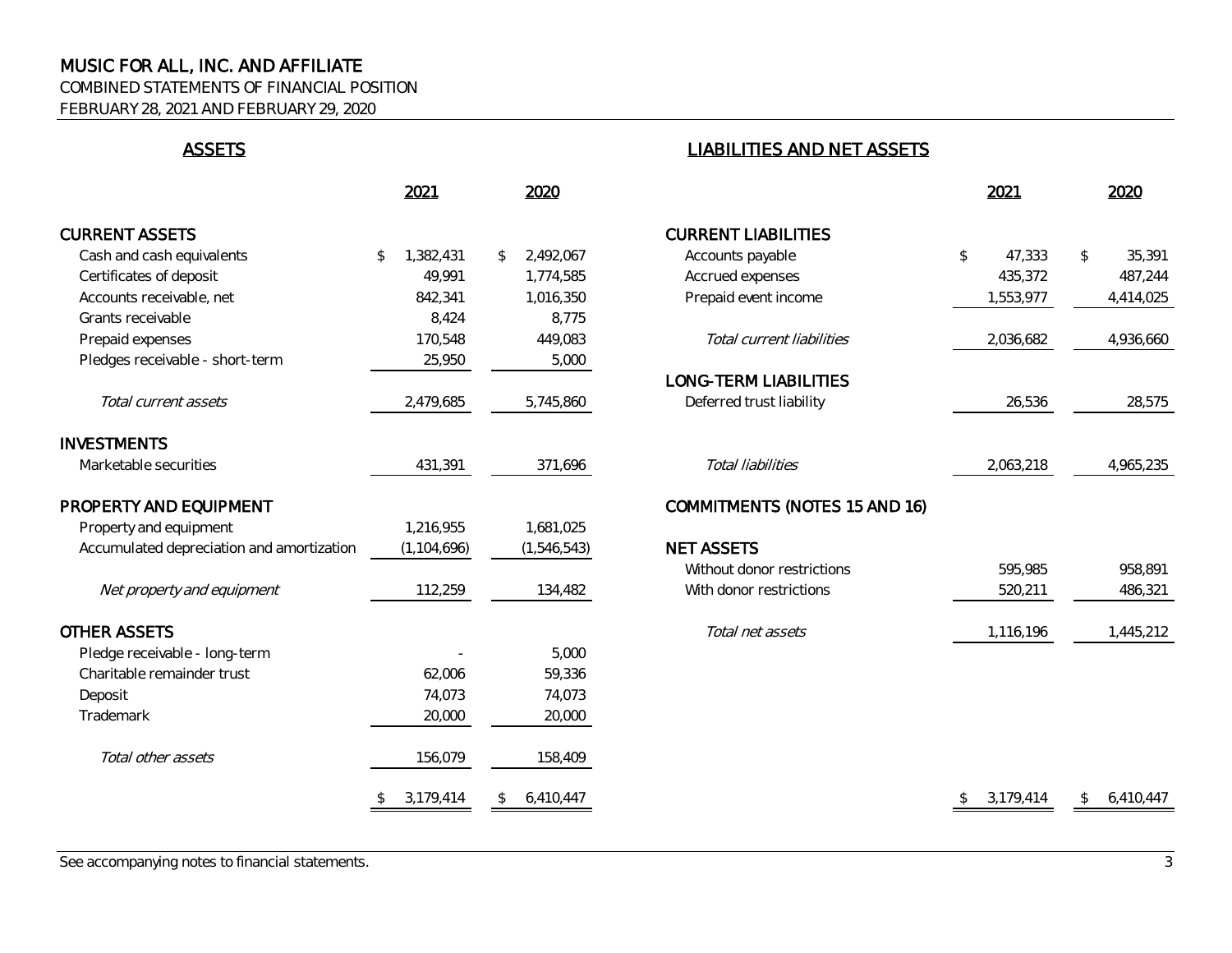COMBINED STATEMENT OF ACTIVITIES

FOR THE YEARS ENDED FEBRUARY 28, 2021 AND FEBRUARY 29, 2020

|                                          |                                               | WITHOUT DONOR<br>WITH DONOR<br><b>RESTRICTIONS</b><br><b>RESTRICTIONS</b> |               |          | 2021<br><b>TOTAL</b> |            | WITHOUT DONOR<br><b>RESTRICTIONS</b> |            | WITH DONOR<br><b>RESTRICTIONS</b> |          | 2020<br><b>TOTAL</b> |
|------------------------------------------|-----------------------------------------------|---------------------------------------------------------------------------|---------------|----------|----------------------|------------|--------------------------------------|------------|-----------------------------------|----------|----------------------|
| <b>REVENUE</b>                           |                                               |                                                                           |               |          |                      |            |                                      |            |                                   |          |                      |
| Program fees                             | $\, \, \raisebox{-1.5pt}{\ensuremath{\circ}}$ | 834,404                                                                   | $\sqrt{2}$    |          | $\mathfrak{P}$       | 834,404    | \$                                   | 1,240,843  | $\frac{1}{2}$                     |          | \$<br>1,240,843      |
| Housing and meal fees                    |                                               | 468,543                                                                   |               |          |                      | 468,543    |                                      | 1,935,621  |                                   |          | 1,935,621            |
| <b>Ticket fees</b>                       |                                               | 6,694                                                                     |               |          |                      | 6,694      |                                      | 3,742,901  |                                   |          | 3,742,901            |
| Band fees                                |                                               |                                                                           |               |          |                      |            |                                      | 774,319    |                                   |          | 774,319              |
| Merchandise sales                        |                                               | 124                                                                       |               |          |                      | 124        |                                      | 11,336     |                                   |          | 11,336               |
| Program book sales                       |                                               |                                                                           |               |          |                      |            |                                      | 173,429    |                                   |          | 173,429              |
| Photography commissions                  |                                               |                                                                           |               |          |                      |            |                                      | 9,356      |                                   |          | 9,356                |
| Merchandise commissions and sales        |                                               | 98,225                                                                    |               |          |                      | 98,225     |                                      | 839,436    |                                   |          | 839,436              |
| Sponsorships                             |                                               | 510,840                                                                   |               |          |                      | 510,840    |                                      | 936,162    |                                   |          | 936,162              |
| Contributions                            |                                               | 360,262                                                                   |               | 1,552    |                      | 361,814    |                                      | 133,251    |                                   | 30,505   | 163,756              |
| In-kind contributions                    |                                               | 203,217                                                                   |               |          |                      | 203,217    |                                      | 191,123    |                                   |          | 191,123              |
| Grants                                   |                                               | 381,921                                                                   |               | 34,743   |                      | 416,664    |                                      | 194,224    |                                   | 6,980    | 201,204              |
| PPP conditional grant                    |                                               | 381,700                                                                   |               |          |                      | 381,700    |                                      |            |                                   |          |                      |
| Interest and dividends                   |                                               | 24,616                                                                    |               |          |                      | 24,616     |                                      | 45,680     |                                   |          | 45,680               |
| Realized gain (loss) on investments      |                                               | 3,612                                                                     |               |          |                      | 3,612      |                                      | (300)      |                                   |          | (300)                |
| Unrealized gain (loss) on investments    |                                               | 47,368                                                                    |               |          |                      | 47,368     |                                      | (2,623)    |                                   |          | (2,623)              |
| Miscellaneous                            |                                               | 167,160                                                                   |               |          |                      | 167,160    |                                      | 212,143    |                                   |          | 212,143              |
| Net assets released from restrictions    |                                               | 2,405                                                                     |               | (2, 405) |                      |            |                                      | 5,340      |                                   | (5, 340) |                      |
| Total revenue                            |                                               | 3,491,091                                                                 |               | 33,890   |                      | 3,524,981  |                                      | 10,442,241 |                                   | 32,145   | 10,474,386           |
| <b>EXPENSES</b>                          |                                               |                                                                           |               |          |                      |            |                                      |            |                                   |          |                      |
| Program                                  |                                               | 3,383,518                                                                 |               |          |                      | 3,383,518  |                                      | 9,235,468  |                                   |          | 9,235,468            |
| Fundraising                              |                                               | 79,205                                                                    |               |          |                      | 79,205     |                                      | 471,453    |                                   |          | 471,453              |
| General and administrative               |                                               | 391,274                                                                   |               |          |                      | 391,274    |                                      | 610,166    |                                   |          | 610,166              |
| Total expenses                           |                                               | 3,853,997                                                                 |               |          |                      | 3,853,997  |                                      | 10,317,087 |                                   |          | 10,317,087           |
| <b>CHANGE IN NET ASSETS</b>              |                                               | (362,906)                                                                 |               | 33,890   |                      | (329, 016) |                                      | 125,154    |                                   | 32,145   | 157,299              |
| NET ASSETS, BEGINNING OF YEAR (RESTATED) |                                               | 958,891                                                                   |               | 486,321  |                      | 1,445,212  |                                      | 833,737    |                                   | 454,176  | 1,287,913            |
| NET ASSETS, END OF YEAR                  | \$                                            | 595,985                                                                   | $\mathcal{L}$ | 520,211  | $\mathfrak{D}$       | 1,116,196  | \$                                   | 958,891    | $\frac{1}{2}$                     | 486,321  | \$<br>1,445,212      |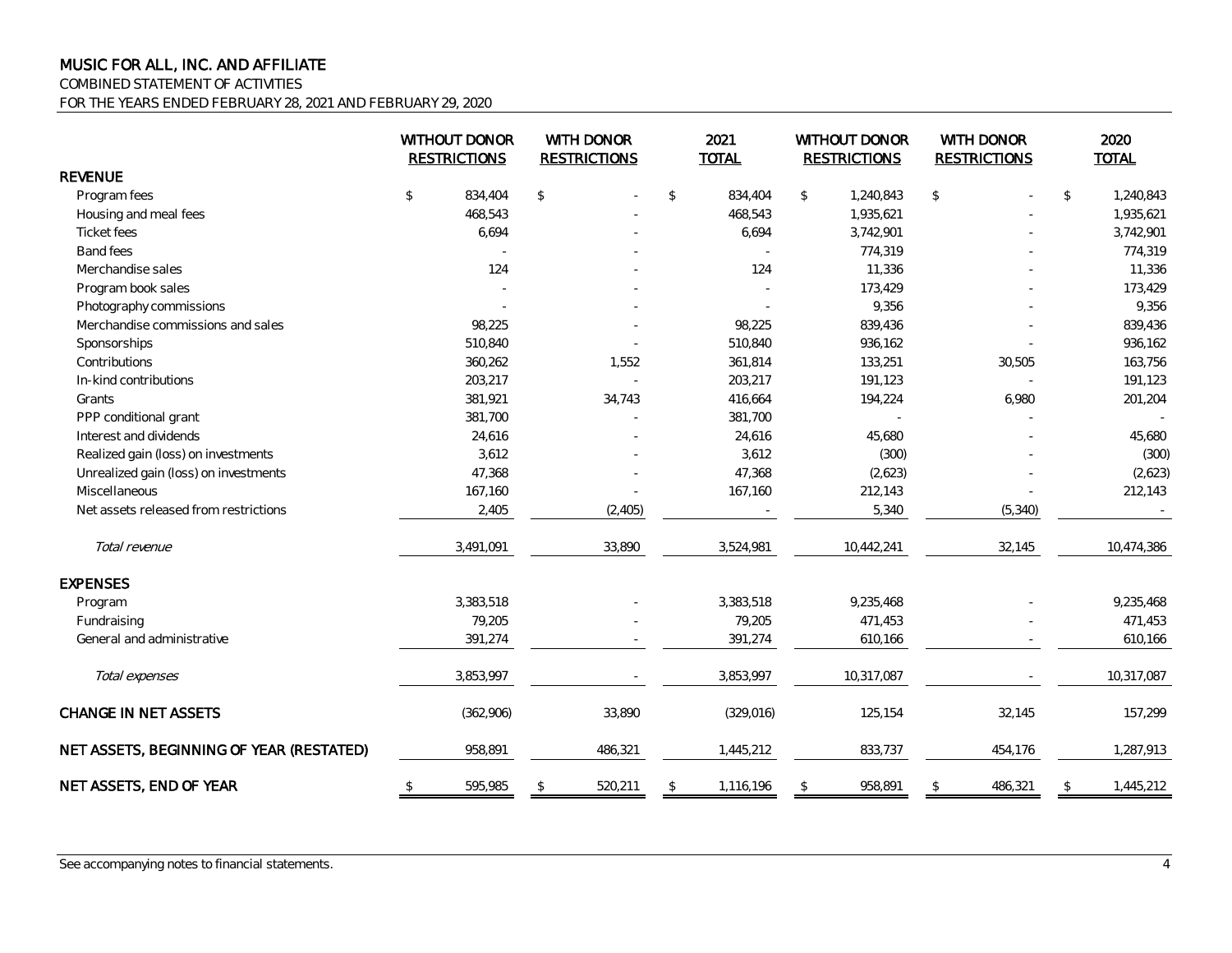COMBINED STATEMENT OF FUNCTIONAL EXPENSES FOR THE YEAR ENDED FEBRUARY 28, 2021 WITH SUMMARIZED COMPARATIVE INFORMATION FOR THE YEAR ENDED FEBRUARY 29, 2020

|                                    | PROGRAM<br><b>EXPENSES</b>  | <b>FUNDRAISING</b><br><b>EXPENSES</b> | <b>GENERAL AND</b><br><b>ADMINISTRATIVE</b><br><b>EXPENSES</b> | 2021<br><b>TOTAL</b>        | 2020<br>TOTAL    |
|------------------------------------|-----------------------------|---------------------------------------|----------------------------------------------------------------|-----------------------------|------------------|
| <b>PROGRAMS</b>                    |                             |                                       |                                                                |                             |                  |
| Awards and trophies                | $$\mathbb{S}$$<br>27.178    | $\mathbb{S}$                          | \$                                                             | $\mathcal{L}$<br>27.178     | \$<br>129,112    |
| Scholarships and grants            | 5,000                       |                                       |                                                                | 5,000                       | 1,000            |
| Clinicians' and judges' fees       | 149,063                     | 100                                   |                                                                | 149,163                     | 1,290,020        |
| Copyright fees                     | 3,316                       |                                       |                                                                | 3,316                       | 5.937            |
| Cost of merchandise sold           | 123,242                     | 70                                    |                                                                | 123,312                     | 200,848          |
| Equipment rental                   | 12,546                      |                                       | 131                                                            | 12,677                      | 197,480          |
| Program promotion                  | 51,015                      |                                       |                                                                | 51,015                      | 286,734          |
| Facility rental                    | 22,371                      |                                       |                                                                | 22,371                      | 849,308          |
| Participants' housing and meals    | 743,743                     |                                       |                                                                | 743,743                     | 1,982,606        |
| Outside services                   | 74,851                      |                                       | 13,704                                                         | 88,555                      | 1,449,895        |
| Other program expenses             | 170,933                     |                                       | 1,325                                                          | 172,258                     | 495,823          |
| Total programs and activities      | 1,383,258                   | 170                                   | 15,160                                                         | 1,398,588                   | 6,888,763        |
| PERSONNEL RELATED                  |                             |                                       |                                                                |                             |                  |
| Salaries and contract employees    | 1,272,190                   | 56,093                                | 218,190                                                        | 1,546,473                   | 2,122,183        |
| Salaries - payroll taxes           | 93,816                      |                                       | 23,454                                                         | 117,270                     | 154,433          |
| 401(k) contribution                | 32,244                      |                                       | 8,061                                                          | 40,305                      | 46,775           |
| Staff travel, housing and meals    | 1,942                       | 1,123                                 | 485                                                            | 3,550                       | 36,869           |
| Group insurance                    | 128,940                     |                                       | 32,235<br>÷.                                                   | 161,175                     | 167,844          |
| Other personnel related expenses   | 63,430                      | 151                                   | 2,461                                                          | 66,042                      | 58,489           |
| Total personnel related            | 1,592,562                   | 57,367                                | 284,886                                                        | 1,934,815                   | 2,586,593        |
| <b>BUILDING AND FACILITY</b>       |                             |                                       |                                                                |                             |                  |
| Depreciation and amortization      | 23,578                      | 884                                   | 5,010                                                          | 29,472                      | 31,068           |
| Rental - office building           | 184,362                     | 6,914                                 | 39,177                                                         | 230,453                     | 239,819          |
| Repairs and maintenance            | 1,212                       | 45                                    | 257                                                            | 1,514                       | 16,115           |
| Telephone and utilities            | 35,629                      | 1,336                                 | 7,571                                                          | 44,536                      | 59,938           |
| Total building and facility        | 244,781                     | 9,179                                 | 52,015                                                         | 305,975                     | 346,940          |
| OFFICE AND ADMINISTRATIVE          |                             |                                       |                                                                |                             |                  |
| Board of director's expense        | 898                         | 34                                    | 191                                                            | 1.123                       | 20,267           |
| Computer services and supplies     | 80,216                      | 3,008                                 | 21,895                                                         | 105,119                     | 164,702          |
| Business insurance                 | 26,220                      | 983                                   | 5,572                                                          | 32,775                      | 82,618           |
| Professional services              |                             |                                       | 487                                                            | 487                         |                  |
| Interest                           | 2,844                       |                                       | 711                                                            | 3,555                       | 1,398            |
| Franchise, sales, and income taxes |                             |                                       |                                                                |                             | 25               |
| Bad debt                           |                             |                                       |                                                                |                             | 1,455            |
| Other office and administrative    | 52,739                      | 8,464                                 | 10,357                                                         | 71,560                      | 224,326          |
| Total office and administrative    | 162,917                     | 12,489                                | 39,213                                                         | 214,619                     | 494,791          |
|                                    | $$\mathbb{S}$$<br>3,383,518 | 79,205<br>\$                          | \$<br>391,274                                                  | $$\mathbb{S}$$<br>3,853,997 | 10,317,087<br>\$ |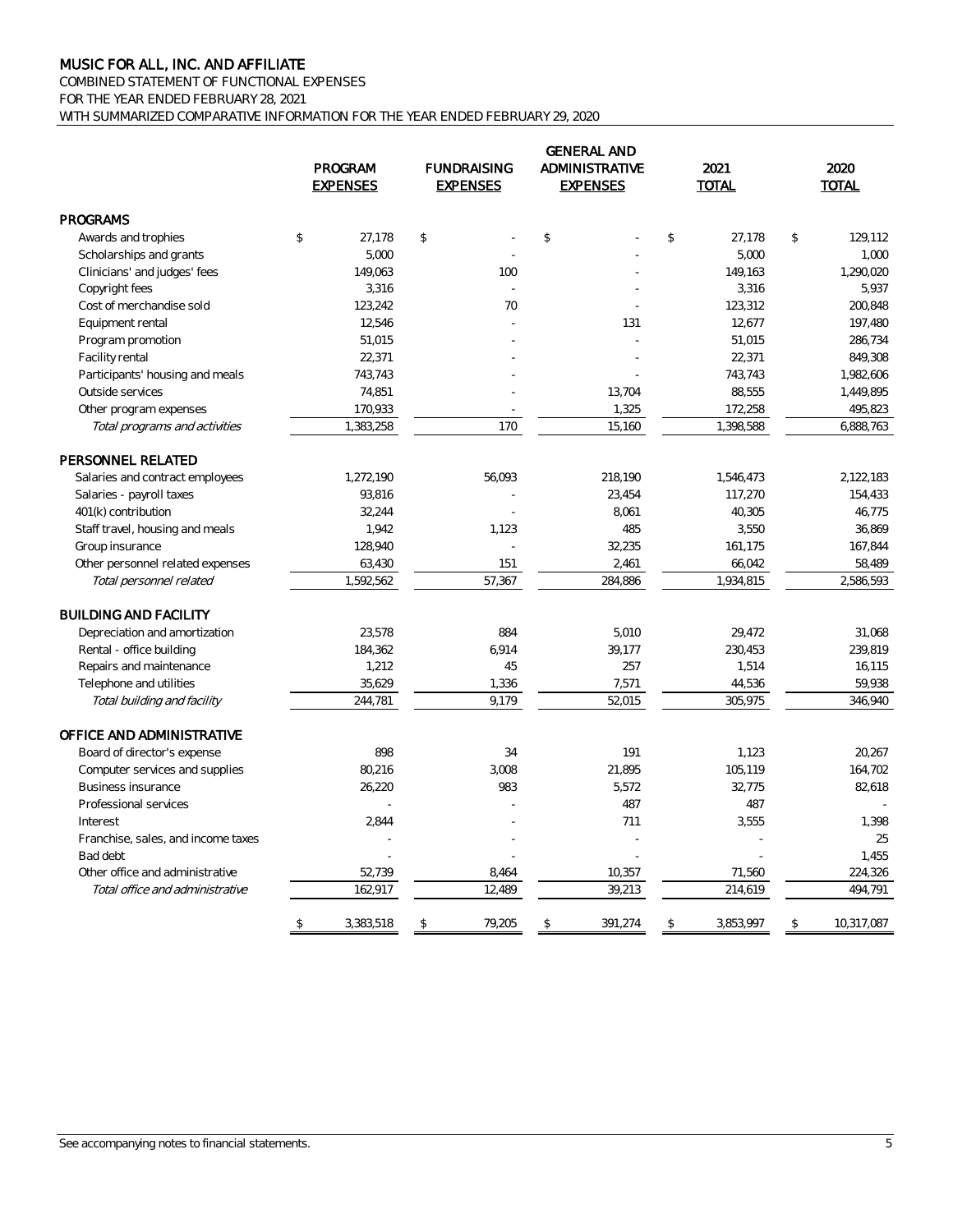COMBINED STATEMENT OF FUNCTIONAL EXPENSES

FOR THE YEAR ENDED FEBRUARY 29, 2020

|                                    |    | PROGRAM<br><b>EXPENSES</b> | <b>FUNDRAISING</b><br><b>EXPENSES</b> |         | <b>GENERAL AND</b><br><b>ADMINISTRATIVE</b><br><b>EXPENSES</b> |         |                | <b>TOTAL</b> |  |
|------------------------------------|----|----------------------------|---------------------------------------|---------|----------------------------------------------------------------|---------|----------------|--------------|--|
| <b>PROGRAMS</b>                    |    |                            |                                       |         |                                                                |         |                |              |  |
| Awards and trophies                | \$ | 126,133                    | \$                                    | 2,961   | \$                                                             | 18      | \$             | 129,112      |  |
| Scholarships and grants            |    | 1,000                      |                                       |         |                                                                |         |                | 1,000        |  |
| Clinicians' and judges' fees       |    | 1,290,020                  |                                       |         |                                                                |         |                | 1,290,020    |  |
| Copyright fees                     |    | 5,886                      |                                       |         |                                                                | 51      |                | 5,937        |  |
| Cost of merchandise sold           |    | 200,822                    |                                       |         |                                                                | 26      |                | 200,848      |  |
| Equipment rental                   |    | 196,997                    |                                       |         |                                                                | 483     |                | 197,480      |  |
| Program promotion                  |    | 212,610                    |                                       | 32,322  |                                                                | 41,802  |                | 286,734      |  |
| Facility rental                    |    | 849,276                    |                                       |         |                                                                | 32      |                | 849,308      |  |
| Participants' housing and meals    |    | 1,982,606                  |                                       |         |                                                                |         |                | 1,982,606    |  |
| Outside services                   |    | 1,420,267                  |                                       | 6,517   |                                                                | 23,111  |                | 1,449,895    |  |
| Other program expenses             |    | 493,564                    |                                       | 1,813   |                                                                | 446     |                | 495,823      |  |
| Total programs and activities      |    | 6,779,181                  |                                       | 43,613  |                                                                | 65,969  |                | 6,888,763    |  |
| PERSONNEL RELATED                  |    |                            |                                       |         |                                                                |         |                |              |  |
| Salaries and contract employees    |    | 1,463,821                  |                                       | 347,346 |                                                                | 311,016 |                | 2,122,183    |  |
| Salaries - payroll taxes           |    | 102,436                    |                                       | 25,282  |                                                                | 26,715  |                | 154,433      |  |
| 401(k) contribution                |    | 36,454                     |                                       | 1,174   |                                                                | 9,147   |                | 46,775       |  |
| Staff travel, housing and meals    |    | 20,436                     |                                       | 11,103  |                                                                | 5,330   |                | 36,869       |  |
| Group insurance                    |    | 121,120                    |                                       | 15,136  |                                                                | 31,588  |                | 167,844      |  |
| Other personnel related expenses   |    | 49,389                     |                                       | 2,601   |                                                                | 6,499   |                | 58,489       |  |
| Total personnel related            |    | 1,793,656                  |                                       | 402,642 |                                                                | 390,295 |                | 2,586,593    |  |
| <b>BUILDING AND FACILITY</b>       |    |                            |                                       |         |                                                                |         |                |              |  |
| Depreciation and amortization      |    | 24,642                     |                                       | 932     |                                                                | 5,494   |                | 31,068       |  |
| Rental - office building           |    | 190,212                    |                                       | 7,195   |                                                                | 42,412  |                | 239,819      |  |
| Repairs and maintenance            |    | 12,782                     |                                       | 483     |                                                                | 2,850   |                | 16,115       |  |
| Telephone and utilities            |    | 47,540                     |                                       | 1,798   |                                                                | 10,600  |                | 59,938       |  |
| Total building and facility        |    | 275,176                    |                                       | 10,408  |                                                                | 61,356  |                | 346,940      |  |
| OFFICE AND ADMINISTRATIVE          |    |                            |                                       |         |                                                                |         |                |              |  |
| Board of director's expense        |    | 16,075                     |                                       | 608     |                                                                | 3,584   |                | 20,267       |  |
| Computer services and supplies     |    | 127,215                    |                                       | 9,133   |                                                                | 28,354  |                | 164,702      |  |
| <b>Business insurance</b>          |    | 65,441                     |                                       | 2,585   |                                                                | 14,592  |                | 82,618       |  |
| Interest                           |    | 1,109                      |                                       |         |                                                                | 289     |                | 1,398        |  |
| Franchise, sales, and income taxes |    | 25                         |                                       |         |                                                                |         |                | 25           |  |
| Bad debt                           |    |                            |                                       |         |                                                                | 1,455   |                | 1,455        |  |
| Other office and administrative    |    | 177,590                    |                                       | 2,464   |                                                                | 44,272  |                | 224,326      |  |
| Total office and administrative    |    | 387,455                    |                                       | 14,790  |                                                                | 92,546  |                | 494,791      |  |
|                                    | \$ | 9,235,468                  | \$                                    | 471,453 | \$                                                             | 610,166 | $\updownarrow$ | 10,317,087   |  |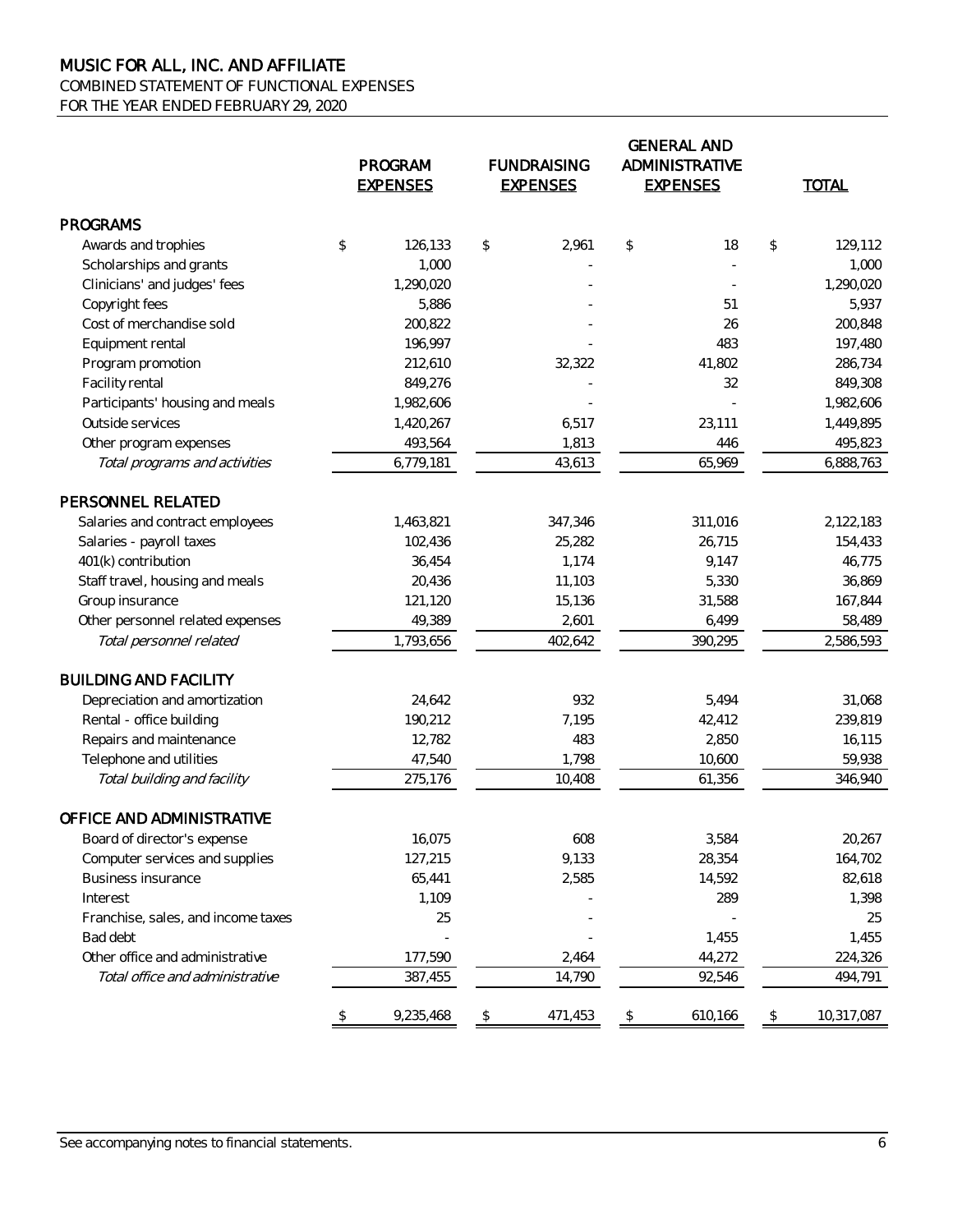COMBINED STATEMENTS OF CASH FLOWS FOR THE YEARS ENDED FEBRUARY 28, 2021 AND FEBRUARY 29, 2020 Page 1 of 2

# NET CHANGE IN CASH AND CASH EQUIVALENTS

|                                                                          | 2021            | 2020             |
|--------------------------------------------------------------------------|-----------------|------------------|
| CASH FLOWS FROM OPERATING ACTIVITIES                                     |                 |                  |
| Cash received from program activities and contributors                   | \$<br>105,343   | 11,351,459<br>S. |
| Cash paid to suppliers and employees                                     | (3,326,369)     | (10, 313, 158)   |
| Proceeds from PPP conditional grant                                      | 381,700         |                  |
| Interest paid                                                            | (3, 555)        | (1, 398)         |
| Interest and dividend income                                             | 24,616          | 45,680           |
| Net cash and cash equivalents provided by (used in) operating activities | (2,818,265)     | 1,082,583        |
| CASH FLOWS FROM INVESTING ACTIVITIES                                     |                 |                  |
| Capital expenditures                                                     | (7, 250)        | (22, 597)        |
| Decrease (increase) in certificates of deposit                           | 1,724,594       | (994, 375)       |
| Proceeds from sales of marketable securities                             | 23,360          | 81,677           |
| Purchases of marketable securities                                       | (32,075)        | (131, 726)       |
| Net cash and cash equivalents provided by (used in) investing activities | 1,708,629       | (1,067,021)      |
| NET CHANGE IN CASH AND CASH EQUIVALENTS                                  | (1, 109, 636)   | 15,562           |
| CASH AND CASH EQUIVALENTS, BEGINNING OF YEAR                             | 2,492,067       | 2,476,505        |
| CASH AND CASH EQUIVALENTS, END OF YEAR                                   | 1,382,431<br>\$ | 2,492,067<br>\$  |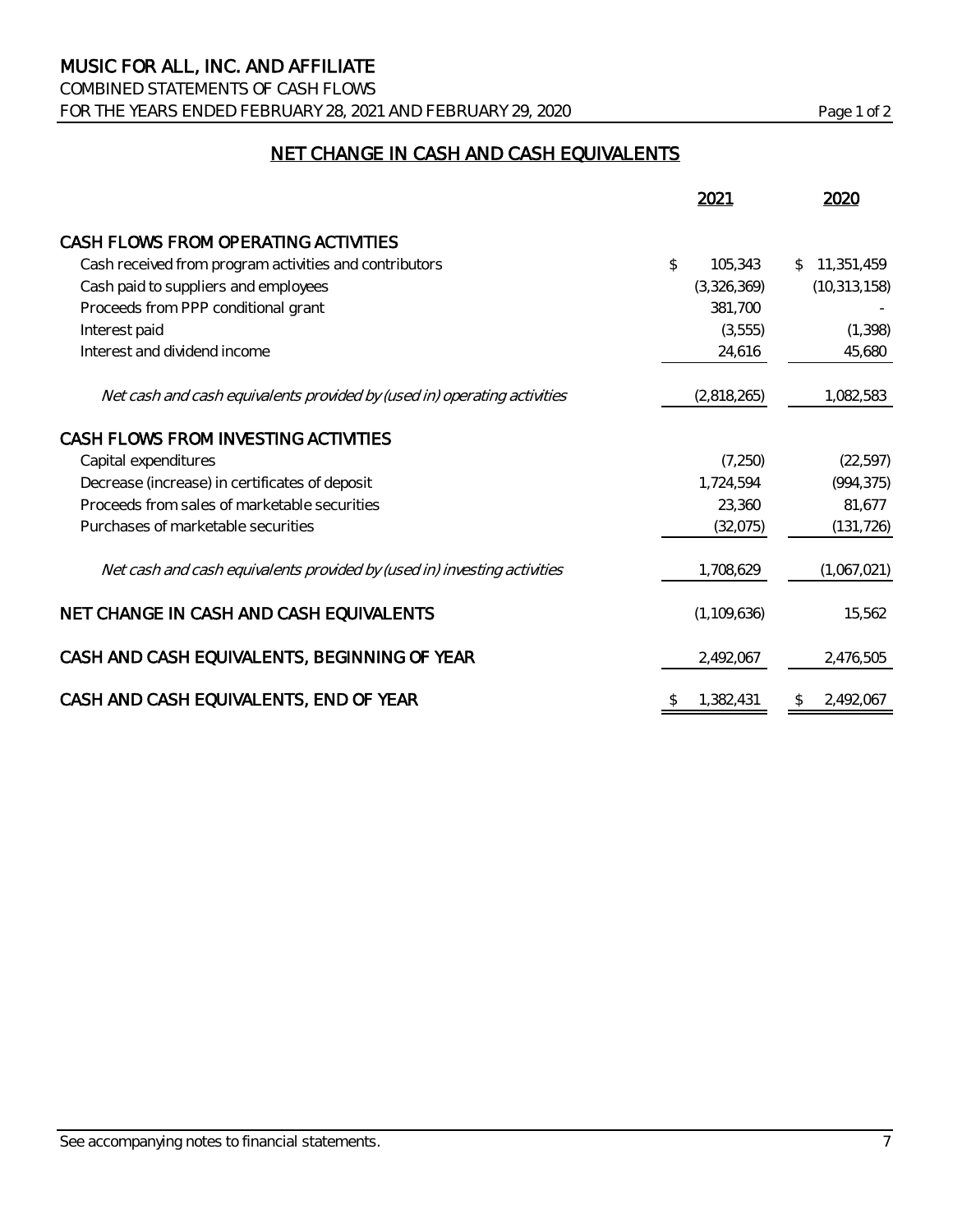COMBINED STATEMENTS OF CASH FLOWS FOR THE YEARS ENDED FEBRUARY 28, 2021 AND FEBRUARY 29, 2020 Page 2 of 2

## RECONCILIATION OF CHANGE IN NET ASSETS TO NET CASH AND CASH EQUIVALENTS PROVIDED BY (USED IN) OPERATING ACTIVITIES

|                                                               | 2021          |             |    | 2020       |
|---------------------------------------------------------------|---------------|-------------|----|------------|
| <b>CHANGE IN NET ASSETS</b>                                   | $\mathcal{L}$ | (329, 016)  | \$ | 157,299    |
| ADJUSTMENTS TO RECONCILE CHANGE IN NET ASSETS TO NET CASH AND |               |             |    |            |
| CASH EQUIVALENTS PROVIDED BY (USED IN) OPERATING ACTIVITIES   |               |             |    |            |
| Depreciation and amortization                                 |               | 29,473      |    | 31,068     |
| Realized (gain) loss on investments                           |               | (3,612)     |    | 300        |
| Unrealized (gain) loss on investments                         |               | (47, 368)   |    | 2,623      |
| Charitable reminder trust contribution                        |               | (2,670)     |    | (6,980)    |
| (Increase) decrease in operating assets                       |               |             |    |            |
| Accounts receivable, net                                      |               | 174,009     |    | (63, 699)  |
| Grants receivable                                             |               | 351         |    | (8, 775)   |
| Prepaid expenses                                              |               | 278,535     |    | 51,026     |
| Pledges receivable                                            |               | (15,950)    |    | 3,986      |
| Increase (decrease) in operating liabilities                  |               |             |    |            |
| Accounts payable                                              |               | 11,942      |    | (28, 331)  |
| Accrued expenses                                              |               | (51, 872)   |    | (130, 316) |
| Prepaid event income                                          |               | (2,860,048) |    | 1,255,061  |
| Deferred trust liability                                      |               | (2,039)     |    | (1,900)    |
| Reserve for license fees                                      |               |             |    | (178, 779) |
|                                                               |               |             |    |            |
| Total adjustments                                             |               | (2,489,249) |    | 925,284    |
| NET CASH AND CASH EQUIVALENTS PROVIDED BY                     |               |             |    |            |
| (USED IN) OPERATING ACTIVITIES                                |               | (2,818,265) | \$ | 1,082,583  |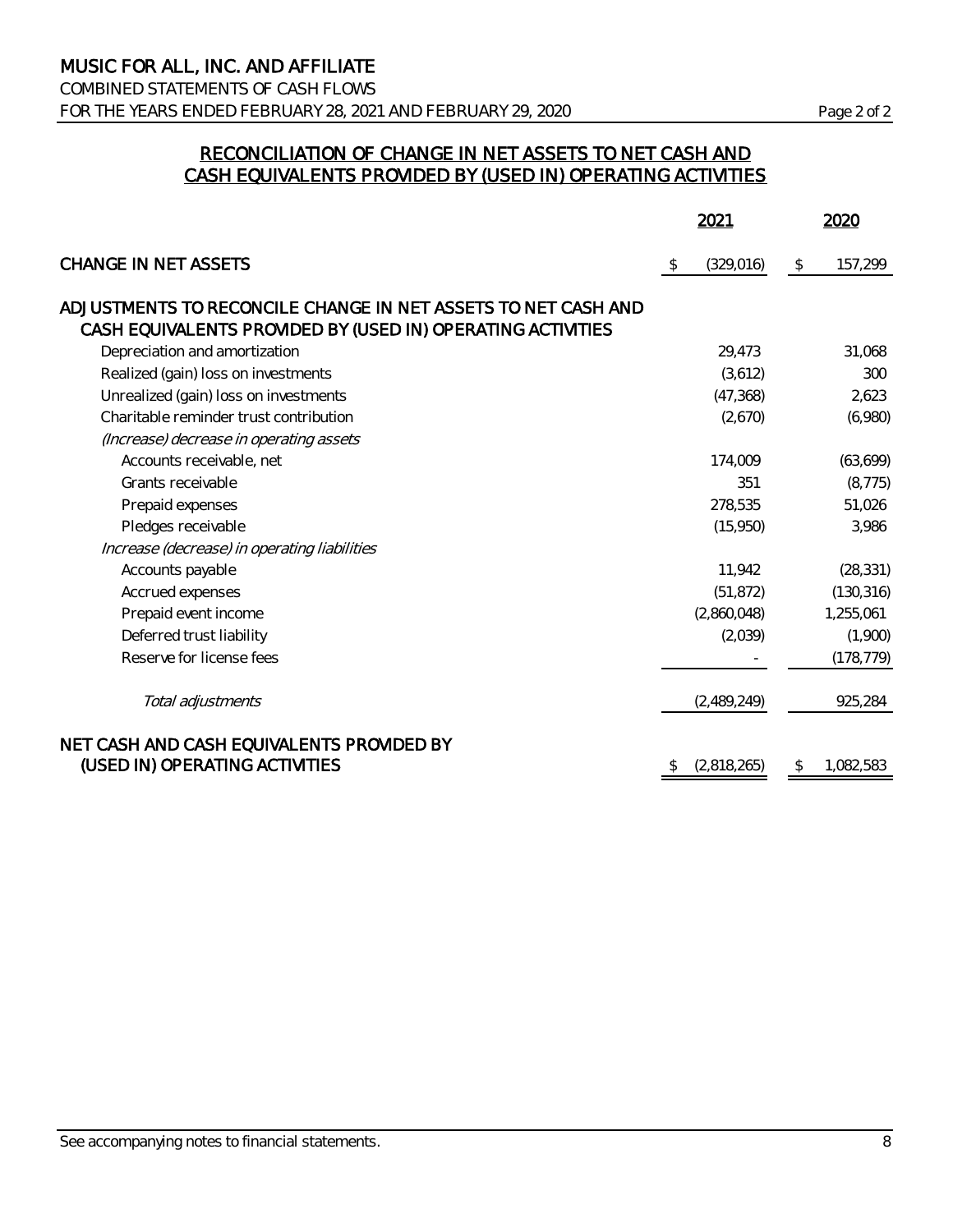NOTES TO COMBINED FINANCIAL STATEMENTS FEBRUARY 28, 2021 AND FEBRUARY 29, 2020

# 1. NATURE OF ACTIVITIES AND SUMMARY OF SIGNIFICANT ACCOUNTING POLICIES

#### GENERAL

Music for All, Inc. (Music for All) is an Illinois not-for-profit corporation located in Indiana whose mission is to create, provide and expand positively life-changing experiences through music for all. Music for All is one of the largest and most influential national music education organizations in support of active music-making, combining programming at a national level with active and ongoing advocacy for music education and the arts. The majority of Music for All's revenues come from program fees and sponsorships.

The combined financial statements include the activities of Music for All Foundation (Foundation), an organization affiliated through common control, which awards grants and scholarships to further music education.

#### PRINCIPLES OF COMBINATION

The accompanying financial statements include the accounts of Music for All and the Foundation (the Organizations). All significant transactions and balances between the Organizations have been eliminated.

#### BASIS OF ACCOUNTING AND USE OF ESTIMATES

The accompanying financial statements have been prepared on the accrual basis of accounting. The preparation of financial statements in conformity with accounting principles generally accepted in the United States of America (GAAP) requires management to make estimates and assumptions that affect the reported amounts of assets and liabilities and disclosure of contingent assets and liabilities at the date of the financial statements and reported amounts of revenues and expenses during the reporting period. Actual results could differ from those estimates.

#### CASH AND CASH EQUIVALENTS

For purposes of the statement of cash flows, the Organizations consider all highly liquid temporary cash investments purchased with a maturity of three months or less to be cash equivalents. The Organizations had cash equivalents of \$1,135,423 and \$2,094,424 at February 28, 2021 and February 29, 2020, respectively. The Organizations maintain cash balances at commercial banks. The Organizations had cash in excess of Federal Deposit Insurance Corporation (FDIC) limits at February 29, 2020 of approximately \$166,000.

#### RECEIVABLES AND CREDIT POLICIES

Accounts receivable are stated at the amount billed. Account balances with invoices over 90 days past the due date are considered delinquent. In addition to management attempting collection on all accounts over 90 days, those accounts are placed on hold status until payment arrangements are made. Receivable balances are not written off as bad debts until approved by the Board of Directors.

Payments of accounts receivable are allocated to the specific invoices identified on the remittance advice or, if unspecified, the participant is contacted to determine to which outstanding invoices to apply payment.

The carrying value of the accounts receivable are reduced by a valuation allowance that reflects management's best estimate of the accounts that will not be collected. The allowance was \$24,744 and \$130,072 at February 28, 2021 and February 29, 2020, respectively.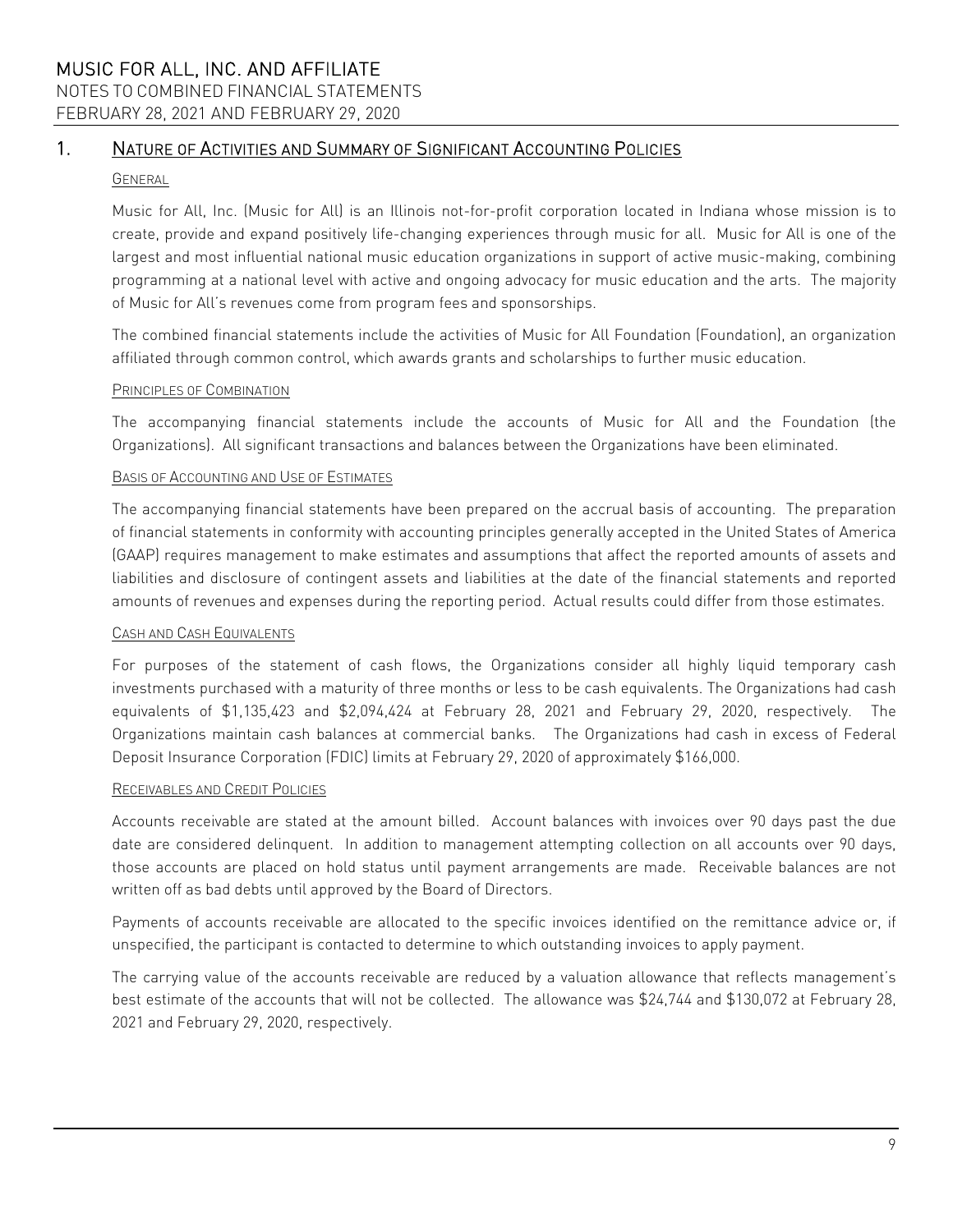NOTES TO COMBINED FINANCIAL STATEMENTS FEBRUARY 28, 2021 AND FEBRUARY 29, 2020

# 1. NATURE OF ACTIVITIES AND SUMMARY OF SIGNIFICANT ACCOUNTING POLICIES, CONTINUED

#### PROPERTY AND EQUIPMENT

Property and equipment are recorded at cost, if purchased, or fair value if donated. All acquisitions of property and equipment in excess of \$1,000 and a useful life greater than one year are capitalized. Depreciation is computed using the straight-line method over the estimated useful lives of the assets (5-10 years for furniture and equipment). Leasehold improvements are amortized over the term of the lease.

#### TRADEMARK

A trademark was acquired during the 2007 merger and was recorded at the previous entity's cost. The trademark is reviewed for impairment on an annual basis.

#### NET ASSET CLASSIFICATIONS

Under Accounting Standards Update 2016-14, Not-for-Profit Entities (Topic 958): Presentation of Financial Statements of Not-for-Profit Entities, the Organizations are required to report information regarding its financial position and activities according to two classes of net assets: net assets without donor restrictions and net assets with donor restrictions.

#### Without Donor Restrictions

Net assets without donor restrictions includes general and board designated assets and liabilities of the Organizations. Net assets without donor restrictions may be used at the discretion of management to support the Organizations' purposes and operations. The Board of Directors has designated a portion of these net assets to be used in the event of an emergency in the amount of \$94,199 at February 28, 2021 and February 29, 2020.

#### With Donor Restrictions

Net assets with donor restrictions include contributions and grants with restrictions specified by the donors or grantors. Net assets with donor restrictions include time, purpose, and perpetually restricted amounts. Time and purpose restricted amounts are discussed in Note 11. Perpetually restricted amounts are discussed in Note 12. When a donor restriction expires, that is, when a stipulated time-restriction ends or purpose restriction is accomplished, net assets with donor restrictions are reclassified to net assets without donor restrictions and reported in the Statement of Activities as net assets released from restrictions.

Net assets with donor restrictions consisted of the following at February 28 and February 29, respectively:

|                                       | 2021    | 2020    |
|---------------------------------------|---------|---------|
| Time and purpose restricted (Note 11) | 277.159 | 244.804 |
| Perpetually restricted (Note 12)      | 243,052 | 241.517 |
|                                       | 520.211 | 486.321 |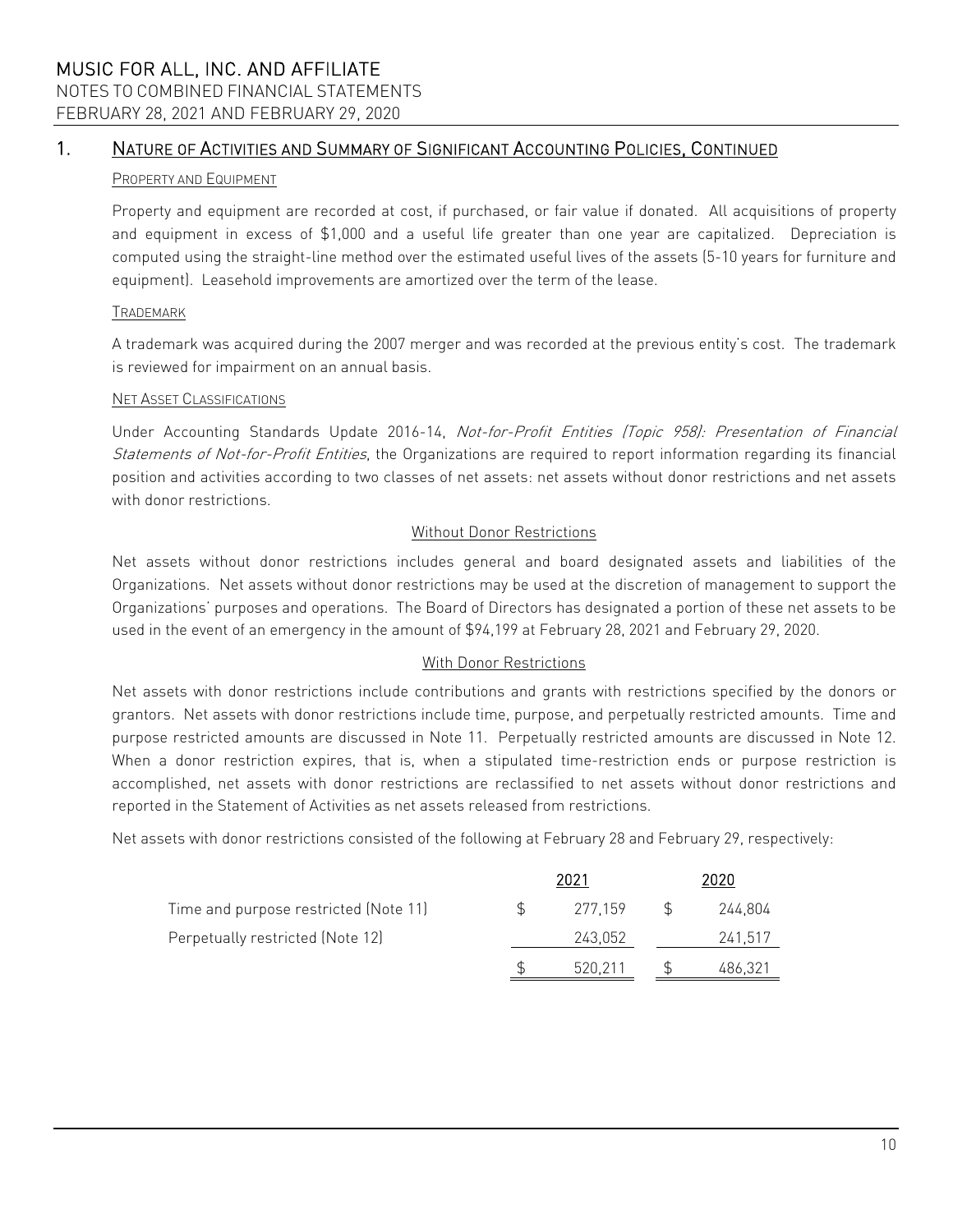# 1. NATURE OF ACTIVITIES AND SUMMARY OF SIGNIFICANT ACCOUNTING POLICIES, CONTINUED

#### REVENUE RECOGNITION

Event fees and related revenue are recognized in the period in which the event occurs. Amounts collected in advance are recorded as prepaid event income. Sales and commissions are recognized when earned. All event fees and related revenue is recognized at a point in time.

Donors' unconditional promises to give cash and other assets are required to be recognized as contribution revenue in the period the promises are made. Promises which are conditional or which are not supported by appropriate documentation are not recognized as contribution revenue until conditions have been satisfied or amounts have been received. Donations of material and supplies, including the use of a facility, are recorded as revenue (in-kind contributions) and applicable expense at their estimated fair value at the date of the donation.

Contributions that are restricted by the donor are reported as increases in net assets without donor restrictions if the restrictions expire in the year in which the contributions are recognized. All other donor-restricted contributions are reported as increases in net assets with donor restrictions. When a restriction expires, net assets with donor restrictions are reclassified to net assets without donor restrictions.

#### CONDITIONAL GRANT: SMALL BUSINESS PAYCHECK PROTECTION PROGRAM

In response to the COVID-19 pandemic, the United States federal government adopted the Coronavirus Aid, Relief and Economic Security Act ("CARES Act") which includes a Small Business Paycheck Protection Program ("PPP") under the auspices of the federal Small Business Administration ("SBA"). These funds can be used for costs related to payroll, employee health care, rent, and utilities, and the funds are in substance a grant. In April 2020, Music for All received a PPP loan in the amount of \$381,700 under the CARES Act. Music for All applied for loan forgiveness and received their approval for forgiveness in May 2021. The amount is reflected as income in the accompanying 2021 statement of activities.

#### IN-KIND CONTRIBUTIONS

The Organizations receive contributed services, goods, and use of facilities. The fair market value of these services, goods and facilities of \$203,217 and \$191,123 for the years ended February 28, 2021 and February 29, 2020, respectively, has been reflected in the accompanying financial statements. This includes annual rent of \$132,000 for the years ended February 28, 2021 and February 29, 2020. See Note 15. Accordingly, these transactions have been treated as non-cash transactions and are properly excluded from the statements of cash flows.

#### EXPENSE ALLOCATION

The cost of providing the programs and services of the Organizations have been summarized on a functional basis in the statement of activities. Accordingly, certain costs have been allocated among the programs and supporting services benefitted.

Expenses have been classified as program (event expenses), fundraising, and general and administrative expenses based on the actual direct expenditures and cost allocation based on estimates of time and usage by the Organizations' personnel and programs.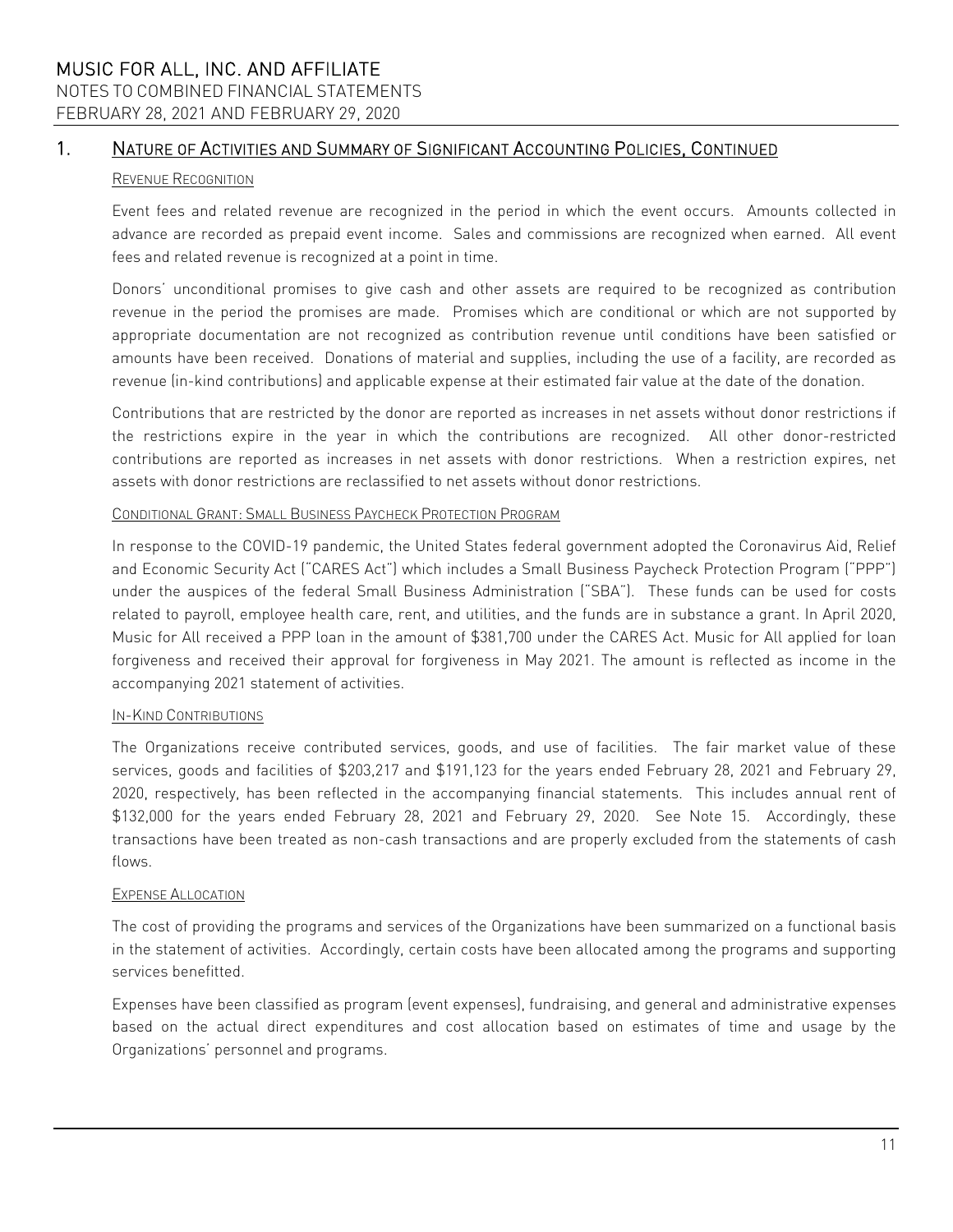NOTES TO COMBINED FINANCIAL STATEMENTS FEBRUARY 28, 2021 AND FEBRUARY 29, 2020

## 1. NATURE OF ACTIVITIES AND SUMMARY OF SIGNIFICANT ACCOUNTING POLICIES, CONTINUED

#### ADVERTISING COSTS

The Organizations incurred \$59,247 and \$127,798 in advertising expense for the years ended February 28, 2021 and February 29, 2020, respectively. These costs were expensed as incurred.

#### FAIR VALUE MEASUREMENTS

Accounting Standards for Fair Value Measurement define fair value as the exchange price that would be received for an asset or paid to transfer a liability (exit price) in the principal or most advantageous market for the asset or liability in an orderly transaction between market participants at the measurement date. Those standards also establish a three-level fair value hierarchy that prioritizes the inputs to valuation techniques used to measure fair value, giving highest priority to unadjusted quoted prices in active markets for identical assets or liabilities (level 1 measurements) and lowest priority to unobservable inputs (level 3 measurements).

Level 1 inputs are quoted prices (unadjusted) in active markets for identical assets or liabilities that the reporting entity has the ability to access at the measurement date. Level 2 inputs are inputs other than quoted prices included within Level 1 that are observable for the asset or liability, either directly or indirectly. Level 3 inputs are unobservable inputs for the asset or liability.

Assets measured on a recurring basis at February 28, 2021 and February 29, 2020 are as follows:

| 2021                          | <b>Fair Value</b> |         |               | <b>Quoted Prices</b><br>in Active<br>Markets for<br>Identical<br>Assets<br>[Level 1] |               | Significant<br><b>Other</b><br>Observable<br>Inputs<br>[Level 2] | Significant<br>Unobservable<br>Inputs<br>[Level 3] |  |  |
|-------------------------------|-------------------|---------|---------------|--------------------------------------------------------------------------------------|---------------|------------------------------------------------------------------|----------------------------------------------------|--|--|
| Mutual funds                  |                   |         |               |                                                                                      |               |                                                                  |                                                    |  |  |
| Growth                        | $\frac{4}{5}$     | 121,215 | $\frac{1}{2}$ | 121,215                                                                              | $\frac{4}{5}$ |                                                                  | \$                                                 |  |  |
| Value                         |                   | 146,613 |               | 146,613                                                                              |               |                                                                  |                                                    |  |  |
| Emerging markets              |                   | 23,111  |               | 23,111                                                                               |               |                                                                  |                                                    |  |  |
| Fixed income                  |                   | 140,452 |               | 140,452                                                                              |               |                                                                  |                                                    |  |  |
| Total mutual funds            | \$                | 431,391 | ፍ             | 431,391                                                                              | ፍ             |                                                                  |                                                    |  |  |
| Charitable<br>remainder trust |                   | 62,006  |               |                                                                                      |               | 62,006                                                           |                                                    |  |  |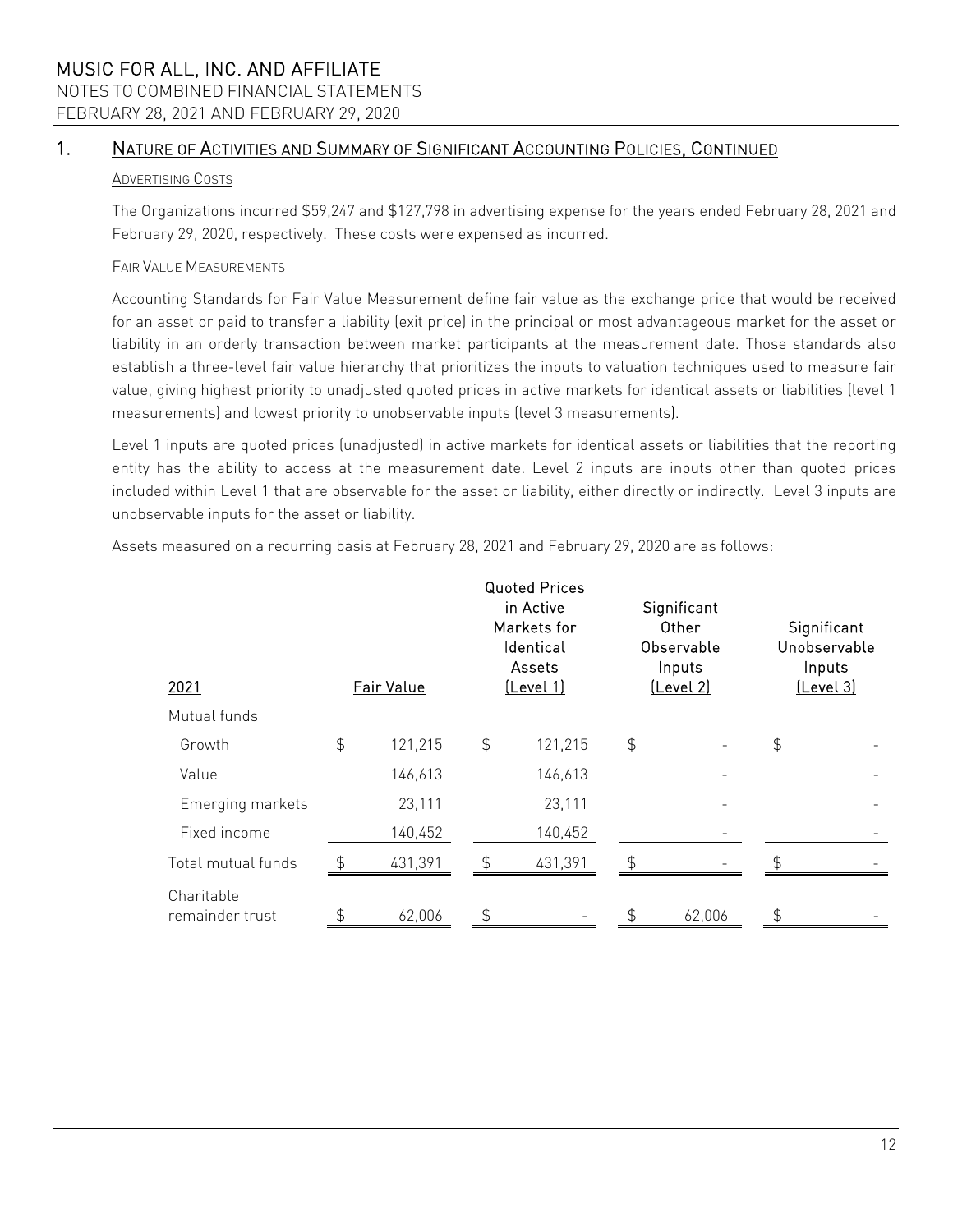# NOTES TO COMBINED FINANCIAL STATEMENTS

FEBRUARY 28, 2021 AND FEBRUARY 29, 2020

# 1. NATURE OF ACTIVITIES AND SUMMARY OF SIGNIFICANT ACCOUNTING POLICIES, CONTINUED

FAIR VALUE MEASUREMENTS, CONTINUED

| 2020                          |               | <b>Fair Value</b> |               | <b>Quoted Prices</b><br>in Active<br>Markets for<br>Identical<br>Assets<br>[Level 1] | Significant<br>Other<br>Observable<br>Inputs<br><u>(Level 2)</u> | Significant<br>Unobservable<br>Inputs<br>[Level 3] |  |  |
|-------------------------------|---------------|-------------------|---------------|--------------------------------------------------------------------------------------|------------------------------------------------------------------|----------------------------------------------------|--|--|
| Mutual funds                  |               |                   |               |                                                                                      |                                                                  |                                                    |  |  |
| Growth                        | $\frac{4}{5}$ | 98,753            | $\frac{4}{5}$ | 98,753                                                                               | \$                                                               | \$                                                 |  |  |
| Value                         |               | 103,769           |               | 103,769                                                                              |                                                                  |                                                    |  |  |
| Emerging markets              |               | 26,966            |               | 26,966                                                                               |                                                                  |                                                    |  |  |
| Fixed income                  |               | 142,208           |               | 142,208                                                                              |                                                                  |                                                    |  |  |
| Total mutual funds            | \$            | 371,696           |               | 371,696                                                                              |                                                                  |                                                    |  |  |
| Charitable<br>remainder trust | \$            | 59,336            | \$            |                                                                                      | \$<br>59,336                                                     | \$                                                 |  |  |

Following is a description of the valuation methodologies used for assets measured at fair market value:

- Mutual funds Valued at the net asset value of shares held by the Organizations at year-end as quoted in the active market.
- Charitable remainder trust Valued at the net present value of future cash flows based on the life expectancy of the donor. See Note 7.

The valuation methodologies have not changed during the years ended February 28, 2021 and February 29, 2020.

#### SUBSEQUENT EVENTS

Subsequent events have been evaluated by management through August 12 2021, which is the date the financial statements were available to be issued. See Notes 16 and 19.

#### NEW ACCOUNTING PRONOUNCEMENT

The Organizations' have adopted ASU 2018-08, Clarifying the Scope and the Accounting Guidance for Contributions Received and Contributions Made as of and for the year ended February 29, 2020. The ASU provided clarified guidance to assist entities in (1) evaluating whether transactions should be accounted for as contributions (nonreciprocal transactions) or as exchange (reciprocal) transactions subject to other guidance and (2) determining whether a contribution is conditional. The Organizations' applied the update on a modified prospective basis to agreements that were either not completed as of the effective date or entered into as of the effective date. The application of the update had no impact on net assets as of March 1, 2019.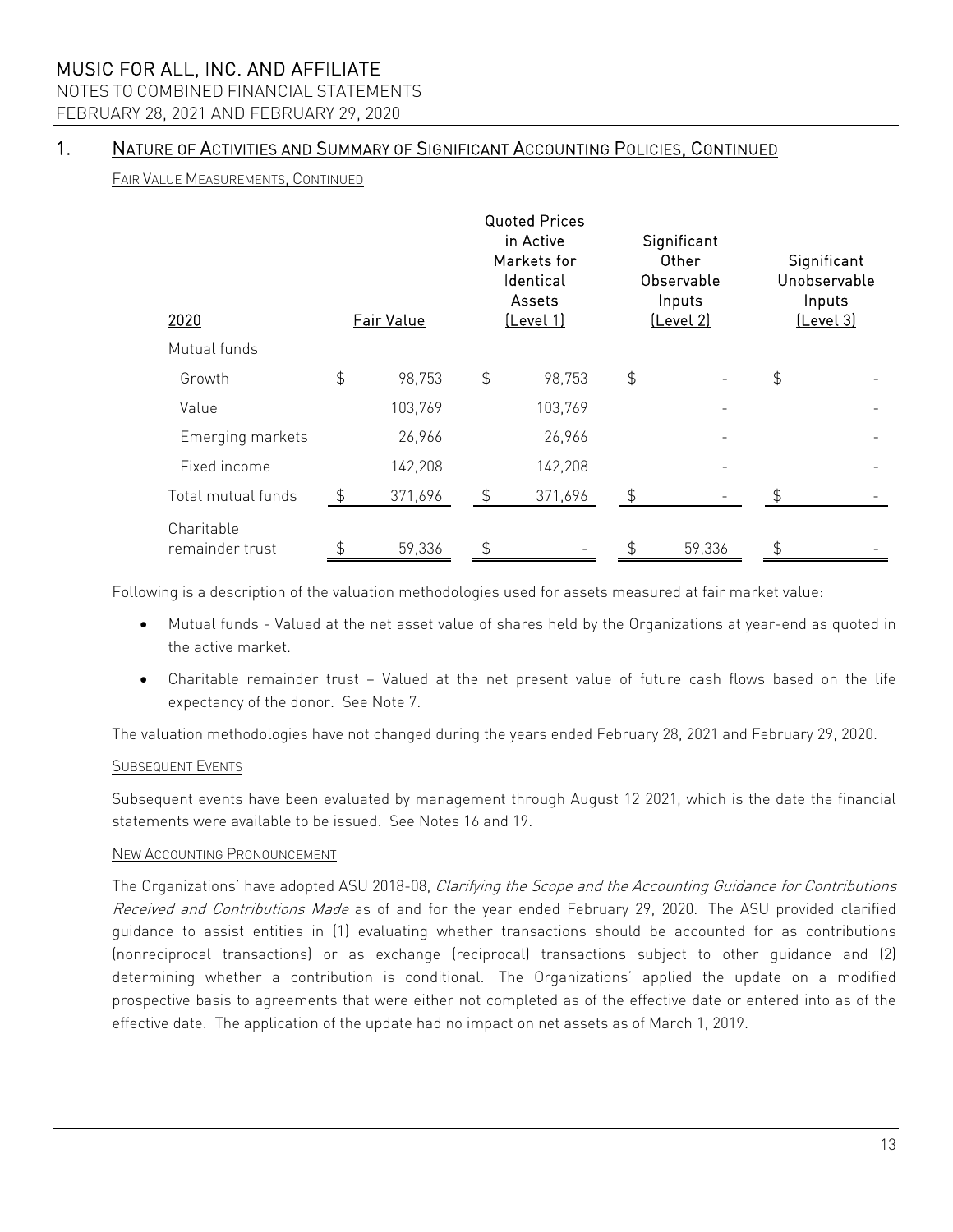NOTES TO COMBINED FINANCIAL STATEMENTS

# FEBRUARY 28, 2021 AND FEBRUARY 29, 2020

# 1. NATURE OF ACTIVITIES AND SUMMARY OF SIGNIFICANT ACCOUNTING POLICIES, CONTINUED

# NEW ACCOUNTING PRONOUNCEMENT, CONTINUED

The Organizations' have adopted ASU 2014-09, Revenue from Contracts with Customers (Topic 606) as of and for the year ended February 29, 2020. The ASU and all subsequently issued clarifying ASU's replaced most existing revenue recognition guidance in U.S. GAAP. The ASU also required expanded disclosures related to the nature, amount, timing, and uncertainty of revenue and cash flows arising from contracts with customers. The update provides organizations with a single revenue recognition model for recognizing revenue with customers; specifically requiring an entity to recognize the amount of revenue of which it expects to be entitled for the transfer of promised goods or services to customers. The Organizations' have adopted ASU 2014-09 on the modified retrospective basis. The application of the update had no impact on net assets as of March 1, 2019.

# 2. AVAILABLE RESOURCES AND LIQUIDITY

The following table reflects the Organizations' financial assets as of February 28, 2021 and February 29, 2020, reduced by amounts that are not available to meet general expenditures within one year of the Statement of Financial position date because of contractual restrictions or internal board designations. In the event the need arises to utilize the board-designated funds for liquidity proposes, the reserves could be drawn upon through the approval of the Board of Directors.

|                                                                                           |               | 2021      |               | 2020      |
|-------------------------------------------------------------------------------------------|---------------|-----------|---------------|-----------|
| Financial assets at year-end:                                                             |               |           |               |           |
| Cash and cash equivalents                                                                 | $\frac{1}{2}$ | 1,382,431 | $\frac{1}{2}$ | 2,492,067 |
| Certificates of deposit                                                                   |               | 49,991    |               | 1,774,585 |
| Investments                                                                               |               | 431,391   |               | 371,696   |
| Accounts receivable, net                                                                  |               | 842,341   |               | 1,016,350 |
| Pledges receivable                                                                        |               | 25,950    |               | 10,000    |
| Grants receivable                                                                         |               | 8,424     |               | 8,775     |
| Charitable remainder trust                                                                |               | 62,006    |               | 59,336    |
| Total financial assets                                                                    |               | 2,802,534 |               | 5,732,809 |
| Less amounts not available to be used within one year:                                    |               |           |               |           |
| Board designated net assets                                                               |               | 94,199    |               | 94,199    |
| Net assets with donor restrictions                                                        |               | 520,211   |               | 486,321   |
| Financial assets not available for use within one year                                    |               | 614,410   |               | 580,520   |
| Financial assets available to meet cash needs for general expenditures<br>within one year |               | 2,188,124 |               | 5,152,289 |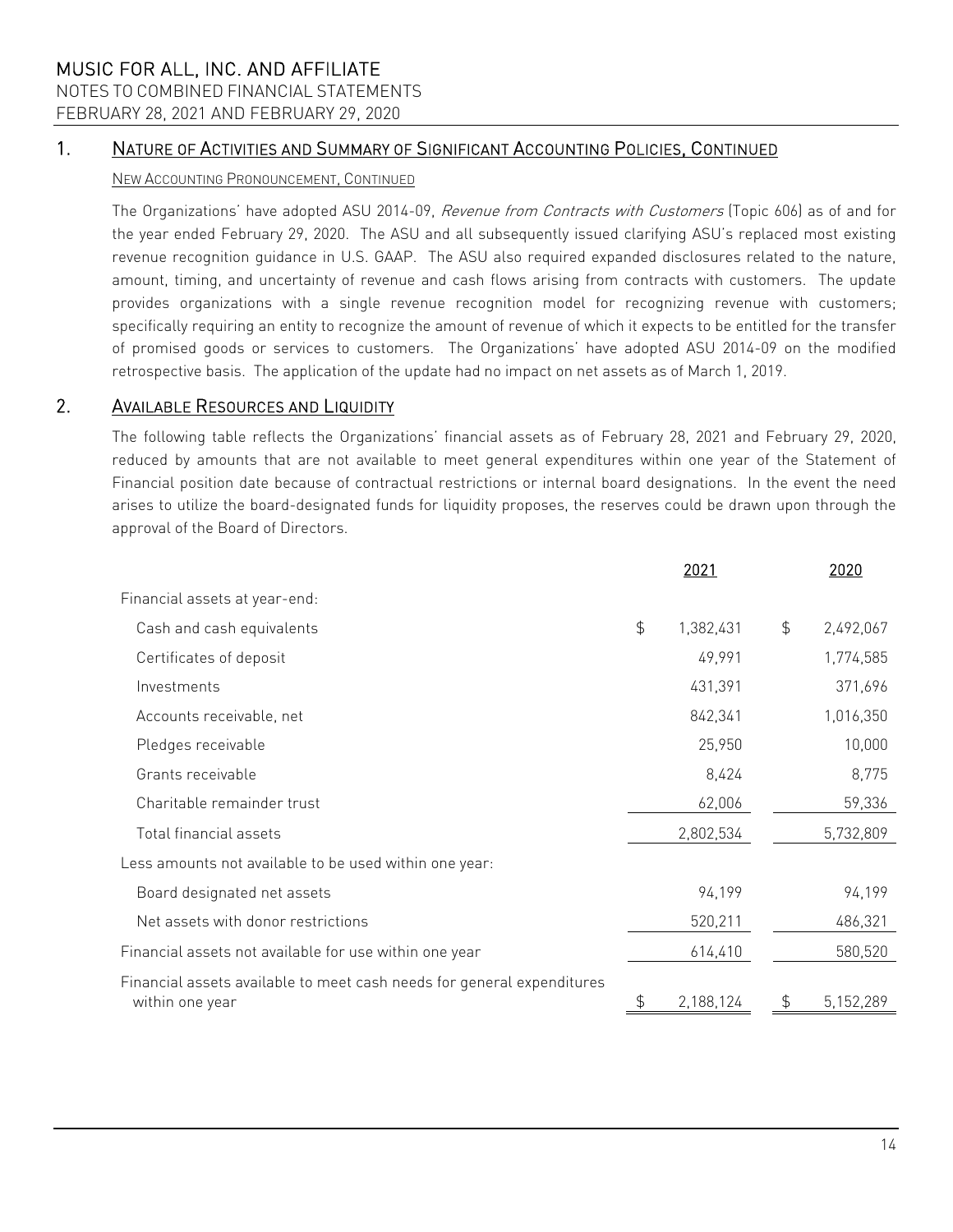FEBRUARY 28, 2021 AND FEBRUARY 29, 2020

# 2. AVAILABLE RESOURCES AND LIQUIDITY, CONTINUED

The Organizations' investments are not donor restricted. The Board's intent is not to use these assets for general use, but only for specific projects or programs that benefit the programs, participants and initiatives of the Organizations.

The Organizations regularly monitor liquidity required to meet their operating needs and other commitments. The Organizations have various sources of liquidity at their disposal including cash and a line of credit. See Note 9 for information about the Organizations' line of credit.

## 3. CERTIFICATES OF DEPOSIT

Music for All invests in FDIC-insured bank certificates of deposit which are recorded at cost and totaled \$49,991 and \$1,774,585 at February 28, 2021 and February 29, 2020, respectively. The certificates bear interest ranging from 0.05% to 1.80% and have maturities ranging from three to twelve months, with penalties for early withdrawal. Any penalties for early withdrawal would not have a material effect on the financial statements. All certificates are fully insured under FDIC limits.

# 4. ENDOWMENT FUNDS

The Organizations' endowment consists of donor perpetually restricted contributions that were made to provide a source of income for scholarships. As required by Generally Accepted Accounting Principles (GAAP), net assets associated with endowment funds are classified and reported based on the existence or absence of donor-imposed restrictions.

#### INTERPRETATION OF RELEVANT LAW

The Board of Directors of the Organizations have interpreted the State Prudent Management of Institutional Funds Act (SPMIFA) as requiring the preservation of the purchasing power of the original gift as of the gift date of the donor-restricted endowment funds absent explicit donor stipulations to the contrary. As a result of this interpretation, the Organizations classify as perpetually restricted net assets the original value of gifts donated to the perpetual endowment. In accordance with SPMIFA, the Organizations consider the following factors in making a determination to appropriate or accumulate donor-restricted endowment funds:

- (1) The duration and preservation of the fund
- (2) The purposes of the Organizations and the donor-restricted endowment fund
- (3) General economic conditions
- (4) The possible effect of inflation and deflation
- (5) The expected total return from income and the appreciation of investments
- (6) Other resources of the Organizations
- (7) The investment policies of the Organizations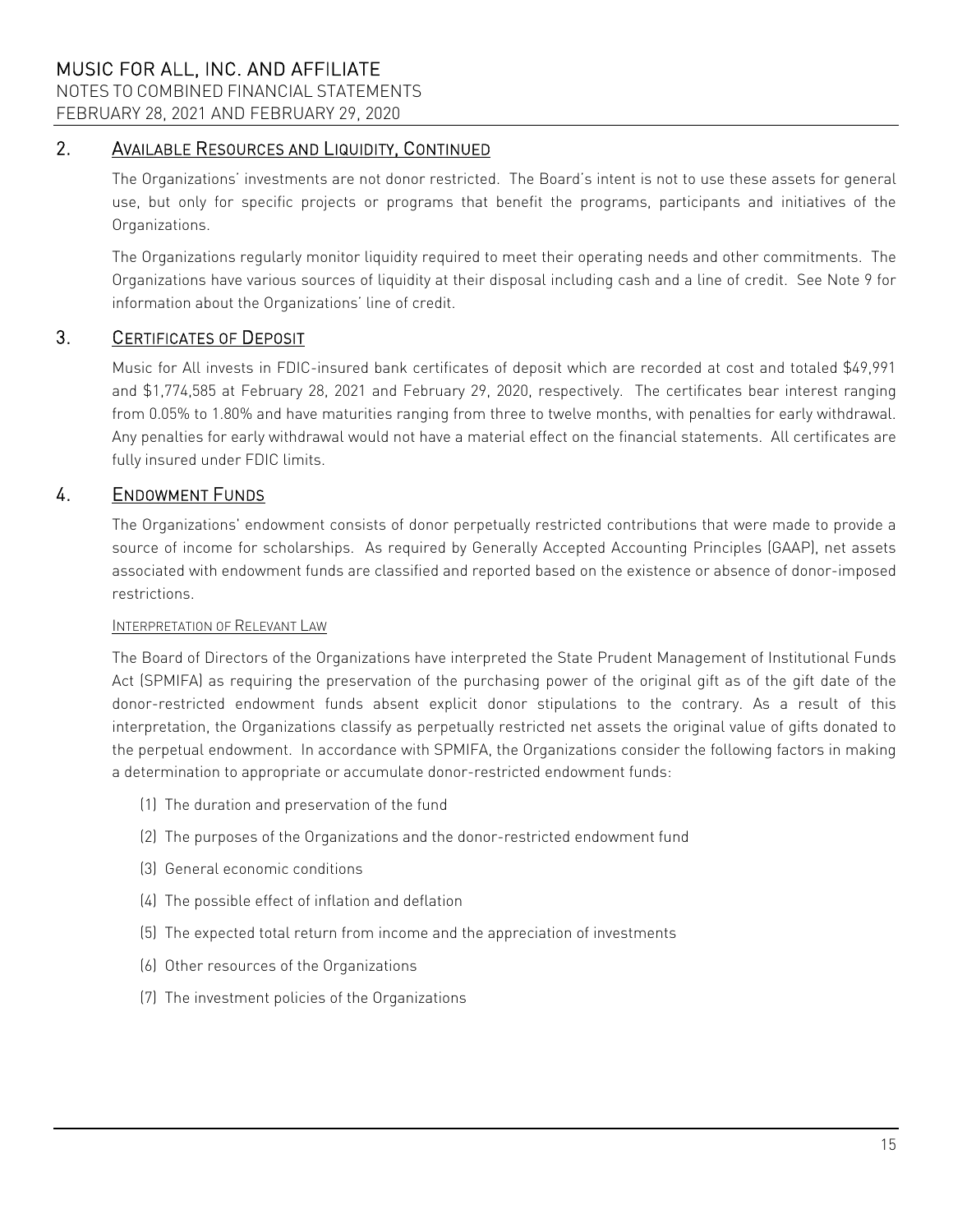NOTES TO COMBINED FINANCIAL STATEMENTS

FEBRUARY 28, 2021 AND FEBRUARY 29, 2020

# 4. ENDOWMENT FUNDS, CONTINUED

Changes in Endowment Net Assets for the years ended February 28, 2021 and February 29, 2020 were:

| 2021                                                     |               | Time and<br>Purpose<br>Restricted |               | Perpetually<br>Restricted | <b>Total</b>  |              |  |
|----------------------------------------------------------|---------------|-----------------------------------|---------------|---------------------------|---------------|--------------|--|
| Endowment net assets, beginning of year                  | $\frac{1}{2}$ | 2,883                             | $\frac{4}{5}$ | 241,517                   | $\frac{4}{5}$ | 244,400      |  |
| Donations                                                |               |                                   |               | 1,535                     |               | 1,535        |  |
| Appropriation of endowment net assets<br>for expenditure |               | (1,000)                           |               |                           |               | (1,000)      |  |
| Endowment net assets, end of year                        |               | 1,883                             | \$            | 243,052                   |               | 244,935      |  |
| 2020                                                     |               | Time and<br>Purpose<br>Restricted |               | Perpetually<br>Restricted |               | <u>Total</u> |  |
| Endowment net assets, beginning of year                  | $\frac{1}{2}$ | 1,737                             | $\frac{4}{5}$ | 213,803                   | $\frac{1}{2}$ | 215,540      |  |
| Donations                                                |               | 1,500                             |               | 27,714                    |               | 29,214       |  |
| Appropriation of endowment net assets<br>for expenditure |               | (354)                             |               |                           |               | (354)        |  |
| Endowment net assets, end of year                        | \$            | 2,883                             | \$            | 241,517                   | \$            | 244,400      |  |

#### RETURN OBJECTIVES AND RISK PARAMETERS

The Organizations have adopted investment policies for endowment assets that attempt to provide a predictable stream of funding to programs supported by the endowment while seeking to maintain the purchasing power of the endowment assets. Endowment assets include those assets of donor-restricted funds that the Organizations must hold in perpetuity.

#### **STRATEGIES EMPLOYED FOR ACHIEVING OBJECTIVES**

To satisfy long-term rate-of-return objectives, the Organizations rely on a total return strategy administered by PNC Investments in which investment returns are achieved through both capital appreciation (realized and unrealized) and current yield (interest and dividends). PNC Investments targets a diversified asset allocation that places a greater emphasis on long-term growth and a reasonable return.

#### SPENDING POLICY AND HOW THE INVESTMENT OBJECTIVES RELATE TO SPENDING POLICY

The Organizations have a policy whereby disbursements can be made up to 5% of the endowment's previous year fund balance for the Organizations' scholarships. This is consistent with the Organizations' objective to maintain the purchasing power of the endowment assets held in perpetuity or for a specified term as well as to provide additional real growth through investment return.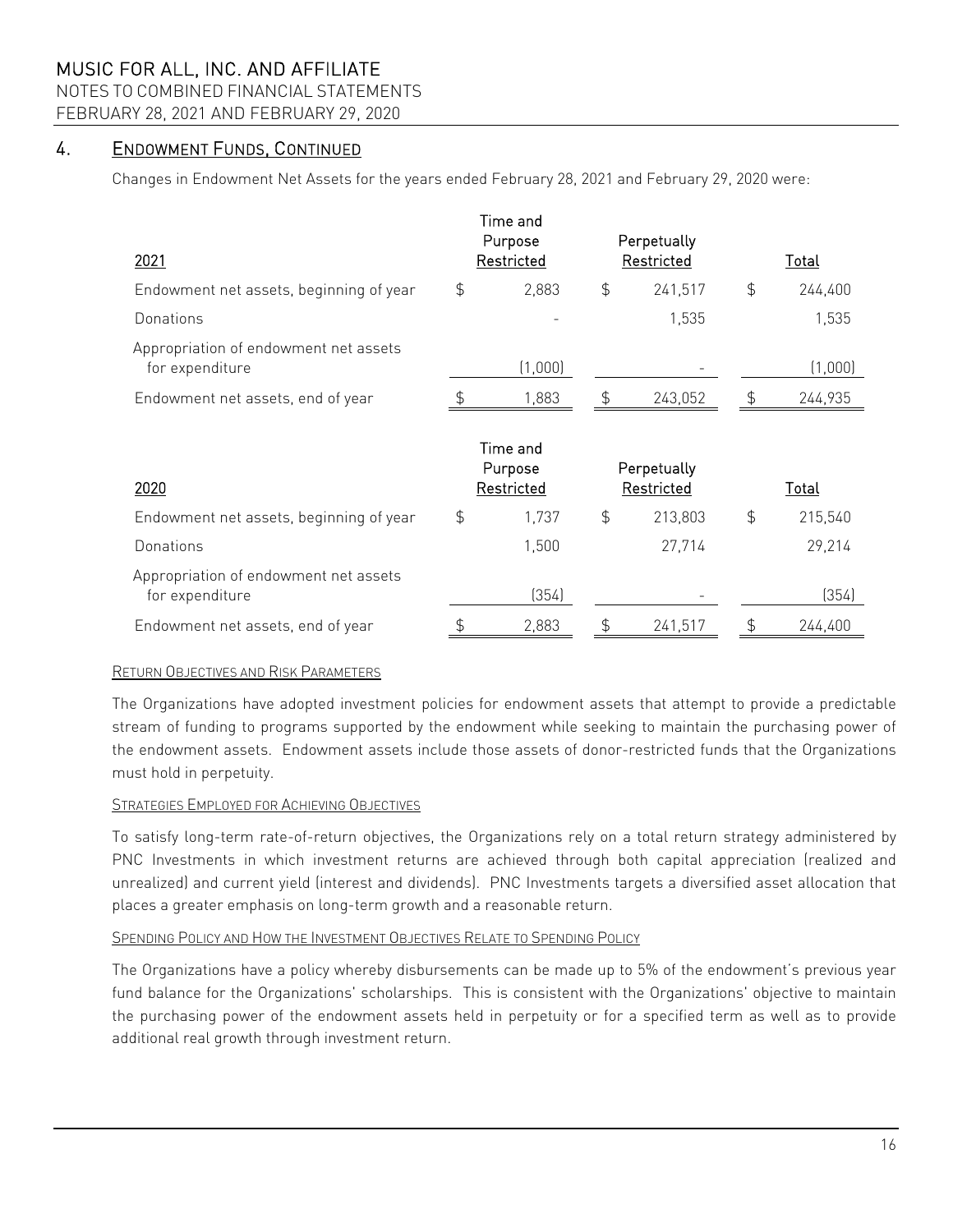# 5. INVESTMENTS

Consistent with Accounting Standards for Investments Held by Not-for-Profits, investments in equity securities with readily determinable fair values and all investments in debt securities are measured at fair value in the statements of financial position. Unrealized gains and losses are based on the differences between cost and fair value of each classification of security and are reported in the statement of activities. Fair market value is determined by quoted prices in the active market.

Cost and fair value of investments at February 28, 2021 and February 29, 2020 are as follows:

|                       | 2021       |  |  | 2021        |         |  | 2020       | 2020        |  |         |
|-----------------------|------------|--|--|-------------|---------|--|------------|-------------|--|---------|
|                       | Fair Value |  |  | <u>Cost</u> |         |  | Fair Value | <u>Cost</u> |  |         |
| Marketable Securities |            |  |  |             | 392,556 |  | 696        |             |  | 38U 22G |

# 6. PROPERTY AND EQUIPMENT

Property and equipment at February 28, 2021 and February 29, 2020 is as follows:

|                                           | 2021          | 2020          |
|-------------------------------------------|---------------|---------------|
| Leasehold improvements                    | \$<br>771,758 | \$<br>771,758 |
| Capitalized software                      | 44,902        | 78,626        |
| Furniture and equipment                   | 400,295       | 830,641       |
|                                           | 1,216,955     | 1,681,025     |
| Accumulated depreciation and amortization | (1, 104, 696) | (1, 546, 543) |
|                                           | \$<br>112,259 | 134,482       |

# 7. CHARITABLE REMAINDER TRUST

During 2018, a donor named Music for All as a beneficiary of a charitable remainder trust. The charitable remainder trust will provide payment of \$120,000 for the Organizations' use after the donor's passing. In the period the trust is established, the portion of the trust attributable to the present value of the future benefits to be received by Music for All is recorded in the Statement of Activities as a contribution with donor restrictions. The contribution was valued at \$62,006 and \$59,336 at February 28, 2021 and February 29, 2020, respectively, using a discount rate of 4.5%.

# 8. PREPAID EVENT INCOME

Music for All records prepaid event income when funds are collected in advance for events. Once the event takes place, the funds are recognized as income. The prepaid account also includes sponsorship income that is contractually obligated to Music for All. Income is recognized as Music for All fulfills the contract requirements. Prepaid event income as of February 28, 2021 and February 29, 2020 was \$1,553,977 and \$4,414,025, respectively.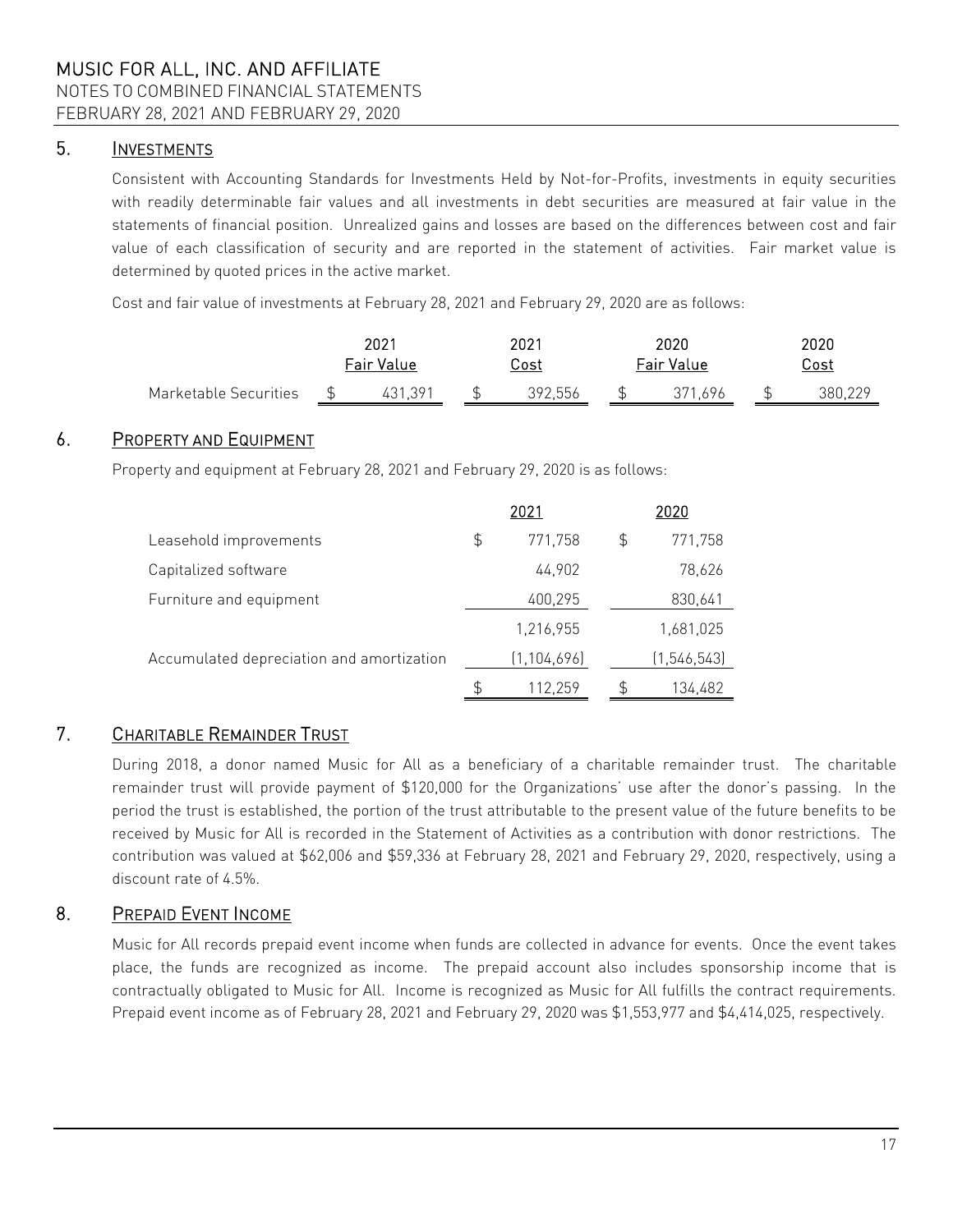# 9. BANK LINE OF CREDIT

Music for All has a \$620,000 line of credit with a bank that expires in September 2022. The line of credit bears interest at the prime rate plus .5% (3.75% at February 28, 2021). Music for All had no outstanding balance on the line of credit at February 28, 2021 and February 29, 2020.

### 10. DEFERRED TRUST LIABILITY

Music for All received a charitable gift annuity trust of \$75,000 during the year ended February 29, 2008. Under this trust agreement, Music for All is required to pay the donor \$4,125 annually, in quarterly installments. Music for All has recorded a deferred trust liability for the estimated value of these payments. The deferred trust liability was \$26,536 and \$28,575 at February 28, 2021 and February 29, 2020, respectively.

### 11. NET ASSETS WITH DONOR RESTRICTIONS - TIME AND PURPOSE RESTRICTED

Net assets with time and purpose restrictions include assets of Music for All and the Foundation related to gifts with explicit donor-imposed restrictions that have not been met as to a specified purpose or to later periods of time or after specified dates. Net assets were released from restrictions by incurring expenses satisfying the restricted purposes or by the occurrence of other events specified by the donors. Donor restricted promises to give that are due in future periods and are not perpetually restricted are classified as time and purpose restricted net assets. Time and purpose restricted net assets are comprised of the following at February 28, 2021 and February 29, 2020:

| 2021                                                                 | Beginning<br><b>Balance</b> | <b>New</b><br>Restrictions | Released from<br>Restrictions | Ending<br><b>Balance</b> |  |
|----------------------------------------------------------------------|-----------------------------|----------------------------|-------------------------------|--------------------------|--|
| National Association of<br>Uniform Manufacturers<br>and Distributors | $\frac{1}{2}$<br>1,158      | $\frac{4}{5}$              | $\frac{1}{2}$                 | $\frac{1}{2}$<br>1,158   |  |
| Mark Jolesch<br>Scholarship                                          | 431                         |                            |                               | 431                      |  |
| McLeroy Scholarship<br>Fund                                          | 1,751                       |                            |                               | 1,751                    |  |
| Fred J. Miller Memorial<br>College Scholarship<br>Fund               | 1,000                       |                            | 1,000                         |                          |  |
| Yamaha Scholarship                                                   | 917                         |                            | 917                           |                          |  |
| Tang Family Scholarship                                              | 219                         |                            |                               | 219                      |  |
| The Paynter Project                                                  | 3,725                       |                            |                               | 3,725                    |  |
| Mark Williams Fund                                                   | 103,921                     | 17                         |                               | 103,938                  |  |
| Revelli Scholarship                                                  | 488                         |                            | 488                           |                          |  |
| Guitar Center, Inc. -<br>Teacher Ed. Fund                            | 50,000                      |                            |                               | 50,000                   |  |
| Lilly Grant                                                          |                             | 32,073                     |                               | 32,073                   |  |
|                                                                      |                             |                            |                               |                          |  |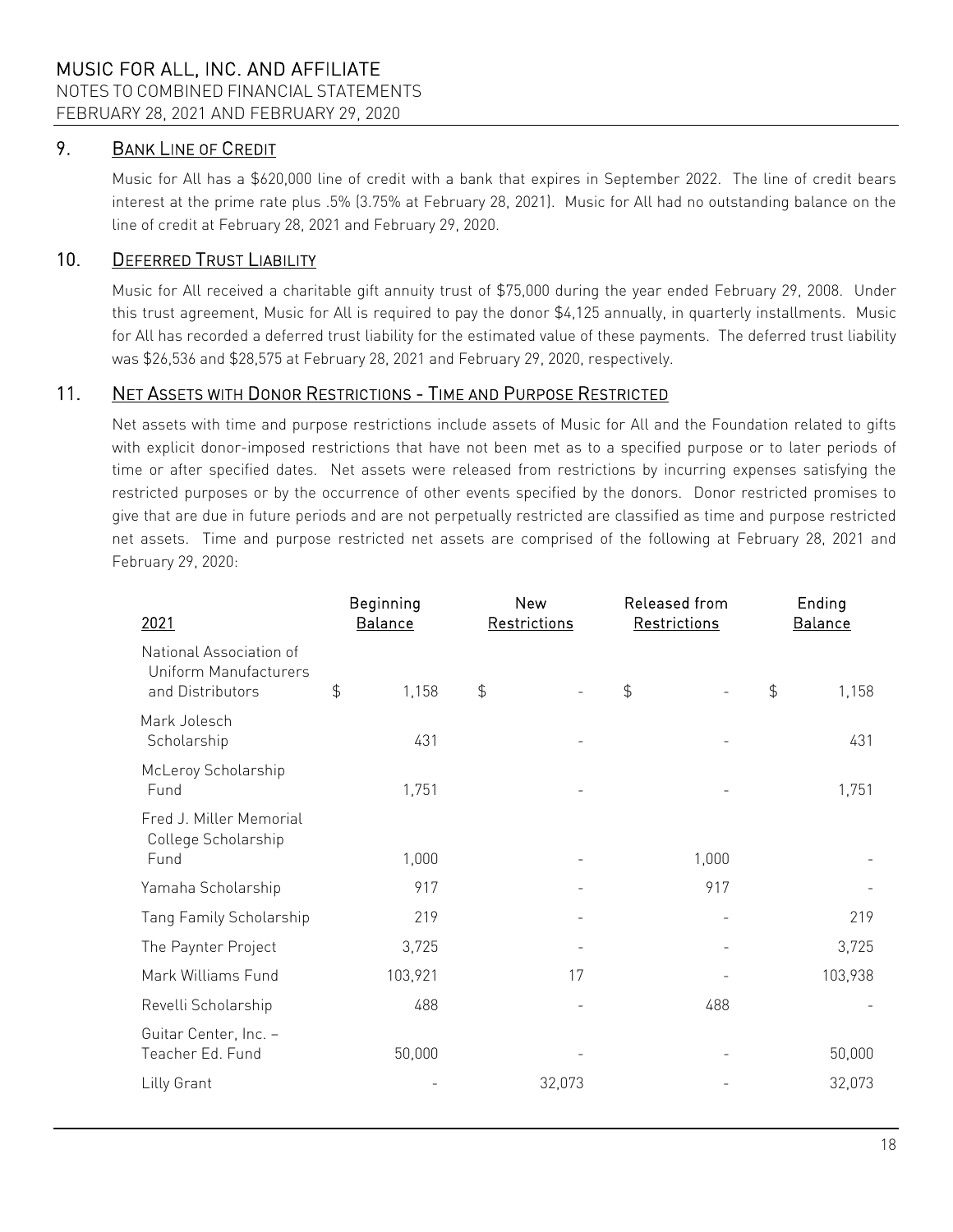NOTES TO COMBINED FINANCIAL STATEMENTS

FEBRUARY 28, 2021 AND FEBRUARY 29, 2020

# 11. NET ASSETS WITH DONOR RESTRICTIONS - TIME AND PURPOSE RESTRICTED, CONTINUED

| Farbman/West<br>Charitable Remainder |               |              |             |               |
|--------------------------------------|---------------|--------------|-------------|---------------|
| Trust                                | 59,336        | 2,670        |             | 62,006        |
| Spin Network                         | 19,976        | -            |             | 19,976        |
| Fred J. Miller<br>Scholarship Fund   | 200           | -            |             | 200           |
| Tang Family Fund                     | 500           | -            |             | 500           |
| Sophie Rinehart Fund                 | 1,182         |              |             | 1,182         |
|                                      | \$<br>244,804 | \$<br>34,760 | \$<br>2,405 | \$<br>277,159 |

| 2020                                                                 | Beginning<br><b>Balance</b> |               | <b>New</b><br>Restrictions |                  | Released from<br>Restrictions |               | Ending<br><b>Balance</b> |  |  |
|----------------------------------------------------------------------|-----------------------------|---------------|----------------------------|------------------|-------------------------------|---------------|--------------------------|--|--|
| National Association of<br>Uniform Manufacturers<br>and Distributors | $\frac{1}{2}$<br>1,158      | $\frac{4}{5}$ |                            | $\ddot{\varphi}$ |                               | $\frac{1}{2}$ | 1,158                    |  |  |
| Mark Jolesch<br>Scholarship                                          | 431                         |               |                            |                  |                               |               | 431                      |  |  |
| McLeroy Scholarship<br>Fund                                          | 1,624                       |               | 127                        |                  |                               |               | 1,751                    |  |  |
| Fred J. Miller Memorial<br>College Scholarship<br>Fund               |                             |               | 1,000                      |                  |                               |               | 1,000                    |  |  |
| Yamaha Scholarship                                                   |                             |               | 917                        |                  |                               |               | 917                      |  |  |
| Tang Family Scholarship                                              | 219                         |               |                            |                  |                               |               | 219                      |  |  |
| The Paynter Project                                                  | 3,655                       |               | 70                         |                  |                               |               | 3,725                    |  |  |
| Mark Williams Fund                                                   | 108,907                     |               |                            |                  | 4,986                         |               | 103,921                  |  |  |
| Revelli Scholarship                                                  | 311                         |               | 177                        |                  |                               |               | 488                      |  |  |
| Guitar Center, Inc. -<br>Teacher Ed. Fund                            | 50,000                      |               |                            |                  |                               |               | 50,000                   |  |  |
| Farbman/West<br>Charitable Remainder<br>Trust                        | 52,356                      |               | 6,980                      |                  |                               |               | 59,336                   |  |  |
| Spin Network                                                         | 19,976                      |               |                            |                  |                               |               | 19,976                   |  |  |
| L.J. Hancock Memorial<br>Endowment                                   | 354                         |               |                            |                  | 354                           |               |                          |  |  |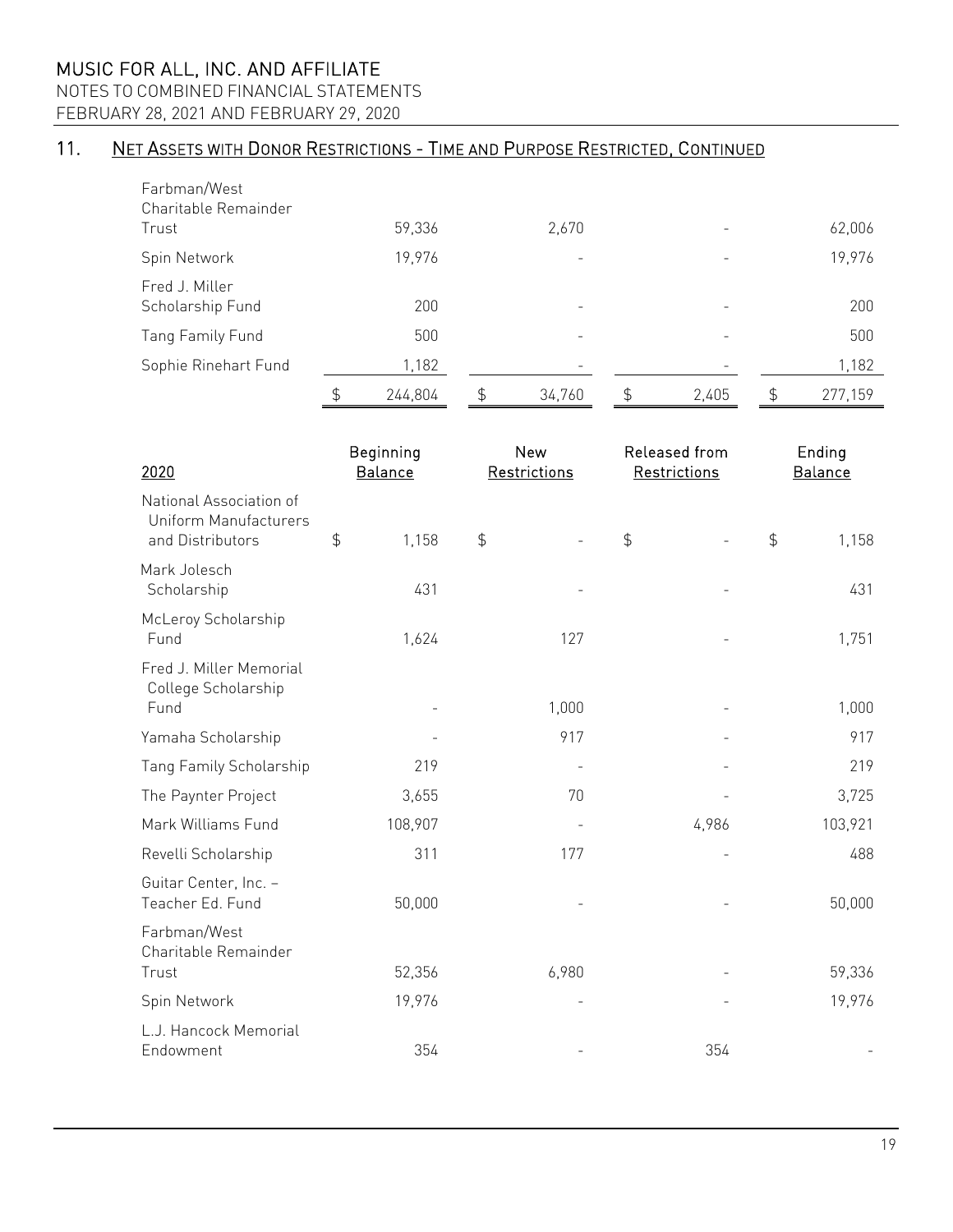NOTES TO COMBINED FINANCIAL STATEMENTS

FEBRUARY 28, 2021 AND FEBRUARY 29, 2020

# 11. NET ASSETS WITH DONOR RESTRICTIONS - TIME AND PURPOSE RESTRICTED, CONTINUED

| Fred J. Miller<br>Scholarship Fund | 200     |       | -     | 200     |
|------------------------------------|---------|-------|-------|---------|
|                                    |         | -     |       |         |
| Tang Family Fund                   | -       | 500   |       | 500     |
| Sophie Rinehart Fund               | 1,182   | -     |       | ,182    |
|                                    | 240,373 | 9.771 | 5,340 | 244,804 |

# 12. NET ASSETS WITH DONOR RESTRICTIONS - PERPETUALLY RESTRICTED

Perpetually restricted net asset class includes assets of the Foundation for which the donor has stipulated that the contribution be maintained in perpetuity. Donor imposed restrictions limiting the use of the assets or its economic benefit neither expire with the passage of time nor can be removed by satisfying a specific purpose. Perpetually restricted net assets are comprised of the following at February 28, 2021 and February 29, 2020:

| 2021                               | Beginning<br><b>Balance</b> |         |               | New<br>Restrictions      |    | Released from<br>Restrictions | Ending<br><b>Balance</b> |         |  |  |
|------------------------------------|-----------------------------|---------|---------------|--------------------------|----|-------------------------------|--------------------------|---------|--|--|
| Honor Band Chair<br>Endowment      | \$                          | 50,750  | $\frac{4}{5}$ | $\overline{\phantom{a}}$ | \$ |                               | \$                       | 50,750  |  |  |
| L.J. Hancock Memorial<br>Endowment |                             | 36,548  |               | 200                      |    |                               |                          | 36,748  |  |  |
| Sandy Feldstein Legacy<br>Fund     | 37,146                      |         |               | 275                      |    |                               |                          | 37,421  |  |  |
| Fred J. Miller<br>Scholarship Fund |                             | 21,000  |               | $\overline{\phantom{a}}$ |    |                               |                          | 21,000  |  |  |
| Tang Family Scholarship<br>Fund    |                             | 28,586  |               |                          |    |                               |                          | 28,586  |  |  |
| Sophie Rinehart Fund               |                             | 56,122  |               | 1,060                    |    |                               |                          | 57,182  |  |  |
| <b>Foundation Endowment</b>        |                             | 11,365  |               |                          |    |                               |                          | 11,365  |  |  |
|                                    | \$                          | 241,517 | \$            | 1,535                    | \$ |                               | \$                       | 243,052 |  |  |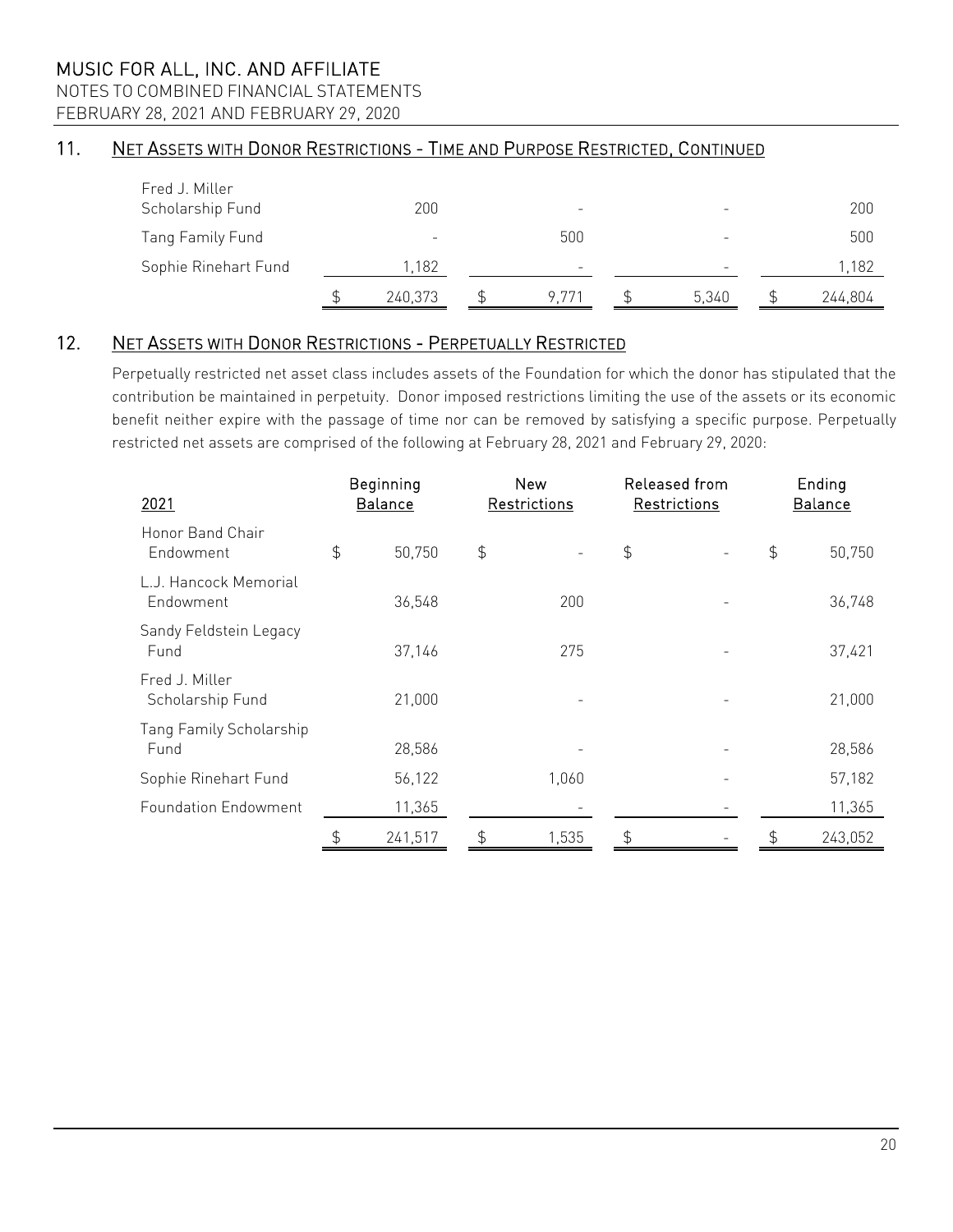NOTES TO COMBINED FINANCIAL STATEMENTS FEBRUARY 28, 2021 AND FEBRUARY 29, 2020

## 12. NET ASSETS WITH DONOR RESTRICTIONS - PERPETUALLY RESTRICTED, CONTINUED

| 2020                               | Beginning<br><b>Balance</b> |               | <b>New</b><br>Restrictions |    | Released from<br>Restrictions | Ending<br><b>Balance</b> |         |  |  |
|------------------------------------|-----------------------------|---------------|----------------------------|----|-------------------------------|--------------------------|---------|--|--|
| Honor Band Chair<br>Endowment      | \$<br>50,750                | $\frac{1}{2}$ | $\overline{\phantom{a}}$   | \$ |                               | $\frac{1}{2}$            | 50,750  |  |  |
| L.J. Hancock Memorial<br>Endowment | 36,548                      |               |                            |    |                               |                          | 36,548  |  |  |
| Sandy Feldstein Legacy<br>Fund     | 36,779                      |               | 367                        |    |                               |                          | 37,146  |  |  |
| Fred J. Miller<br>Scholarship Fund | 21,000                      |               |                            |    |                               |                          | 21,000  |  |  |
| Tang Family Scholarship<br>Fund    | 28,586                      |               |                            |    |                               |                          | 28,586  |  |  |
| Sophie Rinehart Fund               | 32,398                      | 23,724        |                            |    |                               |                          | 56,122  |  |  |
| <b>Foundation Endowment</b>        | 7,742                       |               | 3,623                      |    |                               |                          | 11,365  |  |  |
|                                    | \$<br>213,803               | \$            | 27,714                     | \$ |                               | \$                       | 241,517 |  |  |

# 13. TAX STATUS

Music for All and the Foundation are not-for-profit organizations, exempt from income taxes under Section 501(c)(3) of the U. S. Internal Revenue Code and have been classified as organizations that are not private foundations under Section 509(a) of the Internal Revenue Code. However, if income is generated from certain activities not directly related to Music for All's tax exempt purpose, such income would be subject to taxation as unrelated business income.

## 14. EMPLOYEE BENEFIT PLAN

Music for All maintains a 401(k) retirement plan. The plan covers essentially all salaried employees who have completed one year of service. The plan agreement provides for discretionary employer matching contributions. The discretionary match is at an amount not to exceed 4% of the employee's annual salary. The matching contributions are subject to a six-year graded vesting schedule that provides 20% vesting after two years of service and 20% per year thereafter (100% vested after six years of service). Music for All's contributions for the years ended February 28, 2021 and February 29, 2020 totaled \$40,305 and \$46,775, respectively.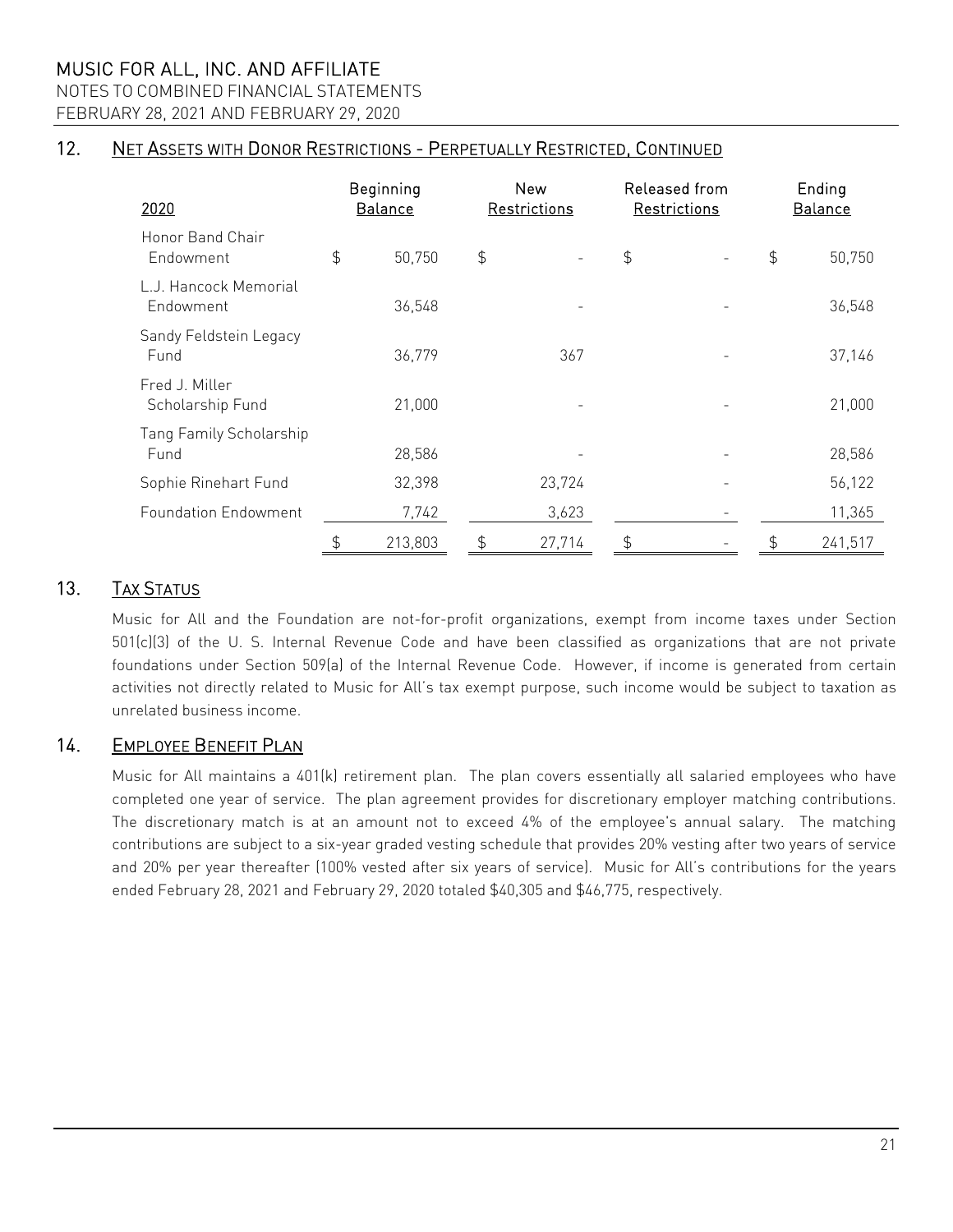FEBRUARY 28, 2021 AND FEBRUARY 29, 2020

# 15. LEASES

Music for All has a lease for office space that expires June 2023. Rent escalates annually. The straight-line rent payments are \$5,652 per month. Total lease expense under the office lease was \$67,819 for the years ended February 28, 2021 and February 29, 2020. The liability related to the difference between straight-line rent and actual cash rental payments of \$212,499 and \$183,864 at February 28, 2021 and February 29, 2020, respectively, is reflected in accrued expenses on the statements of financial position. The estimated fair market value of this lease was approximately \$20,000 per month. In recognition of the contribution, the donor was acknowledged as a sponsor at events throughout the fiscal years, carrying a value of approximately \$40,000. Accordingly, the fair market value of the lease recognized in fiscal year 2021 and 2020 was \$132,000, as noted in Note 1, which is recorded as an in-kind contribution for the leased office space.

Music for All also leases office equipment under operating leases that have various expiration dates through March 2022. Equipment rental expense for the years ended February 28, 2021 and February 29, 2020 for these leases amounted to \$13,004 and \$26,089, respectively. Music for All rents other equipment on a temporary basis for camps and other activities.

Future minimum lease payments required under these leases are as follows for the years ending February 28:

| 2022 | 122,607 |
|------|---------|
| 2023 | 138,822 |
| 2024 | 48,227  |
|      | 309,656 |

The Organization had a tenant that was leasing office space under an agreement that expired in March 2019 and the monthly payment under the lease agreement was \$2,039. In March of 2019, the lease was renewed with an expiration date of March 2020 and the negotiated monthly payment was \$1,664. Additionally, in March of 2020, the lease was renewed with an expiration date of March 2021 and the renegotiated monthly payment was \$1,679. Receipts totaled \$20,136 and \$18,307 for the years ended February 28, 2021 and February 29, 2020, respectively. Future minimum rental receipts for the year ending February 28, 2022 are \$1,679.

# 16. COMMITMENTS

Music for All has contracted to hold a portion of its programming activities at four venues through March 2022, June 2023, November 2023, and October 2025. The minimum total amount due under these contracts is approximately \$693,000. Music for All reserves hotel rooms in advance of future events which have commitments. The fiscal years 2022 and 2023 agreements were signed prior to February 28, 2021 and have food and beverage minimums of \$229,000.

Music for All also has an agreement in place with an educational consultant to assist in coordinating future events through December 2021. The total commitment related to this agreement is \$20,000.

Also, in 2019, Music for All entered a software licensure agreement through March 2023 with fees approximating \$62,000 annually.

Additionally, effective May 2021, Music for All agreed to pay a vendor a fee of \$68,000 on or before December 2022.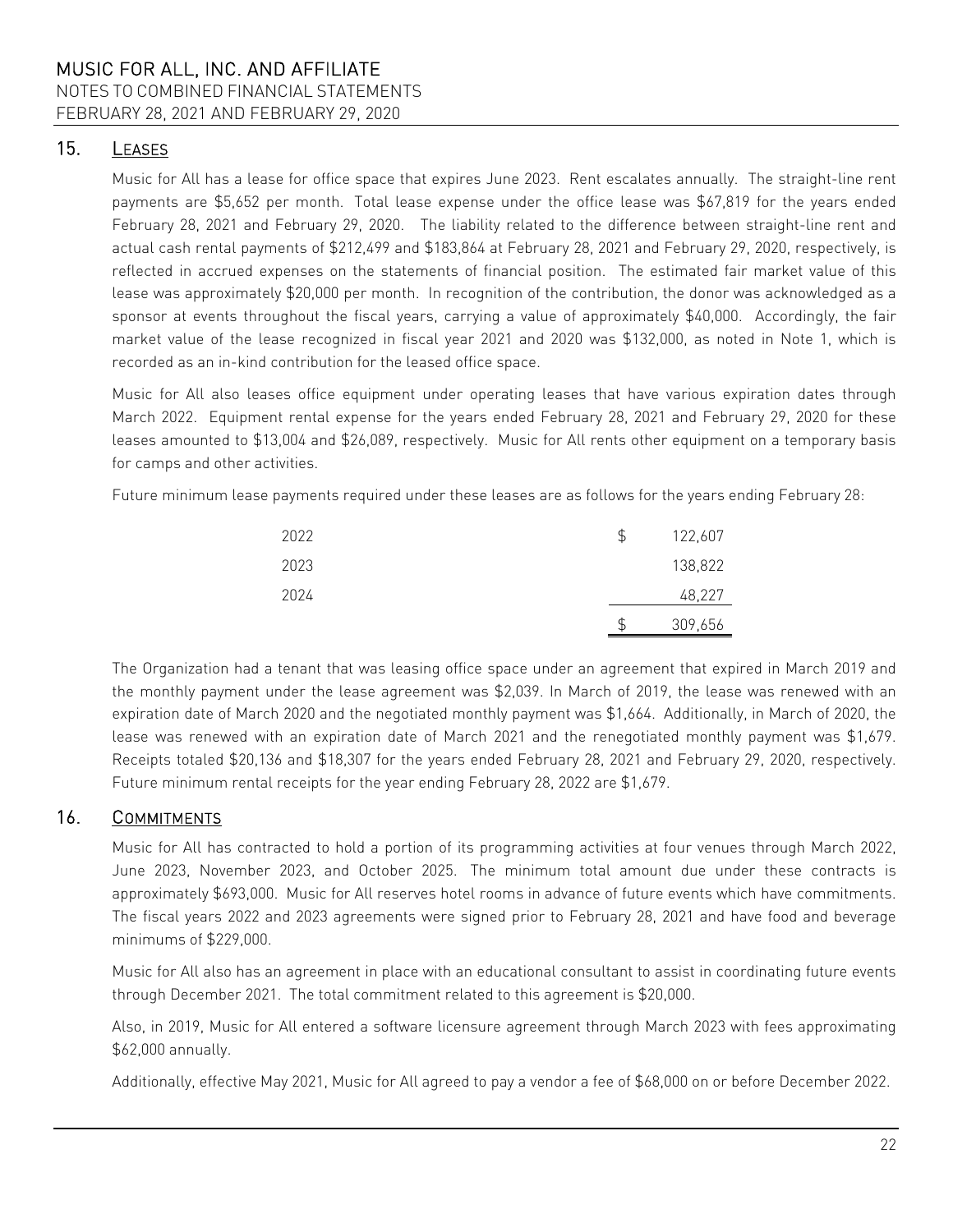# 17. RESTATEMENT

Music for All restated its results for the year ended February 28, 2019 as a result of a lack of an accrual for vacation pay that was earned and not recognized. The effect of the restatement on results of operations and financial position as of and for the year ended February 28, 2019 is as follows:

|                  | As Previously<br>Reported | As Restated | Adjustment |
|------------------|---------------------------|-------------|------------|
| Total net assets | 1.341.513                 | 1,287,913   | 53,600     |

## 18. RISKS AND UNCERTAINTIES

In March 2020, the World Health Organization declared a worldwide pandemic due to the outbreak of a novel strain of coronavirus, called COVID-19. The COVID-19 outbreak resulted in a temporary state-wide stay at home order. As a result, Music for All was forced to shut down the March 2020 Music for All National Festival and cancel all events through the Summer of 2021. In response to the pandemic, Music for All furloughed 40% of the office staff and instituted pay reductions for the executive team. Music for All continued to advocate for music education by hosting a series of webinars and virtual events and plans to host a full season of Fall 2021 Bands of America events. The extent of the impact of COVID-19 on Music for All's operational and financial performance will depend on certain developments, including the duration and spread of the outbreak, impact on the event participation and attendance, employees, and vendors all of which are uncertain and cannot be predicted. At this point, the extent to which COVID-19 may impact the Music for All's financial condition or results of operations for 2022 is uncertain.

### 19. SUBSEQUENT EVENT

In June 2021, Music for All received a federal grant in the amount of approximately \$3,986,000 to assist with restarting businesses and nonprofits affected by COVID-19. Funding from the grant is to be used for expenses incurred from March 1, 2020 through December 31, 2021 and paid prior to July 4, 2022.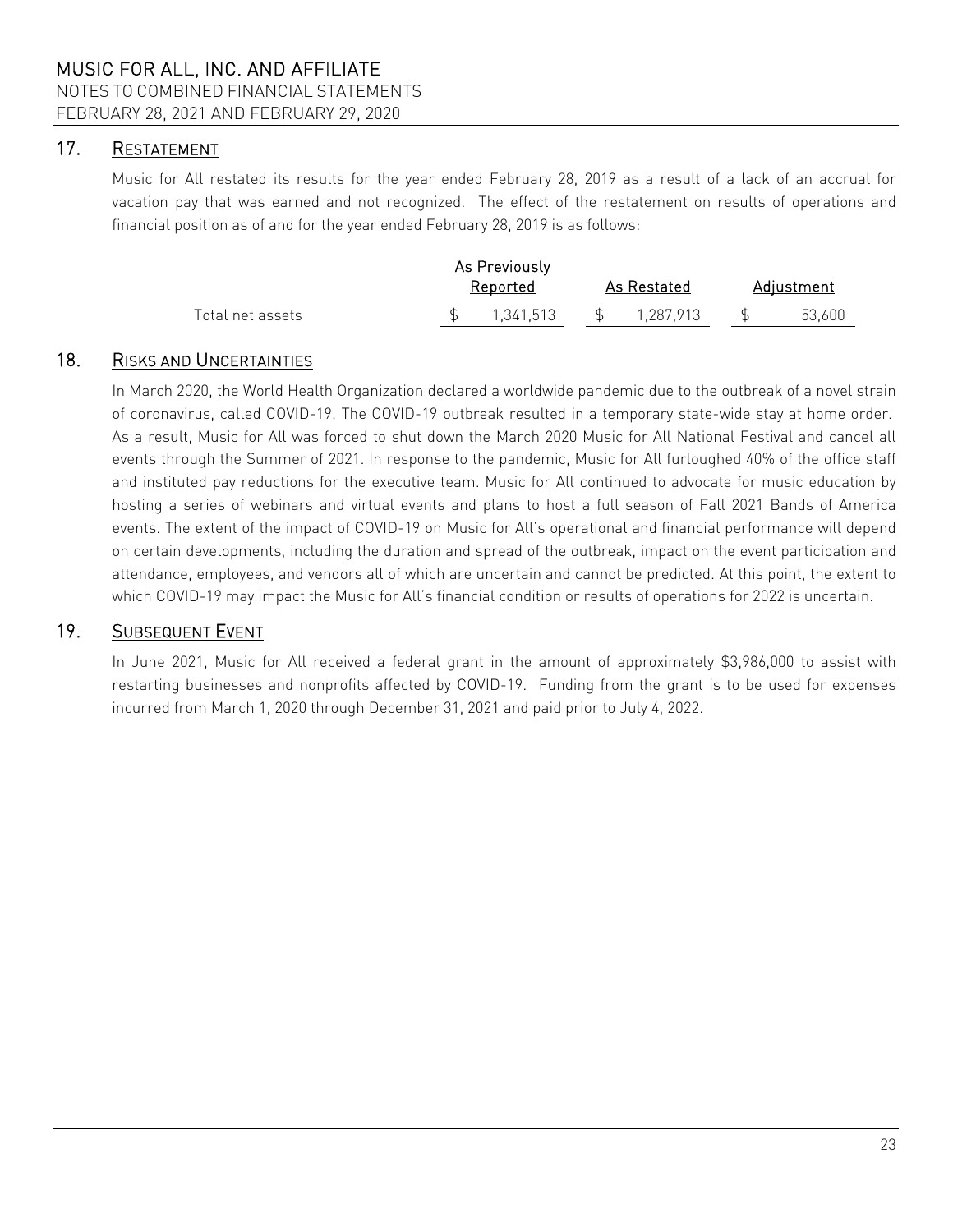PH 317 241 2999 FAX 317 240 4485

Greenwalt CPAs, Inc. 5342 W. Vermont Street Indianapolis, IN 46224 www.greenwaltcpas.com



INDEPENDENT AUDITORS' REPORT ON SUPPLEMENTARY INFORMATION

To the Boards of Directors of Music for All, Inc. and Affiliate:

We have audited the combined financial statements of Music for All, Inc. and Affiliate as of and for the years ended February 28, 2021 and February 29, 2020, and have issued our report thereon dated August 12, 2021, which contained an unmodified opinion on those combined financial statements. Our audit was performed for the purpose of forming an opinion on the combined financial statements as a whole.

The information in Exhibits I through VIII is presented for purposes of additional analysis and is not a required part of the combined financial statements. Such information is the responsibility of management and was derived from and relates directly to the underlying accounting and other records used to prepare the combined financial statements. The information has been subjected to the auditing procedures applied in the audit of the combined financial statements and certain additional procedures, including comparing and reconciling such information directly to the underlying accounting and other records used to prepare the combined financial statements or to the combined financial statements themselves, and other additional procedures in accordance with auditing standards generally accepted in the United States of America. In our opinion, the information is fairly stated in all material respects in relation to the combined financial statements as a whole.

Greenwalt CPAs, Ine.

August 12, 2021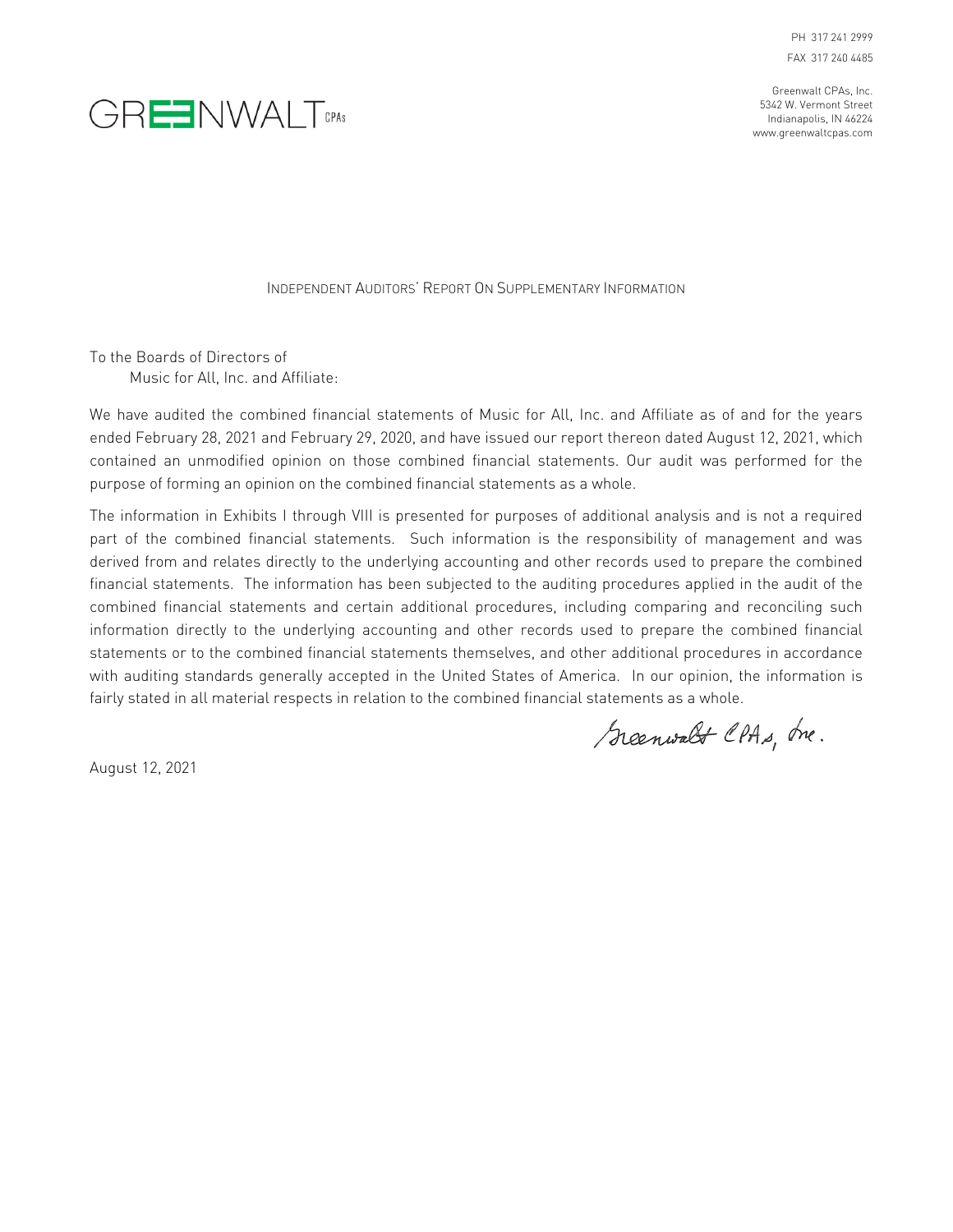COMBINING STATEMENTS OF FINANCIAL POSITION

FEBRUARY 28, 2021 AND FEBRUARY 29, 2020 Exhibit I

|                                           |                                |                                           | 2021                     |                                  |                            |                                    |                          |                                 |
|-------------------------------------------|--------------------------------|-------------------------------------------|--------------------------|----------------------------------|----------------------------|------------------------------------|--------------------------|---------------------------------|
|                                           | <b>MUSIC</b><br><b>FOR ALL</b> | <b>MUSIC FOR ALL</b><br><b>FOUNDATION</b> | <b>ELIMINATIONS</b>      | <b>TOTAL</b>                     | <b>MUSIC</b><br>FOR ALL    | MUSIC FOR ALL<br><b>FOUNDATION</b> | <b>ELIMINATIONS</b>      | <b>TOTAL</b>                    |
| <b>ASSETS</b>                             |                                |                                           |                          |                                  |                            |                                    |                          |                                 |
| <b>CURRENT ASSETS</b>                     |                                |                                           |                          |                                  |                            |                                    |                          |                                 |
| Cash and cash equivalents                 | \$<br>1,328,693                | 53,738<br>\$                              | \$                       | \$<br>1,382,431                  | 2,442,612<br>$\mathcal{F}$ | 49,455<br>$\mathbb{S}$             | \$                       | 2,492,067<br>$\mathcal{S}$      |
| Certificates of deposit                   | 49,991                         |                                           |                          | 49,991                           | 1,774,585                  |                                    |                          | 1,774,585                       |
| Accounts receivable, net                  | 842,341                        |                                           |                          | 842,341                          | 1,016,350                  |                                    |                          | 1,016,350                       |
| Accounts receivable - related party       | $\sim$                         | 1,795                                     | (1, 795)                 | $\sim$                           | $\sim$                     | 3,860                              | (3,860)                  |                                 |
| Grants receivable                         | 8,424                          |                                           |                          | 8,424                            | 8,775                      |                                    |                          | 8,775                           |
| Prepaid expenses                          | 170,548                        |                                           |                          | 170,548                          | 449,083                    |                                    |                          | 449,083                         |
| Pledges receivable - short-term           | 15,950                         | 10,000                                    |                          | 25,950                           |                            | 5,000                              |                          | 5,000                           |
| Total current assets                      | 2,415,947                      | 65,533                                    | (1, 795)                 | 2,479,685                        | 5,691,405                  | 58,315                             | (3,860)                  | 5,745,860                       |
| <b>INVESTMENTS</b>                        |                                |                                           |                          |                                  |                            |                                    |                          |                                 |
| Marketable securities                     |                                | 431,391                                   | $\sim$                   | 431,391                          |                            | 371,696                            |                          | 371,696                         |
| PROPERTY AND EQUIPMENT                    |                                |                                           |                          |                                  |                            |                                    |                          |                                 |
| Property and equipment                    | 1,209,106                      | 7,849                                     |                          | 1,216,955                        | 1,673,176                  | 7,849                              |                          | 1,681,025                       |
| Accumulated depreciation and amortization | (1,096,847)                    | (7, 849)                                  |                          | (1, 104, 696)                    | (1,538,694)                | (7, 849)                           |                          | (1,546,543)                     |
| Net property and equipment                | 112,259                        | $\sim$                                    | $\sim$                   | 112,259                          | 134,482                    | $\overline{\phantom{a}}$           | $\overline{\phantom{a}}$ | 134,482                         |
| <b>OTHER ASSETS</b>                       |                                |                                           |                          |                                  |                            |                                    |                          |                                 |
| Pledges receivable - long-term            |                                |                                           |                          |                                  |                            | 5,000                              |                          | 5,000                           |
| Charitable remainder trust                | 62,006                         |                                           |                          | 62,006                           | 59,336                     |                                    |                          | 59,336                          |
| Deposit                                   | 74,073                         |                                           |                          | 74,073                           | 74,073                     |                                    |                          | 74,073                          |
| Trademark                                 | 20,000                         |                                           |                          | 20,000                           | 20,000                     |                                    |                          | 20,000                          |
| Total other assets                        | 156,079                        |                                           |                          | 156,079                          | 153,409                    | 5,000                              |                          | 158,409                         |
| Total assets                              | 2,684,285                      | 496,924                                   | (1, 795)                 | 3,179,414<br>$\hat{\mathbf{r}}$  | 5,979,296                  | 435,011                            | (3,860)                  | 6,410,447                       |
| LIABILITIES AND NET ASSETS                |                                |                                           |                          |                                  |                            |                                    |                          |                                 |
| <b>CURRENT LIABILITIES</b>                |                                |                                           |                          |                                  |                            |                                    |                          |                                 |
| Accounts payable                          | 47,333<br>$\mathbb{S}$         | $\sqrt{2}$                                | $$\mathbb{S}$$<br>$\sim$ | 47,333<br>$\mathcal{S}$          | $\sqrt{5}$<br>35,391       | \$                                 | $\sqrt{2}$<br>$\sim$     | $\mathcal{S}$<br>35,391         |
| Accounts payable - related party          | 1,795                          |                                           | (1, 795)                 |                                  | 3,860                      |                                    | (3,860)                  |                                 |
| Accrued expenses                          | 435,372                        |                                           |                          | 435,372                          | 487,244                    |                                    |                          | 487,244                         |
| Prepaid event income                      | 1,553,977                      |                                           |                          | 1,553,977                        | 4,414,025                  |                                    |                          | 4,414,025                       |
| Total current liabilities                 | 2,038,477                      |                                           | (1, 795)                 | 2,036,682                        | 4,940,520                  |                                    | (3,860)                  | 4,936,660                       |
| LONG-TERM LIABILITIES                     |                                |                                           |                          |                                  |                            |                                    |                          |                                 |
| Deferred trust liability                  | 26,536                         |                                           |                          | 26,536                           | 28,575                     |                                    |                          | 28,575                          |
| <b>Total liabilities</b>                  | 2,065,013                      |                                           | (1, 795)                 | 2,063,218                        | 4,969,095                  |                                    | (3,860)                  | 4,965,235                       |
| <b>NET ASSETS</b>                         |                                |                                           |                          |                                  |                            |                                    |                          |                                 |
| Without donor restrictions                | 455,217                        | 140,768                                   |                          | 595,985                          | 880,889                    | 78,002                             |                          | 958,891                         |
| With donor restrictions                   | 164,055                        | 356,156                                   |                          | 520,211                          | 129,312                    | 357,009                            |                          | 486,321                         |
| Total net assets                          | 619,272                        | 496,924                                   |                          | 1,116,196                        | 1,010,201                  | 435,011                            |                          | 1,445,212                       |
|                                           | 2,684,285                      | 496,924<br>$\hat{\mathcal{L}}$            | (1, 795)<br>-8           | 3,179,414<br>$\hat{\mathcal{L}}$ | 5,979,296<br>€             | 435,011                            | (3,860)<br>-S.           | 6,410,447<br>$\hat{\mathbf{x}}$ |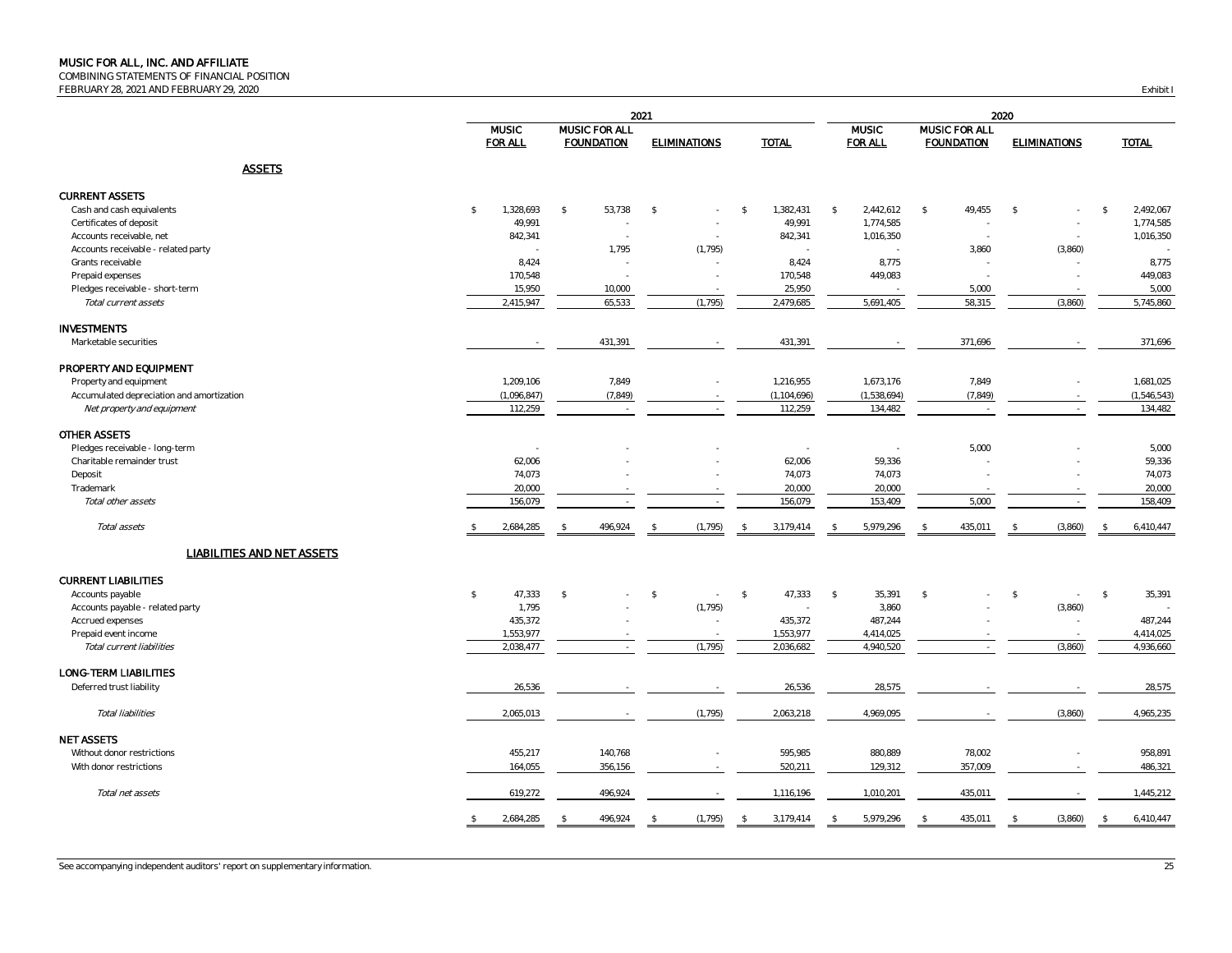COMBINING STATEMENT OF ACTIVITIES

FOR THE YEAR ENDED FEBRUARY 28, 2021

WITH SUMMARIZED COMPARATIVE INFORMATION FOR THE YEAR ENDED FEBRUARY 29, 2020 **Exhibit II** COMPARATIVE INFORMATION FOR THE YEAR ENDED FEBRUARY 29, 2020

|                                       |               | WITHOUT DONOR RESTRICTIONS     |                                           |         |                     |    |              |    |                                | WITH DONOR RESTRICTIONS |                                           |               |              |               |                      |               |                      |
|---------------------------------------|---------------|--------------------------------|-------------------------------------------|---------|---------------------|----|--------------|----|--------------------------------|-------------------------|-------------------------------------------|---------------|--------------|---------------|----------------------|---------------|----------------------|
|                                       |               | <b>MUSIC</b><br><b>FOR ALL</b> | <b>MUSIC FOR ALL</b><br><b>FOUNDATION</b> |         | <b>ELIMINATIONS</b> |    | <b>TOTAL</b> |    | <b>MUSIC</b><br><b>FOR ALL</b> |                         | <b>MUSIC FOR ALL</b><br><b>FOUNDATION</b> |               | <b>TOTAL</b> |               | 2021<br><b>TOTAL</b> |               | 2020<br><b>TOTAL</b> |
| <b>REVENUE</b>                        |               |                                |                                           |         |                     |    |              |    |                                |                         |                                           |               |              |               |                      |               |                      |
| Program fees                          | $\sqrt[6]{2}$ | 834,404                        | $\mathcal{L}$                             |         | $\mathbb{S}$        | \$ | 834,404      | \$ |                                | $\mathbb{S}$            |                                           | $\mathcal{L}$ | $\sim$       | $\mathcal{S}$ | 834,404              | $\mathcal{S}$ | 1,240,843            |
| Housing and meal fees                 |               | 468,543                        |                                           |         |                     |    | 468,543      |    |                                |                         |                                           |               |              |               | 468,543              |               | 1,935,621            |
| <b>Ticket fees</b>                    |               | 6,694                          |                                           |         |                     |    | 6,694        |    |                                |                         |                                           |               |              |               | 6,694                |               | 3,742,901            |
| Band fees                             |               |                                |                                           |         |                     |    |              |    |                                |                         |                                           |               |              |               |                      |               | 774,319              |
| Merchandise sales                     |               | 124                            |                                           |         |                     |    | 124          |    |                                |                         |                                           |               |              |               | 124                  |               | 11,336               |
| Program book sales                    |               |                                |                                           |         |                     |    |              |    |                                |                         |                                           |               |              |               |                      |               | 173,429              |
| Photography commissions               |               |                                |                                           |         |                     |    |              |    |                                |                         |                                           |               |              |               |                      |               | 9,356                |
| Merchandise commissions and sales     |               | 98,225                         |                                           |         |                     |    | 98,225       |    |                                |                         |                                           |               |              |               | 98,225               |               | 839,436              |
| Sponsorships                          |               | 510,840                        |                                           |         |                     |    | 510,840      |    |                                |                         |                                           |               |              |               | 510,840              |               | 936,162              |
| Contributions                         |               | 358,139                        |                                           | 2,123   |                     |    | 360,262      |    |                                |                         | 1,552                                     |               | 1,552        |               | 361,814              |               | 163,756              |
| In-kind contributions                 |               | 203,217                        |                                           |         |                     |    | 203,217      |    |                                |                         |                                           |               | $\sim$       |               | 203,217              |               | 191,123              |
| Grants                                |               | 381,921                        |                                           |         |                     |    | 381,921      |    | 34,743                         |                         |                                           |               | 34,743       |               | 416,664              |               | 201,204              |
| PPP conditional grant                 |               | 381,700                        |                                           |         |                     |    | 381,700      |    |                                |                         |                                           |               |              |               | 381,700              |               |                      |
| Interest and dividends                |               | 11,850                         |                                           | 12,766  |                     |    | 24,616       |    |                                |                         |                                           |               |              |               | 24,616               |               | 45,680               |
| Realized gain (loss) on investments   |               | $\sim$                         |                                           | 3,612   |                     |    | 3,612        |    |                                |                         |                                           |               |              |               | 3,612                |               | (300)                |
| Unrealized gain (loss) on investments |               |                                |                                           | 47,368  |                     |    | 47,368       |    |                                |                         |                                           |               |              |               | 47,368               |               | (2,623)              |
| Miscellaneous                         |               | 167,160                        |                                           |         |                     |    | 167,160      |    |                                |                         |                                           |               |              |               | 167,160              |               | 212,143              |
| Net assets released from restrictions |               |                                |                                           | 2,405   |                     |    | 2,405        |    |                                |                         | (2, 405)                                  |               | (2, 405)     |               |                      |               |                      |
| Total revenue                         |               | 3,422,817                      |                                           | 68,274  |                     |    | 3,491,091    |    | 34,743                         |                         | (853)                                     |               | 33,890       |               | 3,524,981            |               | 10,474,386           |
| <b>EXPENSES</b>                       |               |                                |                                           |         |                     |    |              |    |                                |                         |                                           |               |              |               |                      |               |                      |
| Program                               |               | 3,378,518                      |                                           | 5,000   |                     |    | 3,383,518    |    |                                |                         |                                           |               |              |               | 3,383,518            |               | 9,235,468            |
| Fundraising                           |               | 79,205                         |                                           | $\sim$  |                     |    | 79,205       |    |                                |                         |                                           |               |              |               | 79,205               |               | 471,453              |
| General and administrative            |               | 390,766                        |                                           | 508     |                     |    | 391,274      |    |                                |                         |                                           |               |              |               | 391,274              |               | 610,166              |
| Total expenses                        |               | 3,848,489                      |                                           | 5,508   |                     |    | 3,853,997    |    |                                |                         |                                           |               |              |               | 3,853,997            |               | 10,317,087           |
| <b>CHANGE IN NET ASSETS</b>           |               | (425, 672)                     |                                           | 62,766  |                     |    | (362,906)    |    | 34,743                         |                         | (853)                                     |               | 33,890       |               | (329, 016)           |               | 157,299              |
| NET ASSETS, BEGINNING OF YEAR         |               | 880,889                        |                                           | 78,002  |                     |    | 958,891      |    | 129,312                        |                         | 357,009                                   |               | 486,321      |               | 1,445,212            |               | 1,287,913            |
| NET ASSETS, END OF YEAR               | $\mathbb{S}$  | 455,217                        | -\$                                       | 140,768 | \$                  | \$ | 595,985      | -S | 164,055                        | \$                      | 356,156                                   | - \$          | 520,211      | \$            | 1,116,196            | $\mathcal{L}$ | 1,445,212            |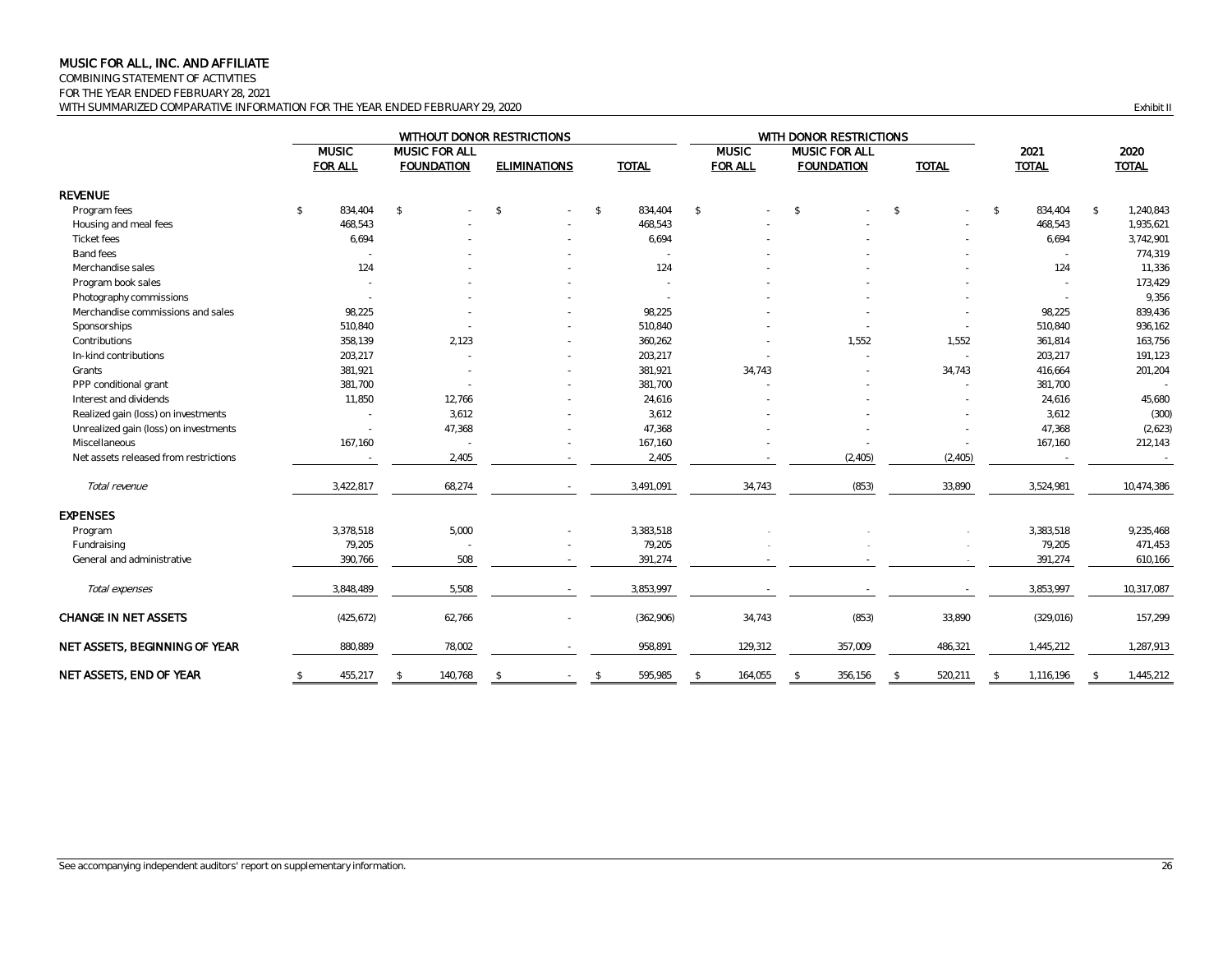COMBINING STATEMENT OF ACTIVITIES FOR THE YEAR ENDED FEBRUARY 29, 2020 COMPANY 1999 CONTROL SERVICE THE VEHICLE IN A SERVICE THE VEHICLE III

|                                       | WITHOUT DONOR RESTRICTIONS |                |               |                      |               |                     |              |              | WITH DONOR RESTRICTIONS |                |              |                      |               |              |              |              |
|---------------------------------------|----------------------------|----------------|---------------|----------------------|---------------|---------------------|--------------|--------------|-------------------------|----------------|--------------|----------------------|---------------|--------------|--------------|--------------|
|                                       |                            | <b>MUSIC</b>   |               | <b>MUSIC FOR ALL</b> |               |                     |              |              |                         | <b>MUSIC</b>   |              | <b>MUSIC FOR ALL</b> |               |              |              | 2020         |
|                                       |                            | <b>FOR ALL</b> |               | <b>FOUNDATION</b>    |               | <b>ELIMINATIONS</b> |              | <b>TOTAL</b> |                         | <b>FOR ALL</b> |              | <b>FOUNDATION</b>    |               | <b>TOTAL</b> |              | <b>TOTAL</b> |
| <b>REVENUE</b>                        |                            |                |               |                      |               |                     |              |              |                         |                |              |                      |               |              |              |              |
| Program fees                          | $\mathbb{S}$               | 1,240,843      | $\mathcal{L}$ |                      | $\mathbb{S}$  |                     | $\mathbb{S}$ | 1,240,843    | $$\mathbb{S}$$          |                | $\$$         |                      | $\mathcal{L}$ |              | $\mathbb{S}$ | 1,240,843    |
| Housing and meal fees                 |                            | 1,935,621      |               |                      |               |                     |              | 1,935,621    |                         |                |              |                      |               |              |              | 1,935,621    |
| <b>Ticket fees</b>                    |                            | 3,742,901      |               |                      |               |                     |              | 3,742,901    |                         |                |              |                      |               |              |              | 3,742,901    |
| <b>Band fees</b>                      |                            | 774,319        |               |                      |               |                     |              | 774,319      |                         |                |              |                      |               |              |              | 774,319      |
| Merchandise sales                     |                            | 11,336         |               |                      |               |                     |              | 11,336       |                         |                |              |                      |               |              |              | 11,336       |
| Program book sales                    |                            | 173,429        |               |                      |               |                     |              | 173,429      |                         |                |              |                      |               |              |              | 173,429      |
| Photography commissions               |                            | 9,356          |               |                      |               |                     |              | 9,356        |                         |                |              |                      |               |              |              | 9,356        |
| Merchandise commissions and sales     |                            | 839,436        |               |                      |               |                     |              | 839,436      |                         |                |              |                      |               |              |              | 839,436      |
| Sponsorships                          |                            | 936,162        |               |                      |               |                     |              | 936,162      |                         |                |              |                      |               |              |              | 936,162      |
| Contributions                         |                            | 102,740        |               | 30,511               |               |                     |              | 133,251      |                         |                |              | 30,505               |               | 30,505       |              | 163,756      |
| In-kind contributions                 |                            | 191,123        |               |                      |               |                     |              | 191,123      |                         |                |              |                      |               |              |              | 191,123      |
| Grants                                |                            | 218,976        |               |                      |               | (24, 752)           |              | 194,224      |                         | 6,980          |              |                      |               | 6,980        |              | 201,204      |
| Interest and dividends                |                            | 29,729         |               | 15,951               |               |                     |              | 45,680       |                         |                |              |                      |               |              |              | 45,680       |
| Realized loss on investments          |                            |                |               | (300)                |               |                     |              | (300)        |                         |                |              |                      |               |              |              | (300)        |
| Unrealized loss on investments        |                            |                |               | (2,623)              |               |                     |              | (2,623)      |                         |                |              |                      |               |              |              | (2,623)      |
| Miscellaneous                         |                            | 212,143        |               |                      |               |                     |              | 212,143      |                         |                |              |                      |               |              |              | 212,143      |
| Net assets released from restrictions |                            |                |               | 5,340                |               |                     |              | 5,340        |                         |                |              | (5, 340)             |               | (5, 340)     |              | $\sim$       |
| Total revenue                         |                            | 10,418,114     |               | 48,879               |               | (24, 752)           |              | 10,442,241   |                         | 6,980          |              | 25,165               |               | 32,145       |              | 10,474,386   |
| <b>EXPENSES</b>                       |                            |                |               |                      |               |                     |              |              |                         |                |              |                      |               |              |              |              |
| Program                               |                            | 9,234,468      |               | 25,752               |               | (24, 752)           |              | 9,235,468    |                         |                |              |                      |               |              |              | 9,235,468    |
| Fundraising                           |                            | 471,453        |               |                      |               |                     |              | 471,453      |                         |                |              |                      |               |              |              | 471,453      |
| General and administrative            |                            | 607,815        |               | 2,351                |               |                     |              | 610,166      |                         |                |              |                      |               |              |              | 610,166      |
| Total expenses                        |                            | 10,313,736     |               | 28,103               |               | (24, 752)           |              | 10,317,087   |                         |                |              |                      |               |              |              | 10,317,087   |
| <b>CHANGE IN NET ASSETS</b>           |                            | 104,378        |               | 20,776               |               |                     |              | 125,154      |                         | 6,980          |              | 25,165               |               | 32,145       |              | 157,299      |
| NET ASSETS, BEGINNING OF YEAR         |                            | 776,511        |               | 57,226               |               |                     |              | 833,737      |                         | 122,332        |              | 331,844              |               | 454,176      |              | 1,287,913    |
| NET ASSETS, END OF YEAR               | $\mathbb{S}$               | 880,889        | $\mathcal{L}$ | 78,002               | $\mathcal{L}$ |                     | $\mathbb{S}$ | 958,891      | $\mathcal{L}$           | 129,312        | $\mathbb{S}$ | 357,009              | $\mathcal{S}$ | 486,321      | \$           | 1,445,212    |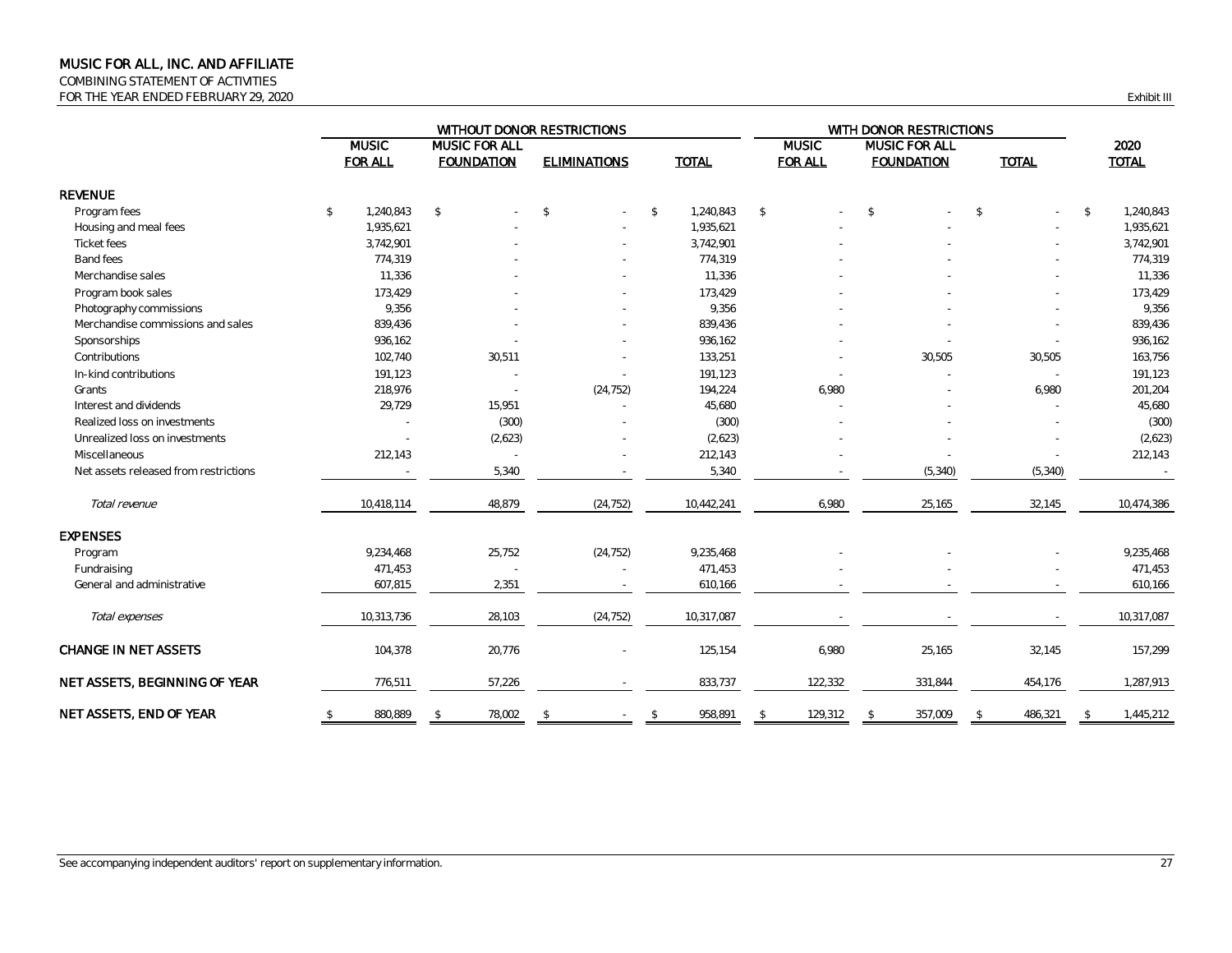COMBINING SCHEDULE OF FUNCTIONAL EXPENSES

FOR THE YEAR ENDED FEBRUARY 28, 2021

WITH SUMMARIZED COMPARATIVE INFORMATION FOR THE YEAR ENDED FEBRUARY 29, 2020 **Exhibit IV Exhibit IV Exhibit IV** 

|                                    |                  |                    | <b>MUSIC FOR ALL</b><br><b>GENERAL AND</b> |                        |                      |                     |                            |                             |  |
|------------------------------------|------------------|--------------------|--------------------------------------------|------------------------|----------------------|---------------------|----------------------------|-----------------------------|--|
|                                    |                  |                    | ADMINISTRATIVE                             | MUSIC FOR ALL          |                      | 2021                | 2020                       |                             |  |
|                                    | PROGRAM          | <b>FUNDRAISING</b> | <b>EXPENSES</b>                            | <b>TOTAL</b>           | <b>FOUNDATION</b>    | <b>ELIMINATIONS</b> | <b>TOTAL</b>               | <b>TOTAL</b>                |  |
| <b>PROGRAMS</b>                    |                  |                    |                                            |                        |                      |                     |                            |                             |  |
| Awards and trophies                | \$<br>27,178     | $\mathbb{S}$       | $\mathfrak{P}$                             | $\mathbb{S}$<br>27,178 | $$\mathbb{S}$$<br>÷. | $\mathcal{S}$<br>÷. | \$<br>27,178               | 129,112<br>$$\mathbb{S}$$   |  |
| Scholarships and grants            |                  |                    |                                            |                        | 5,000                |                     | 5,000                      | 1,000                       |  |
| Clinicians' and judges' fees       | 149,063          | 100                |                                            | 149,163                |                      |                     | 149,163                    | 1,290,020                   |  |
| Copyright fees                     | 3.316            |                    |                                            | 3,316                  |                      |                     | 3,316                      | 5,937                       |  |
| Cost of merchandise sold           | 123,242          | 70                 |                                            | 123,312                |                      |                     | 123,312                    | 200,848                     |  |
| Equipment rental                   | 12,546           |                    | 131                                        | 12,677                 |                      |                     | 12,677                     | 197,480                     |  |
| Program promotion                  | 51,015           |                    |                                            | 51,015                 |                      |                     | 51,015                     | 286,734                     |  |
| Facility rental                    | 22,371           |                    | $\sim$                                     | 22,371                 |                      |                     | 22,371                     | 849,308                     |  |
| Participants' housing and meals    | 743,743          |                    |                                            | 743,743                |                      |                     | 743,743                    | 1,982,606                   |  |
| Outside services                   | 74,851           |                    | 13,704                                     | 88,555                 |                      |                     | 88,555                     | 1,449,895                   |  |
| Other program expenses             | 170,933          |                    | 1,325                                      | 172,258                |                      |                     | 172,258                    | 495,823                     |  |
| Total programs and activities      | 1,378,258        | 170                | 15,160                                     | 1,393,588              | 5,000                | $\sim$              | 1,398,588                  | 6,888,763                   |  |
| PERSONNEL RELATED                  |                  |                    |                                            |                        |                      |                     |                            |                             |  |
| Salaries and contract employees    | 1,272,190        | 56,093             | 218,190                                    | 1,546,473              |                      |                     | 1,546,473                  | 2,122,183                   |  |
| Salaries - payroll taxes           | 93,816           |                    | 23,454                                     | 117,270                |                      |                     | 117,270                    | 154,433                     |  |
| 401(k) contribution                | 32,244           | $\sim$             | 8,061                                      | 40,305                 |                      |                     | 40,305                     | 46,775                      |  |
| Staff travel, housing and meals    | 1.942            | 1,123              | 485                                        | 3,550                  |                      |                     | 3,550                      | 36,869                      |  |
| Group insurance                    | 128,940          |                    | 32,235                                     | 161,175                |                      |                     | 161,175                    | 167,844                     |  |
| Other personnel related expenses   | 63,430           | 151                | 2,461                                      | 66,042                 |                      |                     | 66,042                     | 58,489                      |  |
| Total personnel related            | 1,592,562        | 57,367             | 284,886                                    | 1,934,815              |                      | $\sim$              | 1,934,815                  | 2,586,593                   |  |
| <b>BUILDING AND FACILITY</b>       |                  |                    |                                            |                        |                      |                     |                            |                             |  |
| Depreciation and amortization      | 23,578           | 884                | 5,010                                      | 29,472                 |                      |                     | 29,472                     | 31,068                      |  |
| Rental - office building           | 184,362          | 6,914              | 39,177                                     | 230,453                |                      |                     | 230,453                    | 239,819                     |  |
| Repairs and maintenance            | 1,212            | 45                 | 257                                        | 1,514                  |                      |                     | 1,514                      | 16,115                      |  |
| Telephone and utilities            | 35,629           | 1,336              | 7,571                                      | 44,536                 |                      |                     | 44,536                     | 59,938                      |  |
| Total building and facility        | 244,781          | 9,179              | 52,015                                     | 305,975                |                      |                     | 305,975                    | 346,940                     |  |
| OFFICE AND ADMINISTRATIVE          |                  |                    |                                            |                        |                      |                     |                            |                             |  |
| Board of directors' expense        | 898              | 34                 | 191                                        | 1,123                  |                      |                     | 1,123                      | 20,267                      |  |
| Computer services and supplies     | 80,216           | 3,008              | 21,895                                     | 105,119                |                      |                     | 105,119                    | 164,702                     |  |
| <b>Business insurance</b>          | 26,220           | 983                | 5,572                                      | 32,775                 |                      |                     | 32,775                     | 82,618                      |  |
| Professional services              |                  |                    | $\sim$                                     | ÷.                     | 487                  |                     | 487                        |                             |  |
| Interest                           | 2.844            |                    | 711                                        | 3,555                  |                      |                     | 3,555                      | 1,398                       |  |
| Franchise, sales, and income taxes |                  |                    |                                            |                        |                      |                     |                            | 25                          |  |
| Bad debt                           |                  |                    |                                            |                        |                      |                     |                            | 1,455                       |  |
| Other office and administrative    | 52,739           | 8,464              | 10,336                                     | 71,539                 | 21                   |                     | 71,560                     | 224,326                     |  |
| Total office and administrative    | 162,917          | 12,489             | 38,705                                     | 214,111                | 508                  | ÷.                  | 214,619                    | 494,791                     |  |
|                                    | 3,378,518<br>\$. | 79,205             | 390,766<br>\$                              | 3,848,489              | 5,508                | -S                  | 3,853,997<br>$\mathcal{L}$ | 10,317,087<br>$\mathcal{L}$ |  |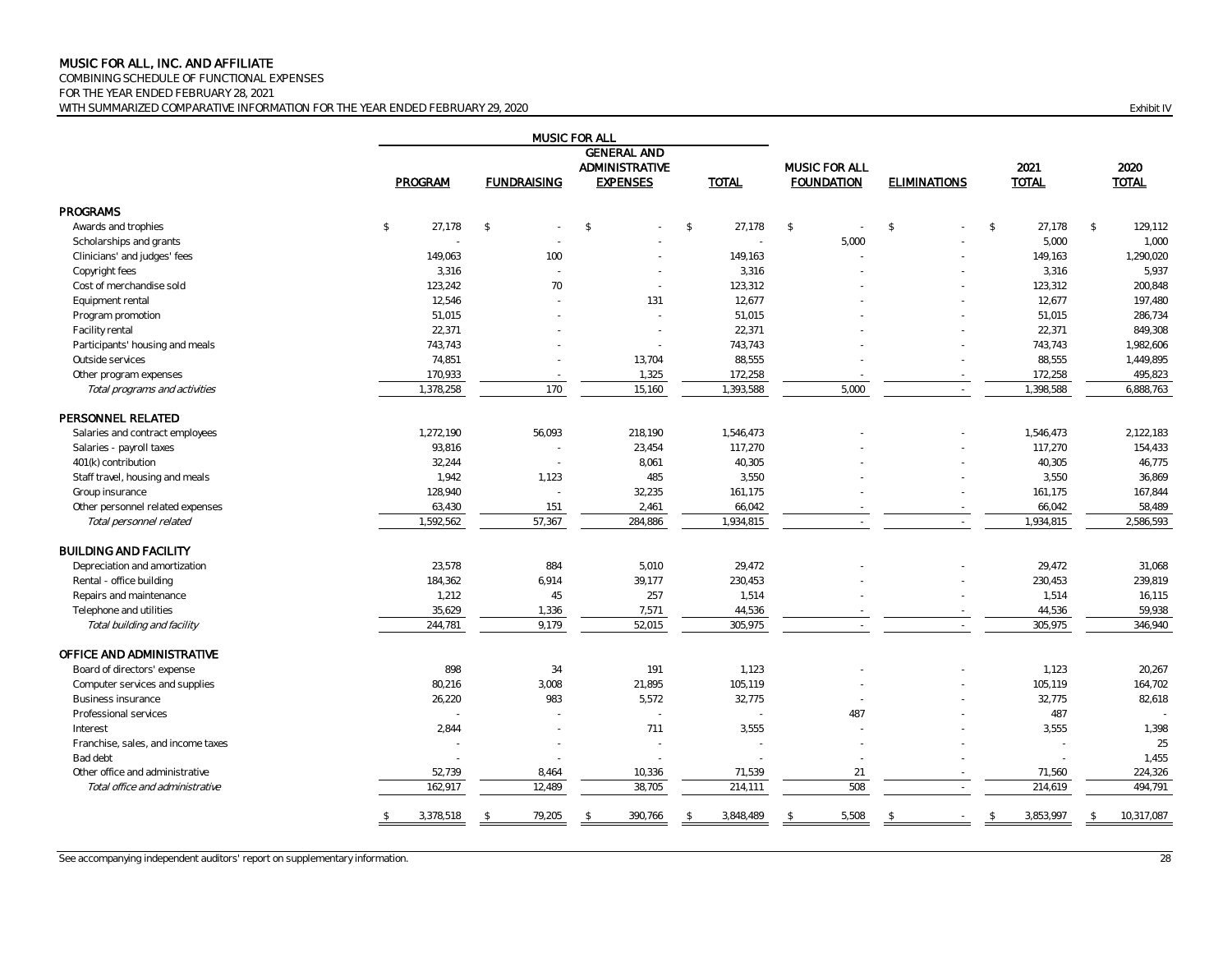COMBINING SCHEDULE OF FUNCTIONAL EXPENSES

FOR THE YEAR ENDED FEBRUARY 29, 2020 Exhibit V

|                                    | MUSIC FOR ALL<br><b>GENERAL AND</b> |                |                    |                     |               |              |              |                   |                     |              |            |
|------------------------------------|-------------------------------------|----------------|--------------------|---------------------|---------------|--------------|--------------|-------------------|---------------------|--------------|------------|
|                                    |                                     |                |                    | ADMINISTRATIVE      |               |              |              | MUSIC FOR ALL     |                     |              |            |
|                                    | PROGRAM                             |                | <b>FUNDRAISING</b> | <b>EXPENSES</b>     |               | <b>TOTAL</b> |              | <b>FOUNDATION</b> | <b>ELIMINATIONS</b> |              | Total      |
| PROGRAMS                           |                                     |                |                    |                     |               |              |              |                   |                     |              |            |
| Awards and trophies                | $\mathbb{S}$<br>126,133             | $$\mathbb{S}$$ | 2.961              | $\mathcal{L}$<br>18 | $\mathcal{L}$ | 129,112      | $\mathbb{S}$ |                   | $\mathcal{S}$       | $\mathbb{S}$ | 129,112    |
| Scholarships and grants            |                                     |                |                    |                     |               |              |              | 25,752            | (24, 752)           |              | 1,000      |
| Clinicians' and judges' fees       | 1,290,020                           |                |                    |                     |               | 1,290,020    |              |                   |                     |              | 1,290,020  |
| Copyright fees                     | 5,886                               |                |                    | 51                  |               | 5,937        |              |                   |                     |              | 5,937      |
| Cost of merchandise sold           | 200,822                             |                |                    | 26                  |               | 200,848      |              |                   |                     |              | 200,848    |
| Equipment rental                   | 196,997                             |                |                    | 483                 |               | 197,480      |              |                   |                     |              | 197,480    |
| Program promotion                  | 212,610                             |                | 32,322             | 41,802              |               | 286,734      |              |                   |                     |              | 286,734    |
| Facility rental                    | 849,276                             |                |                    | 32                  |               | 849,308      |              |                   |                     |              | 849,308    |
| Participants' housing and meals    | 1,982,606                           |                |                    |                     |               | 1,982,606    |              |                   |                     |              | 1,982,606  |
| Outside services                   | 1,420,267                           |                | 6,517              | 21,155              |               | 1,447,939    |              | 1,956             |                     |              | 1,449,895  |
| Other program expenses             | 493,564                             |                | 1,813              | 446                 |               | 495,823      |              |                   |                     |              | 495,823    |
| Total programs and activities      | 6,778,181                           |                | 43,613             | 64,013              |               | 6,885,807    |              | 27,708            | (24, 752)           |              | 6,888,763  |
| PERSONNEL RELATED                  |                                     |                |                    |                     |               |              |              |                   |                     |              |            |
| Salaries and contract employees    | 1,463,821                           |                | 347,346            | 311,016             |               | 2,122,183    |              |                   |                     |              | 2,122,183  |
| Salaries - payroll taxes           | 102,436                             |                | 25,282             | 26,715              |               | 154,433      |              |                   |                     |              | 154,433    |
| 401(k) contribution                | 36,454                              |                | 1,174              | 9,147               |               | 46,775       |              |                   |                     |              | 46,775     |
| Staff travel, housing and meals    | 20,436                              |                | 11,103             | 5,330               |               | 36,869       |              |                   |                     |              | 36,869     |
| Group insurance                    | 121,120                             |                | 15,136             | 31,588              |               | 167,844      |              |                   |                     |              | 167,844    |
| Other personnel related expenses   | 49,389                              |                | 2,601              | 6,499               |               | 58,489       |              |                   |                     |              | 58,489     |
| Total personnel related            | 1,793,656                           |                | 402,642            | 390,295             |               | 2,586,593    |              |                   |                     |              | 2,586,593  |
| <b>BUILDING AND FACILITY</b>       |                                     |                |                    |                     |               |              |              |                   |                     |              |            |
| Depreciation and amortization      | 24,642                              |                | 932                | 5,494               |               | 31,068       |              |                   |                     |              | 31,068     |
| Rental - office building           | 190,212                             |                | 7,195              | 42,412              |               | 239,819      |              |                   |                     |              | 239,819    |
| Repairs and maintenance            | 12,782                              |                | 483                | 2,850               |               | 16,115       |              |                   |                     |              | 16,115     |
| Telephone and utilities            | 47,540                              |                | 1,798              | 10,600              |               | 59,938       |              |                   |                     |              | 59,938     |
| Total building and facility        | 275,176                             |                | 10,408             | 61,356              |               | 346,940      |              |                   |                     |              | 346,940    |
| OFFICE AND ADMINISTRATIVE          |                                     |                |                    |                     |               |              |              |                   |                     |              |            |
| Board of directors' expense        | 16.075                              |                | 608                | 3,584               |               | 20,267       |              |                   |                     |              | 20,267     |
| Computer services and supplies     | 127,215                             |                | 9,133              | 28,354              |               | 164,702      |              |                   |                     |              | 164,702    |
| <b>Business insurance</b>          | 65,441                              |                | 2,585              | 14,592              |               | 82,618       |              |                   |                     |              | 82,618     |
| Interest                           | 1,109                               |                |                    | 289                 |               | 1,398        |              |                   |                     |              | 1,398      |
| Franchise, sales, and income taxes | 25                                  |                |                    | ÷,                  |               | 25           |              |                   |                     |              | 25         |
| Bad debt                           |                                     |                |                    |                     |               |              |              | 1,455             |                     |              | 1,455      |
| Other office and administrative    | 177,590                             |                | 2,464              | 45,332              |               | 225,386      |              | (1,060)           |                     |              | 224,326    |
| Total office and administrative    | 387,455                             |                | 14,790             | 92,151              |               | 494,396      |              | 395               |                     |              | 494,791    |
|                                    | 9,234,468                           |                | 471,453            | 607,815             |               | 10,313,736   |              | 28,103            | (24, 752)           |              | 10,317,087 |
|                                    |                                     |                |                    |                     |               |              |              |                   |                     |              |            |

See accompanying independent auditors' report on supplementary information. 29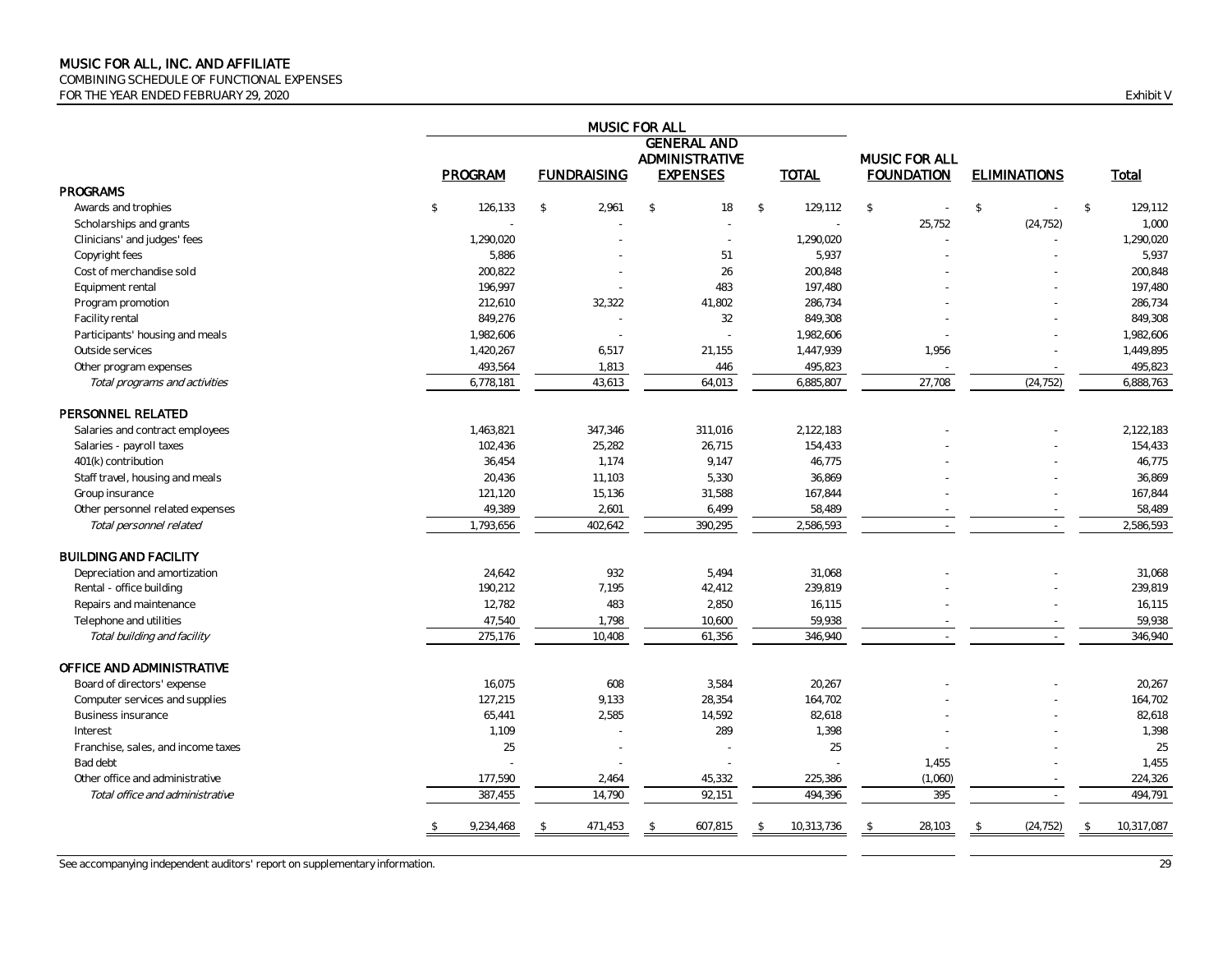COMBINING STATEMENTS OF ACTIVITIES

FOR THE YEARS ENDED FEBRUARY 28, 2021 AND FEBRUARY 29, 2020 Exhibit VI

|                                       |                                |                                    |              | 2020                |               |              |              |                                |              |                                    |              |                     |              |              |
|---------------------------------------|--------------------------------|------------------------------------|--------------|---------------------|---------------|--------------|--------------|--------------------------------|--------------|------------------------------------|--------------|---------------------|--------------|--------------|
|                                       | <b>MUSIC</b><br><b>FOR ALL</b> | MUSIC FOR ALL<br><b>FOUNDATION</b> |              | <b>ELIMINATIONS</b> |               | <b>TOTAL</b> |              | <b>MUSIC</b><br><b>FOR ALL</b> |              | MUSIC FOR ALL<br><b>FOUNDATION</b> |              | <b>ELIMINATIONS</b> |              | <b>TOTAL</b> |
| <b>REVENUE</b>                        |                                |                                    |              |                     |               |              |              |                                |              |                                    |              |                     |              |              |
| Program fees                          | 834,404<br>$\mathbb{S}$        | $\mathbb{S}$                       | $\mathbb{S}$ |                     | $\mathcal{L}$ | 834,404      | $\mathbb{S}$ | 1,240,843                      | $\mathbb{S}$ |                                    | $\mathbb{S}$ |                     | $\mathbb{S}$ | 1,240,843    |
| Housing and meal fees                 | 468,543                        |                                    |              |                     |               | 468,543      |              | 1,935,621                      |              |                                    |              |                     |              | 1,935,621    |
| Ticket fees                           | 6,694                          |                                    |              |                     |               | 6,694        |              | 3,742,901                      |              |                                    |              |                     |              | 3,742,901    |
| Band fees                             |                                |                                    |              |                     |               | $\sim$       |              | 774,319                        |              |                                    |              |                     |              | 774,319      |
| Merchandise sales                     |                                | 124                                |              |                     |               | 124          |              | 11,336                         |              |                                    |              |                     |              | 11,336       |
| Program book sales                    |                                |                                    |              |                     |               |              |              | 173,429                        |              |                                    |              |                     |              | 173,429      |
| Photography commissions               |                                |                                    |              |                     |               |              |              | 9,356                          |              |                                    |              |                     |              | 9,356        |
| Merchandise commissions               | 98,225                         |                                    |              |                     |               | 98,225       |              | 839,436                        |              |                                    |              |                     |              | 839,436      |
| Sponsorships                          | 510,840                        |                                    |              |                     |               | 510,840      |              | 936,162                        |              |                                    |              |                     |              | 936,162      |
| Contributions                         | 358,139                        | 3,675                              |              |                     |               | 361,814      |              | 102,740                        |              | 61,016                             |              |                     |              | 163,756      |
| In-kind contributions                 | 203,217                        |                                    |              |                     |               | 203,217      |              | 191,123                        |              |                                    |              |                     |              | 191,123      |
| Grants                                | 416,664                        |                                    |              |                     |               | 416,664      |              | 225,956                        |              |                                    |              | (24, 752)           |              | 201,204      |
| PPP conditional grant                 | 381,700                        |                                    |              |                     |               | 381,700      |              |                                |              |                                    |              |                     |              |              |
| Interest and dividends                | 11,850                         | 12,766                             |              |                     |               | 24,616       |              | 29,729                         |              | 15,951                             |              |                     |              | 45,680       |
| Realized gain (loss) on investments   |                                | 3,612                              |              |                     |               | 3,612        |              |                                |              | (300)                              |              |                     |              | (300)        |
| Unrealized gain (loss) on investments |                                | 47,368                             |              |                     |               | 47,368       |              |                                |              | (2,623)                            |              |                     |              | (2,623)      |
| Miscellaneous                         | 167,160                        |                                    |              |                     |               | 167,160      |              | 212,143                        |              |                                    |              |                     |              | 212,143      |
| Total revenue                         | 3,457,560                      | 67,421                             |              |                     |               | 3,524,981    |              | 10,425,094                     |              | 74,044                             |              | (24, 752)           |              | 10,474,386   |
| <b>EXPENSES</b>                       |                                |                                    |              |                     |               |              |              |                                |              |                                    |              |                     |              |              |
| Program                               | 3,378,518                      | 5,000                              |              |                     |               | 3,383,518    |              | 9,234,468                      |              | 25,752                             |              | (24, 752)           |              | 9,235,468    |
| Fundraising                           | 79,205                         |                                    |              |                     |               | 79,205       |              | 471,453                        |              |                                    |              |                     |              | 471,453      |
| General and administrative            | 390,766                        | 508                                |              |                     |               | 391,274      |              | 607,815                        |              | 2,351                              |              |                     |              | 610,166      |
| Total expenses                        | 3,848,489                      | 5,508                              |              |                     |               | 3,853,997    |              | 10,313,736                     |              | 28,103                             |              | (24, 752)           |              | 10,317,087   |
| <b>CHANGE IN NET ASSETS</b>           | (390, 929)                     | 61,913                             |              |                     |               | (329, 016)   |              | 111,358                        |              | 45,941                             |              |                     |              | 157,299      |
| NET ASSETS, BEGINNING OF YEAR         | 1,010,201                      | 435,011                            |              |                     |               | 1,445,212    |              | 898,843                        |              | 389,070                            |              |                     |              | 1,287,913    |
| NET ASSETS, END OF YEAR               | 619,272<br>S.                  | 496,924<br>S.                      | -S           |                     | -S            | 1,116,196    | S            | 1,010,201                      |              | 435,011                            | S            |                     |              | 1,445,212    |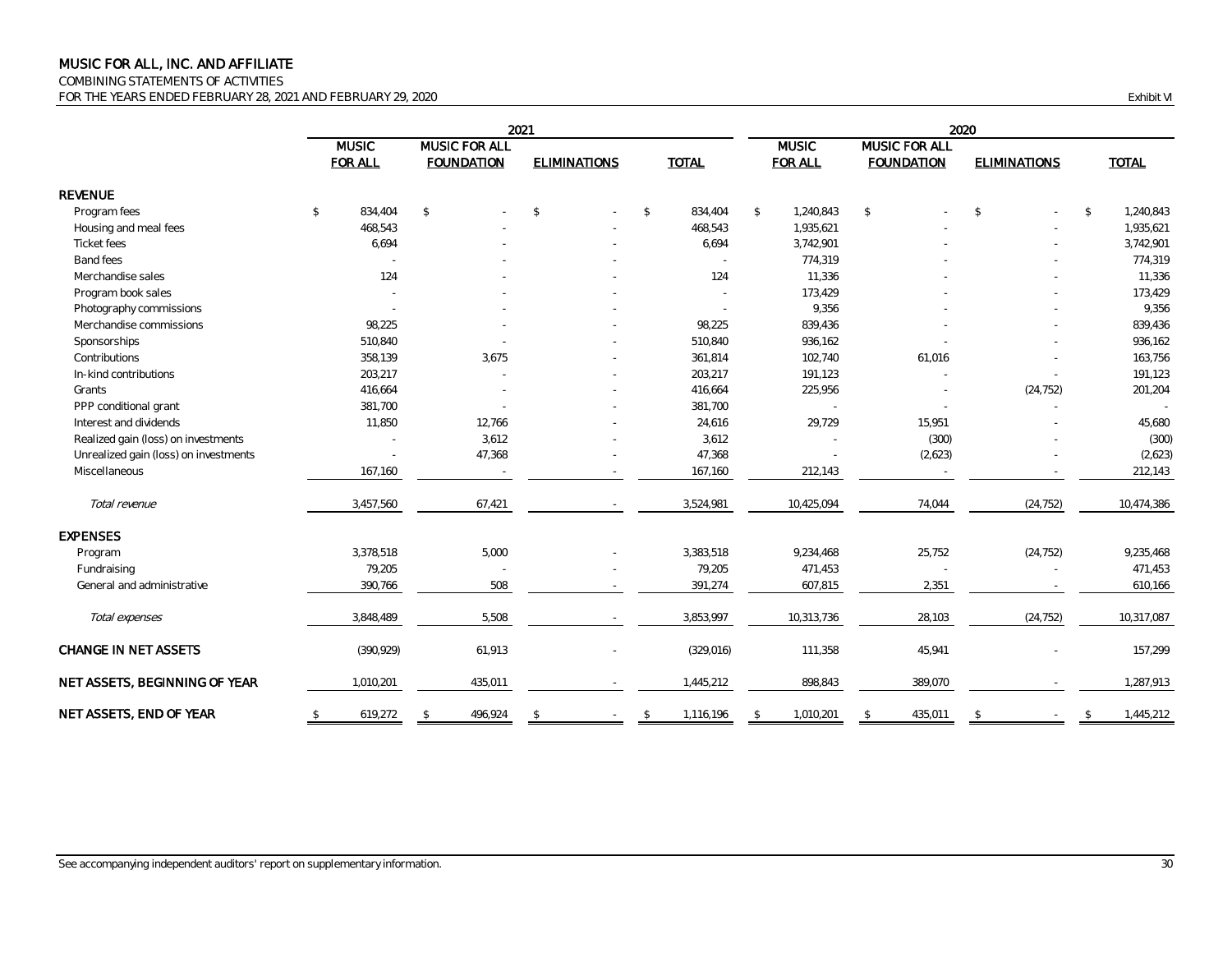#### COMBINED REVENUE GRAPHS

FOR THE YEARS ENDED FEBRUARY 28, 2021 AND FEBRUARY 29, 2020 Exhibit VII